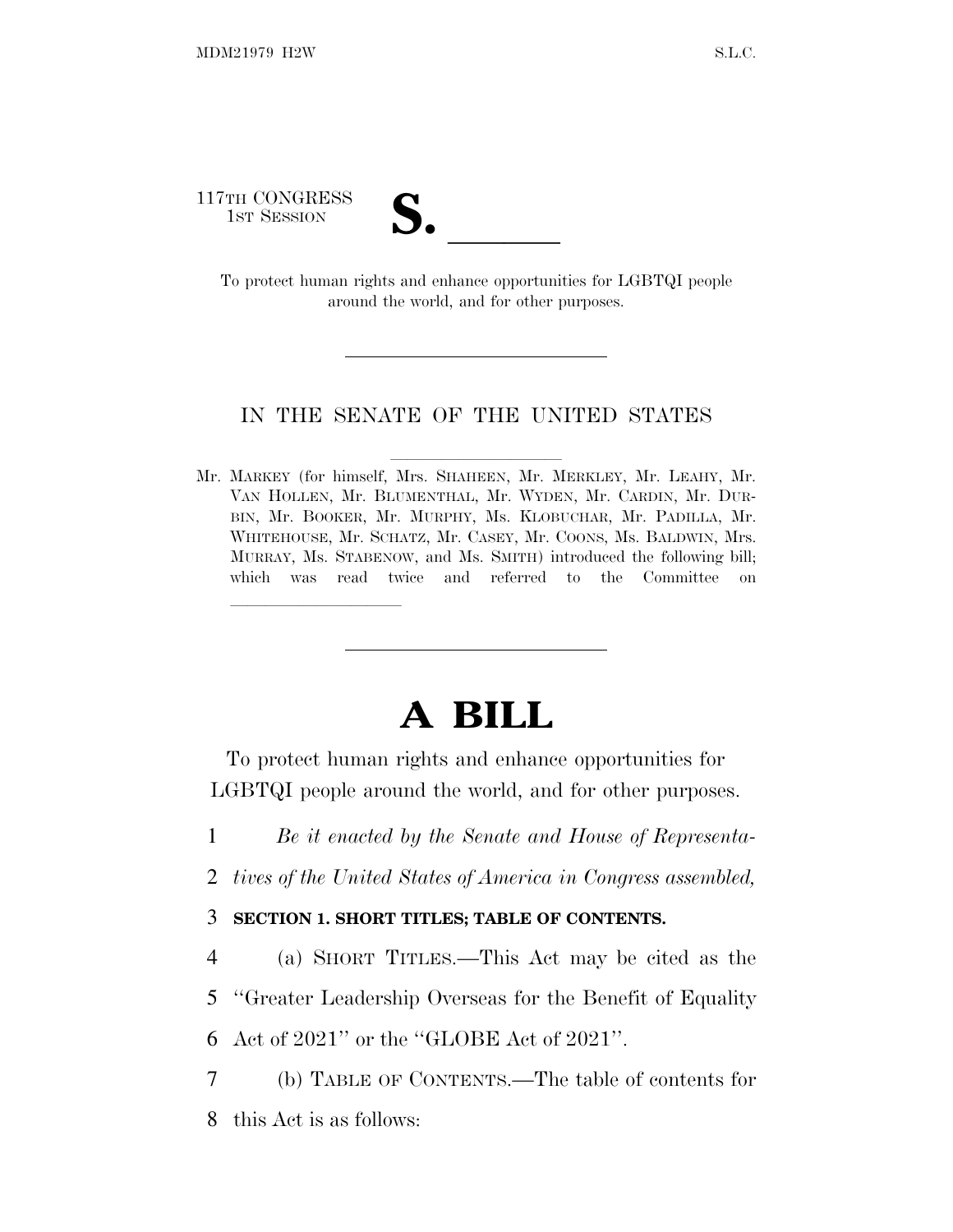- Sec. 1. Short titles; table of contents.
- Sec. 2. Findings.
- Sec. 3. Definitions.
- Sec. 4. Documenting and responding to bias-motivated violence against LGBTQI people abroad.
- Sec. 5. Sanctions on individuals responsible for violations of human rights against LGBTQI people.
- Sec. 6. Combating international criminalization of LGBTQI status, expression, or conduct.
- Sec. 7. Foreign assistance to protect human rights of LGBTQI people.
- Sec. 8. Global health inclusivity.
- Sec. 9. Immigration reform.
- Sec. 10. Issuance of passports and guarantee of citizenship to certain children born abroad.
- Sec. 11. Engaging international organizations in the fight against LGBTQI discrimination.
- Sec. 12. Representing the rights of LGBTQI United States citizens deployed to diplomatic and consular posts.

#### 1 **SEC. 2. FINDINGS.**

- 2 Congress finds the following:
- 3 (1) The norms of good governance, human 4 rights protections, and the rule of law have been vio-5 lated unconscionably with respect to LGBTQI people 6 in an overwhelming majority of countries around the 7 world, where LGBTQI people face violence, hatred, 8 bigotry, and discrimination because of who they are 9 and who they love.

 (2) In at least 68 countries (almost 40 percent of countries in the world), same-sex relations and re- lationships are criminalized. Many countries also criminalize or otherwise prohibit cross-dressing and gender-affirming treatments for transgender individ-15 uals.

16 (3) The World Bank has begun to measure the 17 macro-economic costs of criminal laws targeting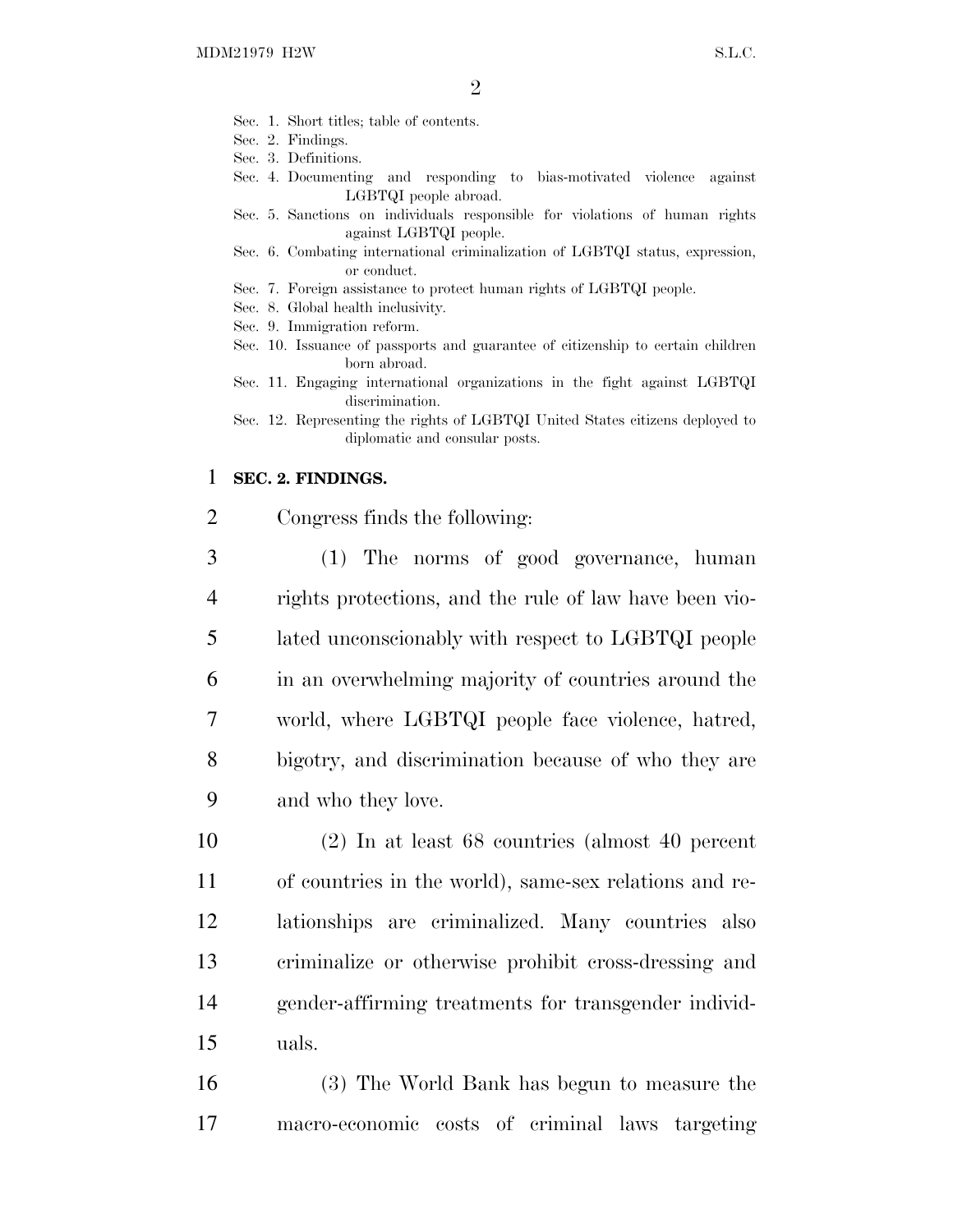LGBTQI individuals through lost productivity, detri- mental health outcomes and violence, as a step to-ward mitigating those costs.

 (4) Violence and discrimination based on sexual orientation and gender identity are documented in the Department of State's annual Country Human Rights Reports to Congress. These reports continue to show a clear pattern of human rights violations, including murder, rape, torture, death threats, extor- tion, and imprisonment, in every region of the world based on sexual orientation and gender identity. In many instances police, prison, military, and civilian government authorities have been directly complicit in abuses aimed at LGBTQI citizens.

 (5) As documented by the Department of State, LGBTQI individuals are subjected in many coun- tries to capricious imprisonment, loss of employ- ment, housing, access to health care, and societal stigma and discrimination. LGBTQI-specific restric- tions on basic freedoms of assembly, press, and speech exist in every region of the world.

 (6) Targeted sanctions are an important tool to push for accountability for violations of the human rights of LGBTQI people.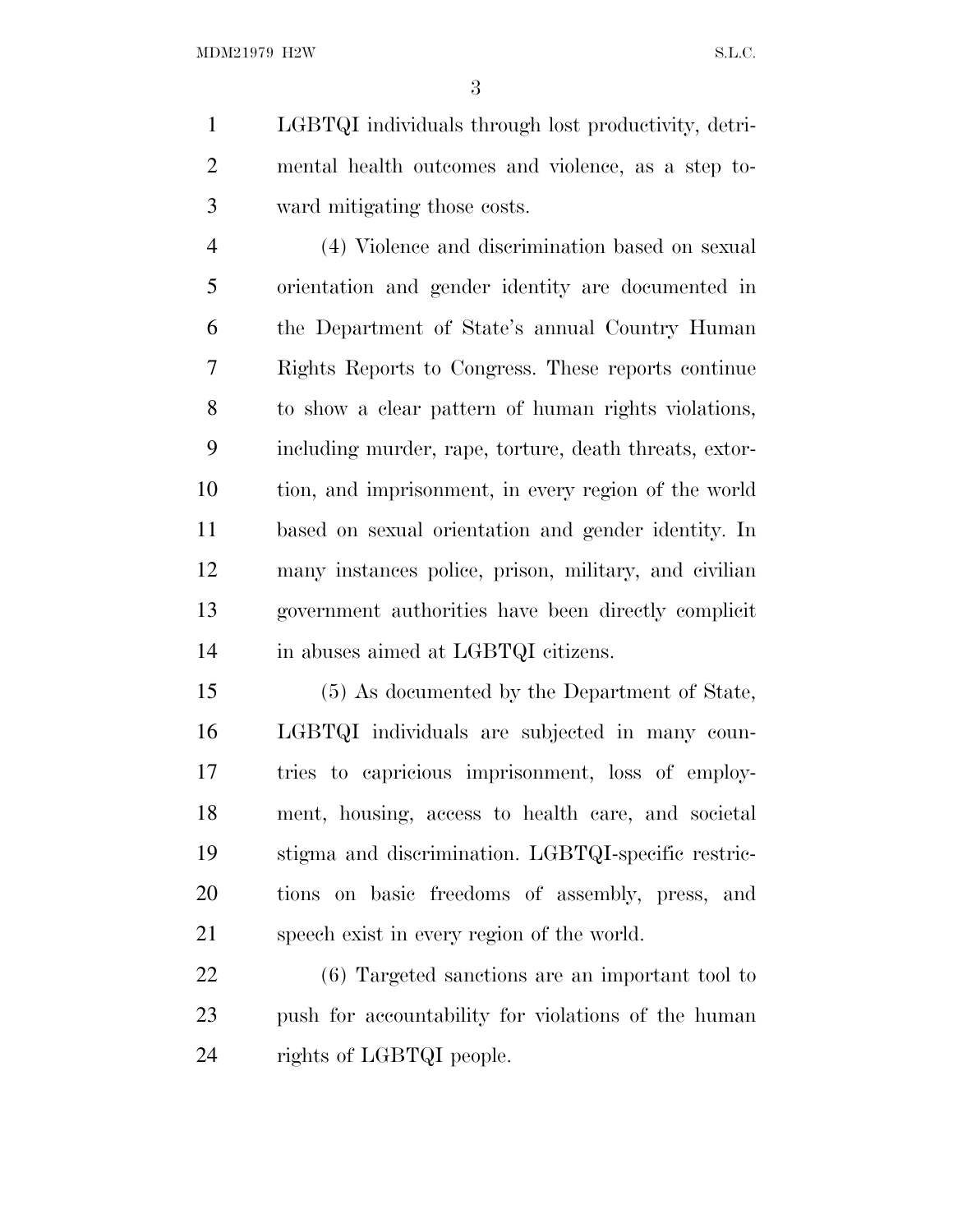(7) Anti-LGBTQI laws and discrimination pose significant risks for LGBTQI youth who come out to their family or community and often face rejection, homelessness, and limited educational and economic opportunities. These factors contribute to increased risks of substance abuse, suicide, and HIV infection among LGBTQI youth.

 (8) Anti-LGBTQI laws also increase global health risks. Studies have shown that when LGBTQI people (especially LGBTQI youth) face discrimination, they are less likely to seek HIV test-ing, prevention, and treatment services.

 (9) LGBTQI populations are disproportionately impacted by the Mexico City Policy, also widely re- ferred to as the ''global gag rule''. LGBTQI people often receive much of their health care through re- productive health clinics, and organizations that can- not comply with the policy are forced to discontinue work on United States-supported global health projects that are frequently used by LGBTQI popu- lations, including HIV prevention and treatment, stigma reduction, and research.

 (10) Because they face tremendous discrimina- tion in the formal labor sector, many sex workers are also LGBTQI individuals, and many sex-worker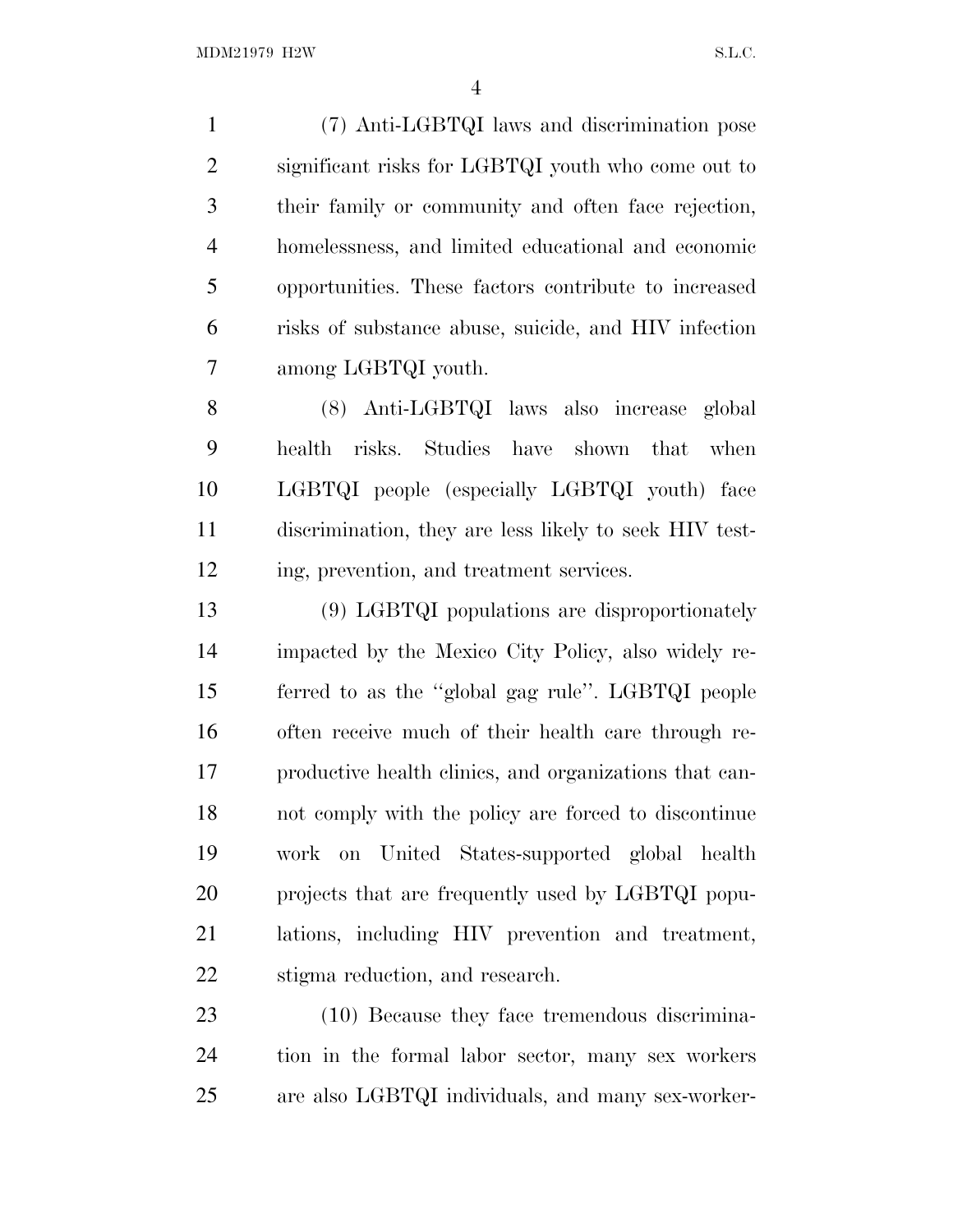MDM21979 H2W S.L.C.

 led programs and clinics serve the LGBTQI commu- nity with safe, non-stigmatizing, medical and social care. The United States Agency for International Development has also referred to sex workers as a ''most-at-risk population''. The anti-prostitution loy- alty oath that health care providers receiving United States assistance must take isolates sex-worker-led and serving groups from programs and reinforces stigma, undermining both the global AIDS response and human rights. A 2013 Supreme Court opinion held this requirement to be unconstitutional as it ap- plies to United States nongovernmental organiza- tions and their foreign affiliates. (11) According to the Trans Murder Monitoring

 Project, which monitors homicides of transgender in- dividuals, there were at least 350 cases of reported killings of trans and gender-diverse people between October 2019 and September 2020.

 (12) In many countries, intersex individuals ex- perience prejudice and discrimination because their bodies do not conform to general expectations about sex and gender. Because of these expectations, medi- cally unnecessary interventions are often performed in infancy without the consent or approval of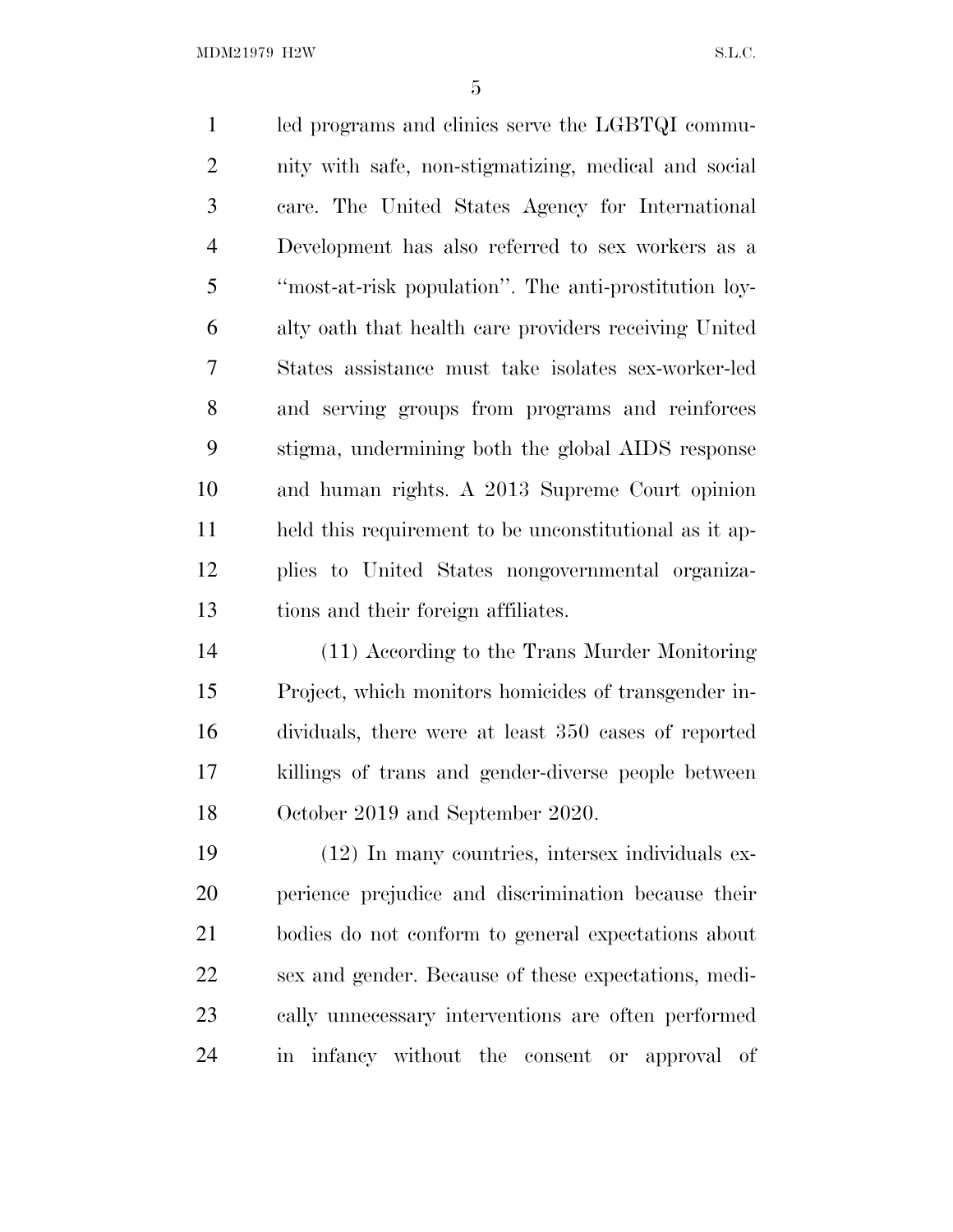intersex individuals, in violation of international human rights standards.

 (13) Asylum and refugee protection are critical last-resort protections for LGBTQI individuals, but those who seek such protections face ostracization and abuse in refugee camps and detention facilities. They are frequently targeted for violence, including sexual assault, in refugee camps and in immigration detention. LGBTQI individuals may be segregated against their will for long periods in solitary confine- ment, in an effort to protect them from such vio- lence, but prolonged solitary confinement itself rep- resents an additional form of abuse that is pro- foundly damaging to the social and psychological well-being of any individual.

 (14) The global COVID–19 pandemic has exac- erbated inequalities faced by LGBTQI individuals, including access to health care, stigma, and discrimi- nation, undermining LGBTQI rights around the world.

 (15) In December 2011, President Barack Obama directed all Federal foreign affairs agencies to ensure that their diplomatic, humanitarian, health and foreign assistance programs take into account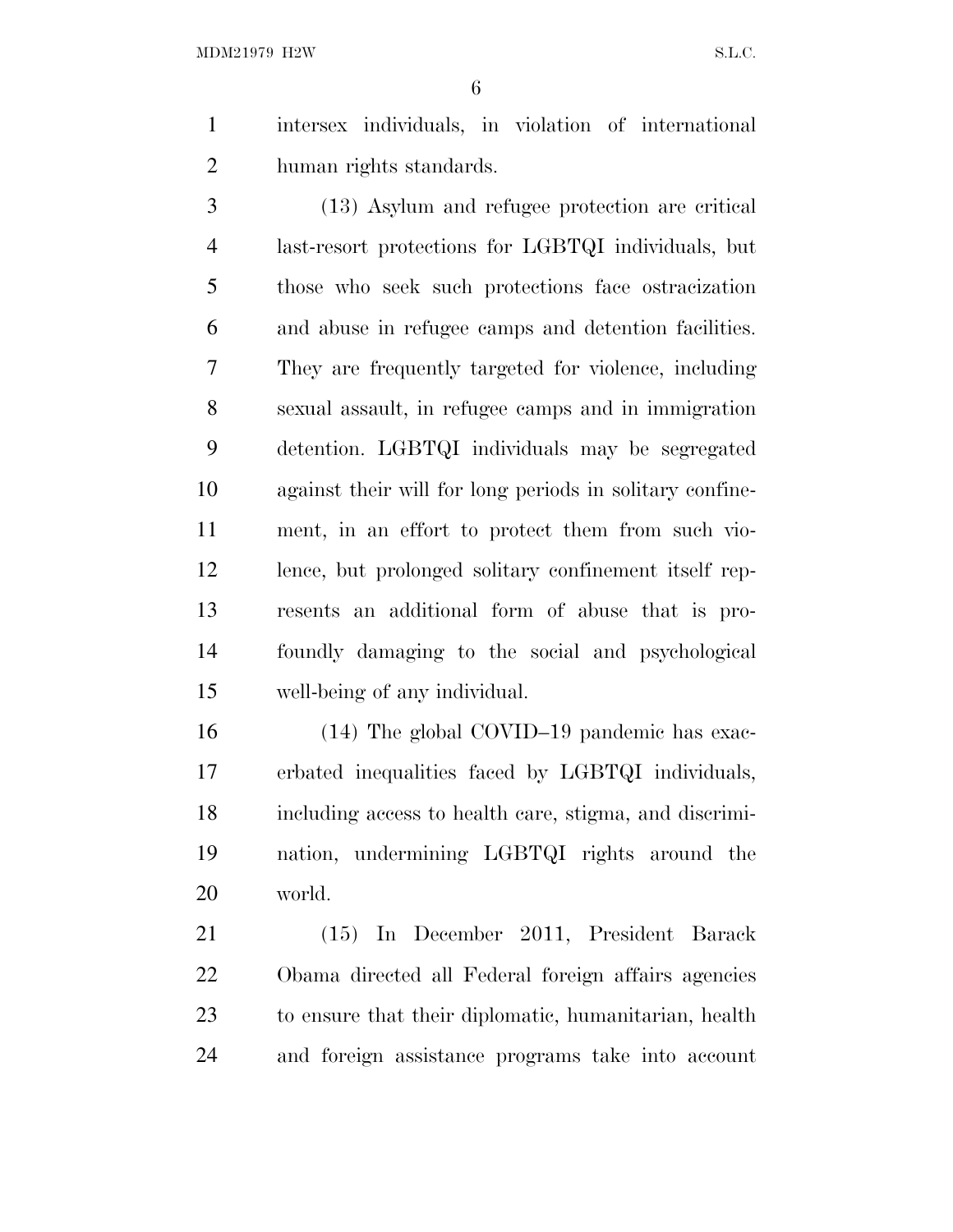the needs of marginalized LGBTQI communities and persons.

 (16) In 2015, the Department of State estab- lished the position of Special Envoy for the Human Rights of LGBTQI Persons.

 (17) In 2021, President Joseph Biden issued the Memorandum on Advancing the Human Rights of Lesbian, Gay, Bisexual, Transgender, Queer, and Intersex Persons Around the World, which stated that it ''shall be the policy of the United States to pursue an end to violence and discrimination on the basis of sexual orientation, gender identity or ex- pression, or sex characteristics'' and called for United States global leadership'' in the cause of ad- vancing the human rights of LGBTQI+ persons around the world''.

 (18) In 2020, in *Bostock v. Clayton County*, the Supreme Court held that Title VII of the Civil Rights Act of 1964 (42 U.S.C. 2000e et seq.) pro- hibits discrimination on the basis of gender identity and sexual orientation. On January 20, 2021 Presi- dent Biden issued Executive Order 13988 (86 Fed. Reg. 7023) to enforce this holding, which orders all Federal agency heads, including the Secretary of State and the Administrator of the United States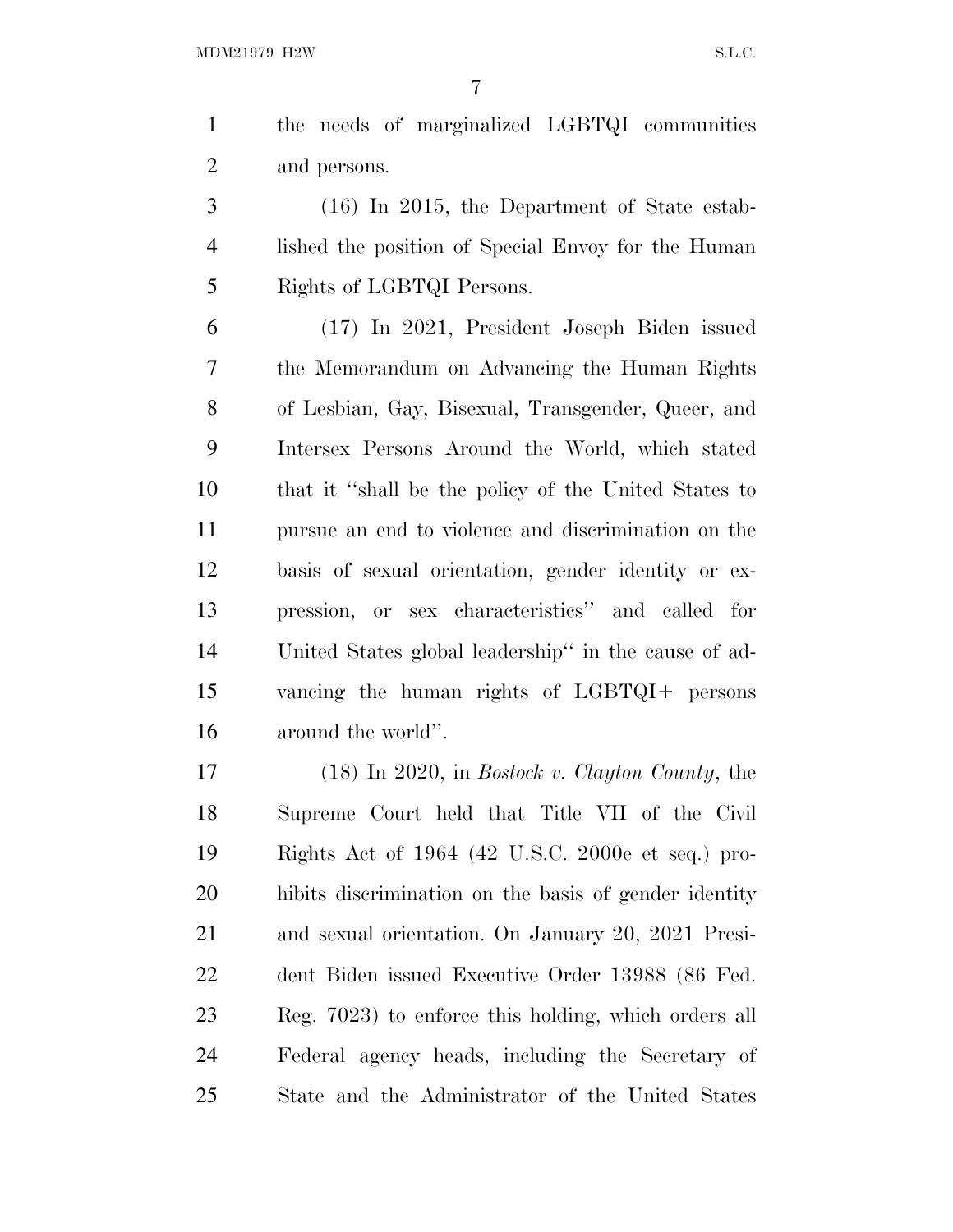Agency for International Development, to review agency actions to determine what additional steps should be taken to ensure that agency policies are consistent with the nondiscrimination policy set forth in the Executive Order.

 (19) The use of United States diplomatic tools, including the Department of State's exchange and speaker programs, to address the human rights needs of marginalized communities has helped in- form public debates in many countries regarding the protective responsibilities of any democratic govern-ment.

 (20) Inclusion of human rights protections for LGBTQI individuals in United States trade agree- ments, such as the Agreement between the United States of America, the United Mexican States, and Canada (commonly known as the ''USMCA'') and trade preference programs, is intended—

 (A) to ensure a level playing field for United States businesses; and

 (B) to provide greater workplace protec- tions overseas, compatible with those of the United States.

 (21) Engaging multilateral fora and inter-national institutions is critical to impacting global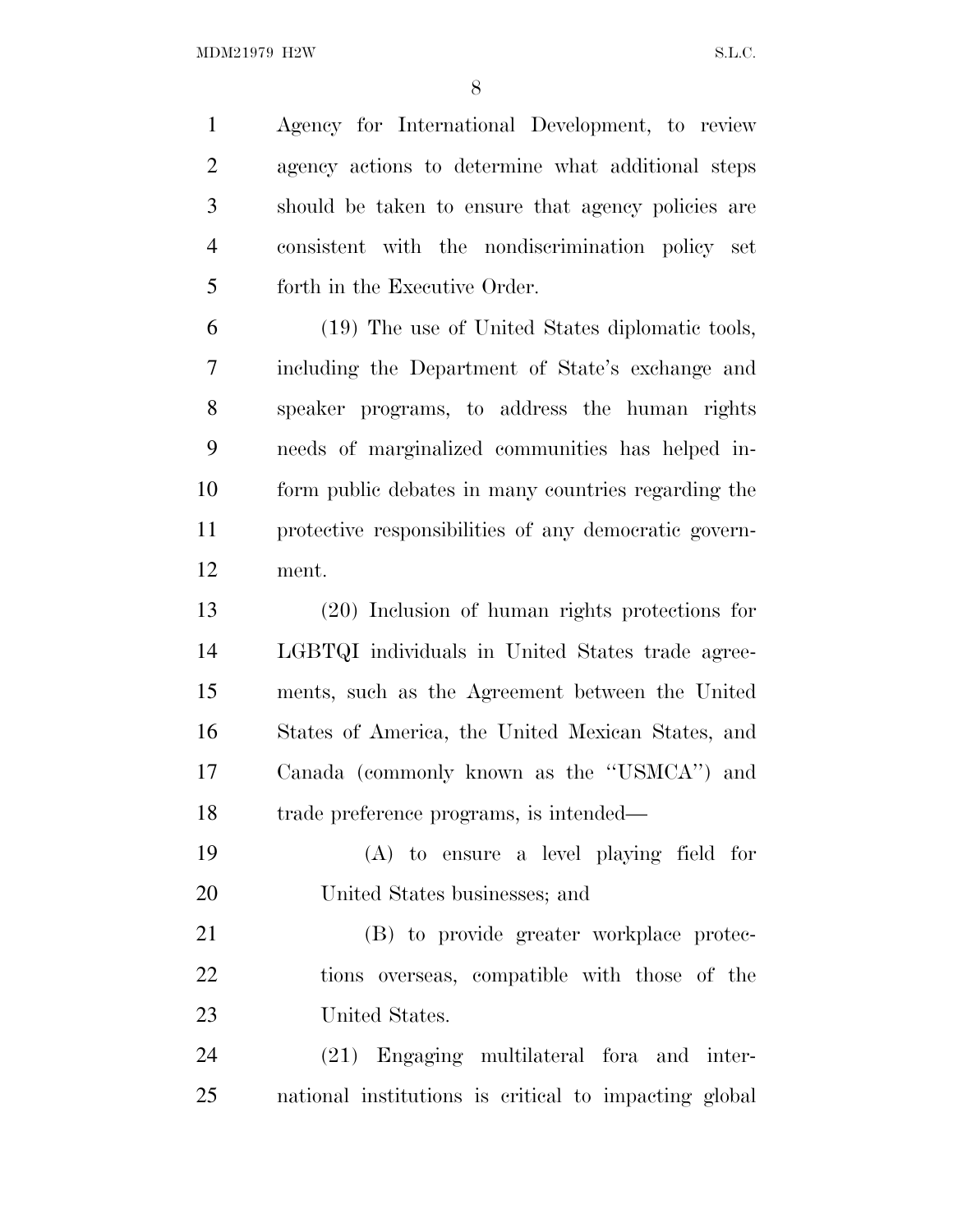norms and to broadening global commitments to fairer standards for the treatment of all people, in- cluding LGBTQI people. The United States must remain a leader in the United Nations system and has a vested interest in the success of that multilat-eral engagement.

 (22) Ongoing United States participation in the Equal Rights Coalition, which is a new intergovern- mental coalition of more than 40 governments and leading civil society organizations that work together to protect the human rights of LGBTQI people around the world, remains vital to international ef-forts to respond to violence and impunity.

 (23) Those who represent the United States abroad, including our diplomats, development spe- cialists and military, should reflect the diversity of our country and honor America's call to equality, in- cluding through proud and open service abroad by LGBTQI Americans and those living with HIV.

#### **SEC. 3. DEFINITIONS.**

In this Act:

 (1) APPROPRIATE CONGRESSIONAL COMMIT- TEES.—Except as provided in section 5, the term ''appropriate congressional committees'' means—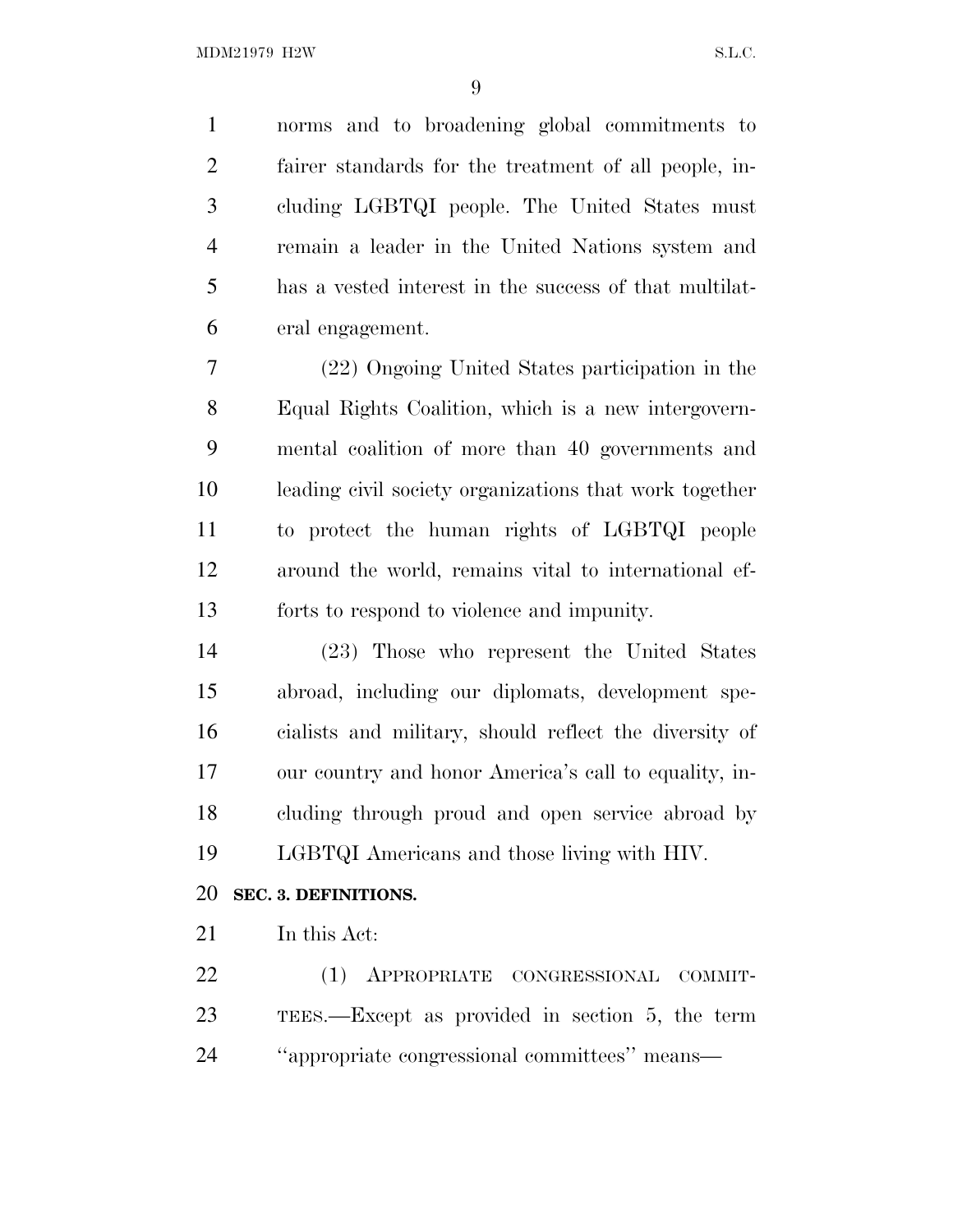| $\mathbf{1}$   | (A) the Committee on Foreign Relations of              |
|----------------|--------------------------------------------------------|
| $\overline{2}$ | the Senate;                                            |
| 3              | (B) the Committee on the Judiciary of the              |
| $\overline{4}$ | Senate;                                                |
| 5              | (C) the Committee on Appropriations of                 |
| 6              | the Senate;                                            |
| 7              | (D) the Committee on Foreign Affairs of                |
| 8              | the House of Representatives;                          |
| 9              | (E) the Committee on the Judiciary of the              |
| 10             | House of Representatives; and                          |
| 11             | (F) the Committee on Appropriations of                 |
| 12             | the House of Representatives.                          |
| 13             | (2) GENDER IDENTITY.—The term "gender                  |
| 14             | identity" means the gender-related identity, appear-   |
| 15             | ance, or mannerisms or other gender-related charac-    |
| 16             | teristics of an individual, regardless of the individ- |
| 17             | ual's designated sex at birth.                         |
| 18             | (3) LGBTQI.—The term "LGBTQI" means                    |
| 19             | lesbian, gay, bisexual, transgender, queer,<br>or      |
| 20             | intersex.                                              |
| 21             | (4) MEMBER OF A VULNERABLE GROUP.—The                  |
| 22             | term "member of a vulnerable group" means an           |
| 23             | alien who-                                             |
| 24             | $(A)$ is younger than 21 years of age or               |
| 25             | older than 60 years of age;                            |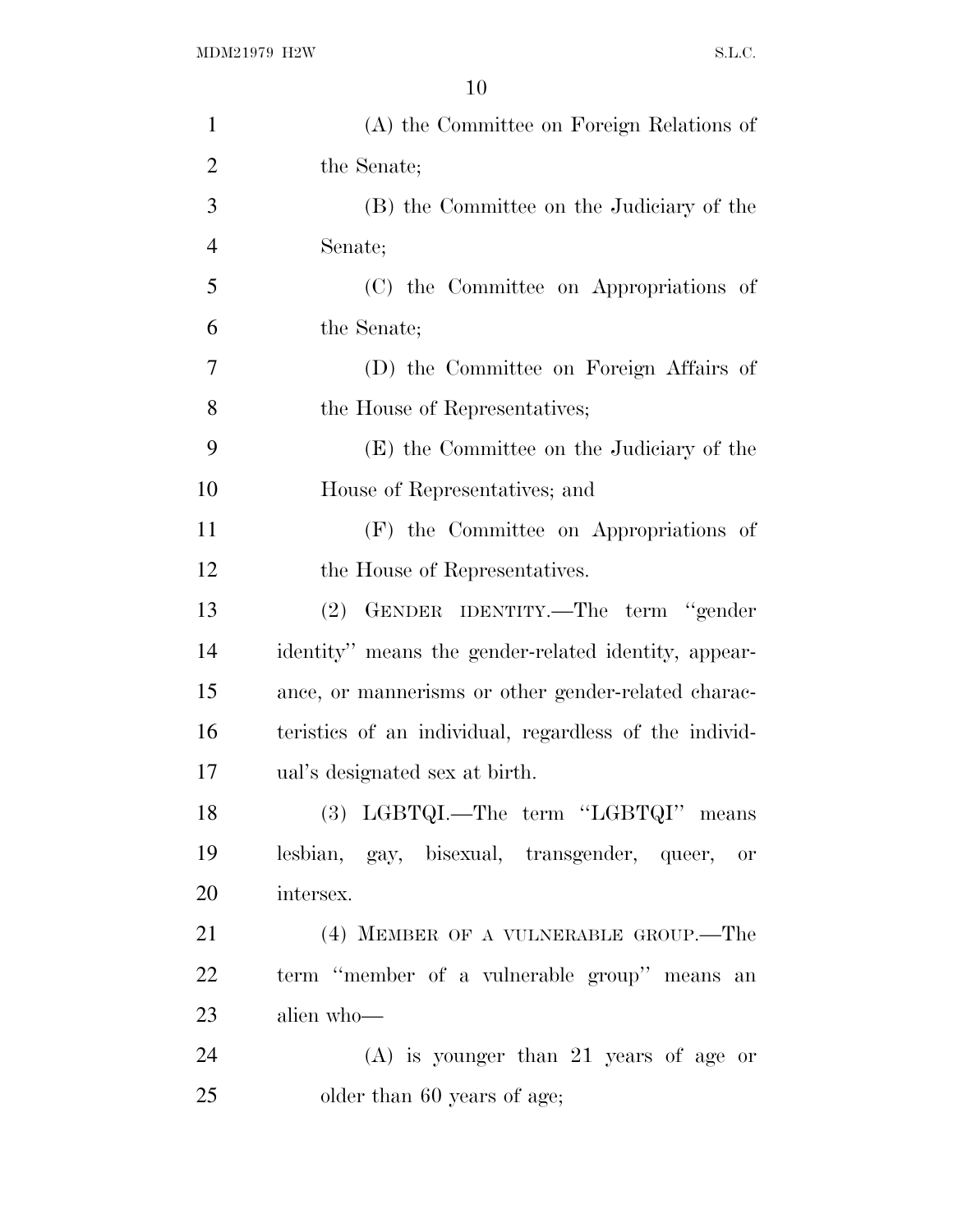| $\mathbf{1}$   | (B) is pregnant;                                 |
|----------------|--------------------------------------------------|
| $\overline{2}$ | (C) identifies as lesbian, gay, bisexual,        |
| 3              | transgender, or intersex;                        |
| $\overline{4}$ | (D) is victim or witness of a crime;             |
| 5              | (E) has filed a nonfrivolous civil rights        |
| 6              | claim in Federal or State court;                 |
| $\tau$         | (F) has a serious mental or physical illness     |
| 8              | or disability;                                   |
| 9              | (G) has been determined by an asylum of-         |
| 10             | ficer in an interview conducted under section    |
| 11             | $235(b)(1)(B)$ of the Immigration and Nation-    |
| 12             | ality Act (8 U.S.C. $1225(b)(1)(B)$ ) to have a  |
| 13             | credible fear of persecution; or                 |
| 14             | (H) has been determined by an immigra-           |
| 15             | tion judge or by the Secretary of Homeland Se-   |
| 16             | curity, based on information obtained during in- |
| 17             | take, from the alien's attorney or legal service |
| 18             | provider, or through credible self-reporting, to |
| 19             | $be$ —                                           |
| 20             | (i) experiencing severe trauma; or               |
| 21             | (ii) a survivor of torture or gender-            |
| 22             | based violence.                                  |
| 23             | (5) SEXUAL ORIENTATION.—The term "sexual         |
| 24             | orientation" means actual or perceived homosex-  |
| 25             | uality, heterosexuality, or bisexuality.         |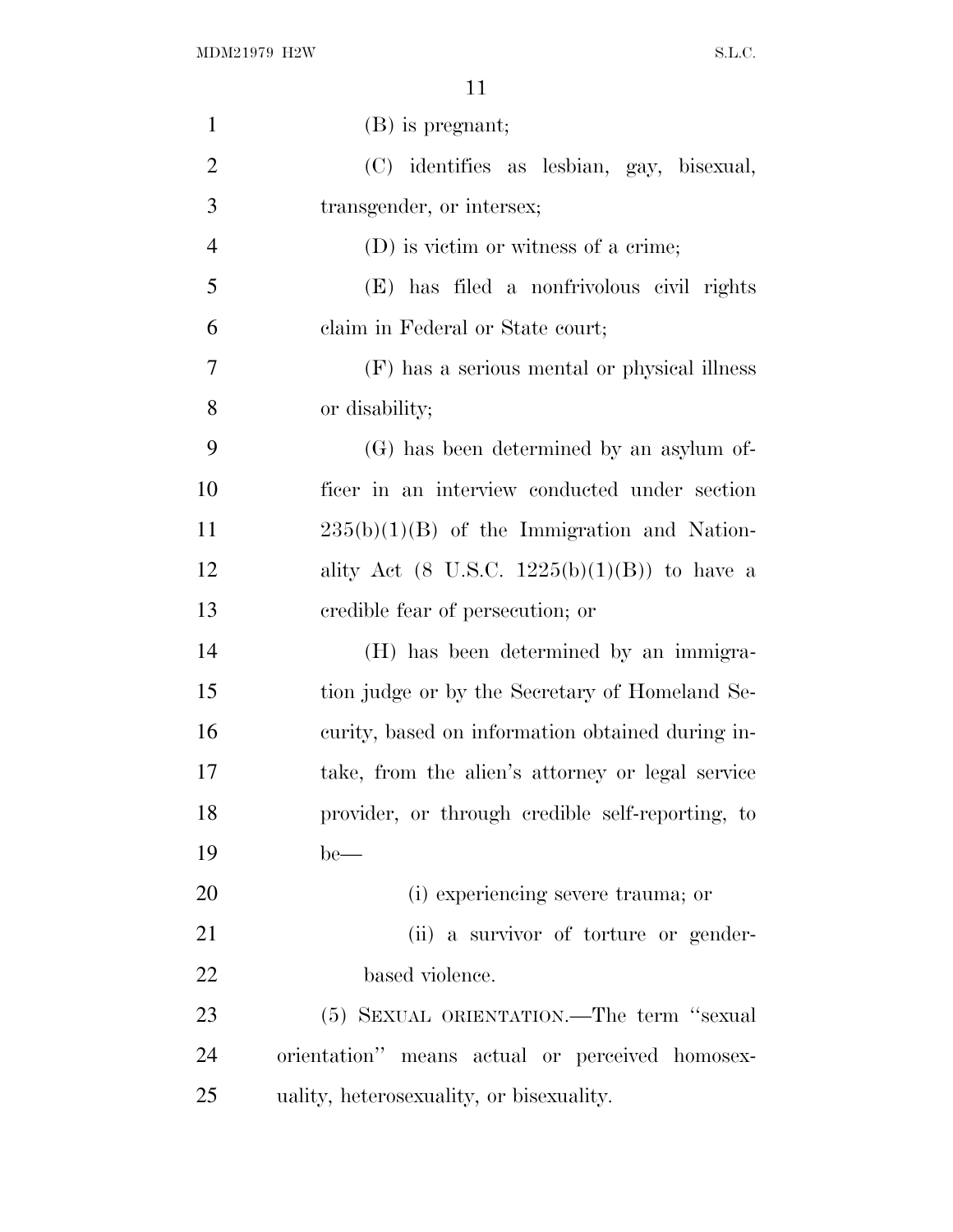| 1              | SEC. 4. DOCUMENTING AND RESPONDING TO BIAS-MOTI-       |
|----------------|--------------------------------------------------------|
| $\overline{2}$ | VATED VIOLENCE AGAINST LGBTQI PEOPLE                   |
| 3              | ABROAD.                                                |
| $\overline{4}$ | (a) INFORMATION REQUIRED TO BE INCLUDED IN             |
| 5              | ANNUAL COUNTRY REPORTS ON HUMAN RIGHTS PRAC-           |
| 6              | TICES.-                                                |
| 7              | (1) SECTION 116.—Section 116(d) of the For-            |
| 8              | eign Assistance Act of 1961 (22 U.S.C. 2151 $n(d)$ )   |
| 9              | is amended—                                            |
| 10             | (A) in paragraph $(11)(C)$ , by striking               |
| 11             | "and" at the end;                                      |
| 12             | (B) in paragraph $(12)(C)(ii)$ , by striking           |
| 13             | the period at the end and inserting "; and";           |
| 14             | and                                                    |
| 15             | (C) by adding at the end the following:                |
| 16             | $\lq(13)$ wherever applicable, the nature and ex-      |
| 17             | tent of criminalization, discrimination, and violence  |
| 18             | based on sexual orientation or gender identity, in-    |
| 19             | cluding the identification of countries that have      |
| 20             | adopted laws or constitutional provisions that crim-   |
| 21             | inalize or discriminate based on sexual orientation or |
| 22             | gender identity, including detailed descriptions of    |
| 23             | such laws and provisions.".                            |
| 24             | $(2)$ SECTION 502B.—Section 502B of the For-           |
| 25             | eign Assistance Act of $1961$ (22 U.S.C. 2304) is      |
| 26             | amended—                                               |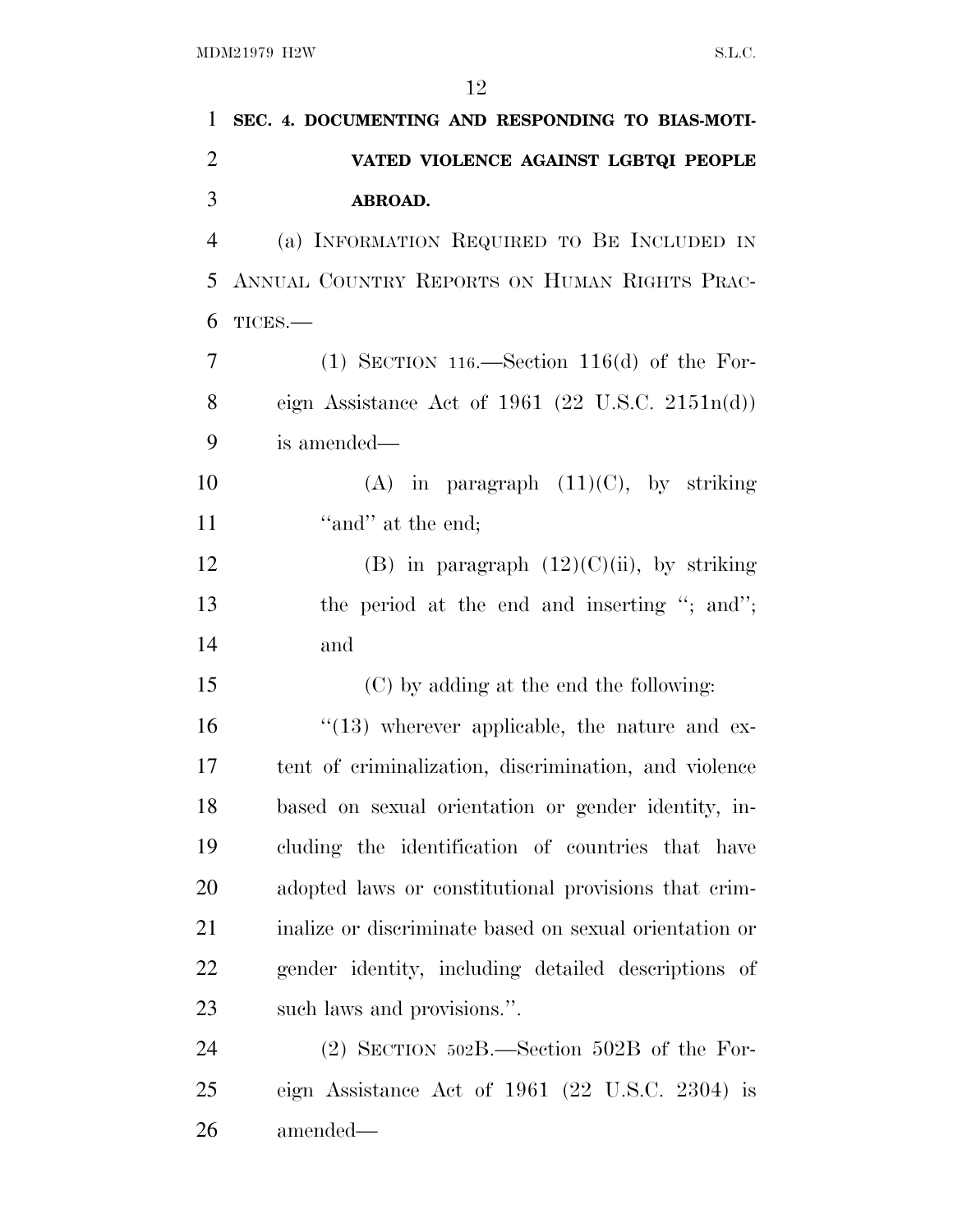(A) by redesignating the second subsection (i) (relating to child marriage status) as sub-section (j); and

 (B) by adding at the end the following: ''(k) SEXUAL ORIENTATION AND GENDER IDEN- TITY.—The report required under subsection (b) shall in- clude, wherever applicable, the nature and extent of crim- inalization, discrimination, and violence based on sexual orientation or gender identity, including the identification of countries that have adopted laws or constitutional pro- visions that criminalize or discriminate based on sexual orientation or gender identity, including detailed descrip-tions of such laws and provisions.''.

 (b) REVIEW AT DIPLOMATIC AND CONSULAR POSTS.—

 (1) IN GENERAL.—In preparing the annual country reports on human rights practices required under section 116 or 502B of the Foreign Assist- ance Act of 1961, as amended by subsection (a), the Secretary of State shall obtain information from each diplomatic and consular post with respect to—

 (A) incidents of violence against LGBTQI people in the country in which such post is lo-cated;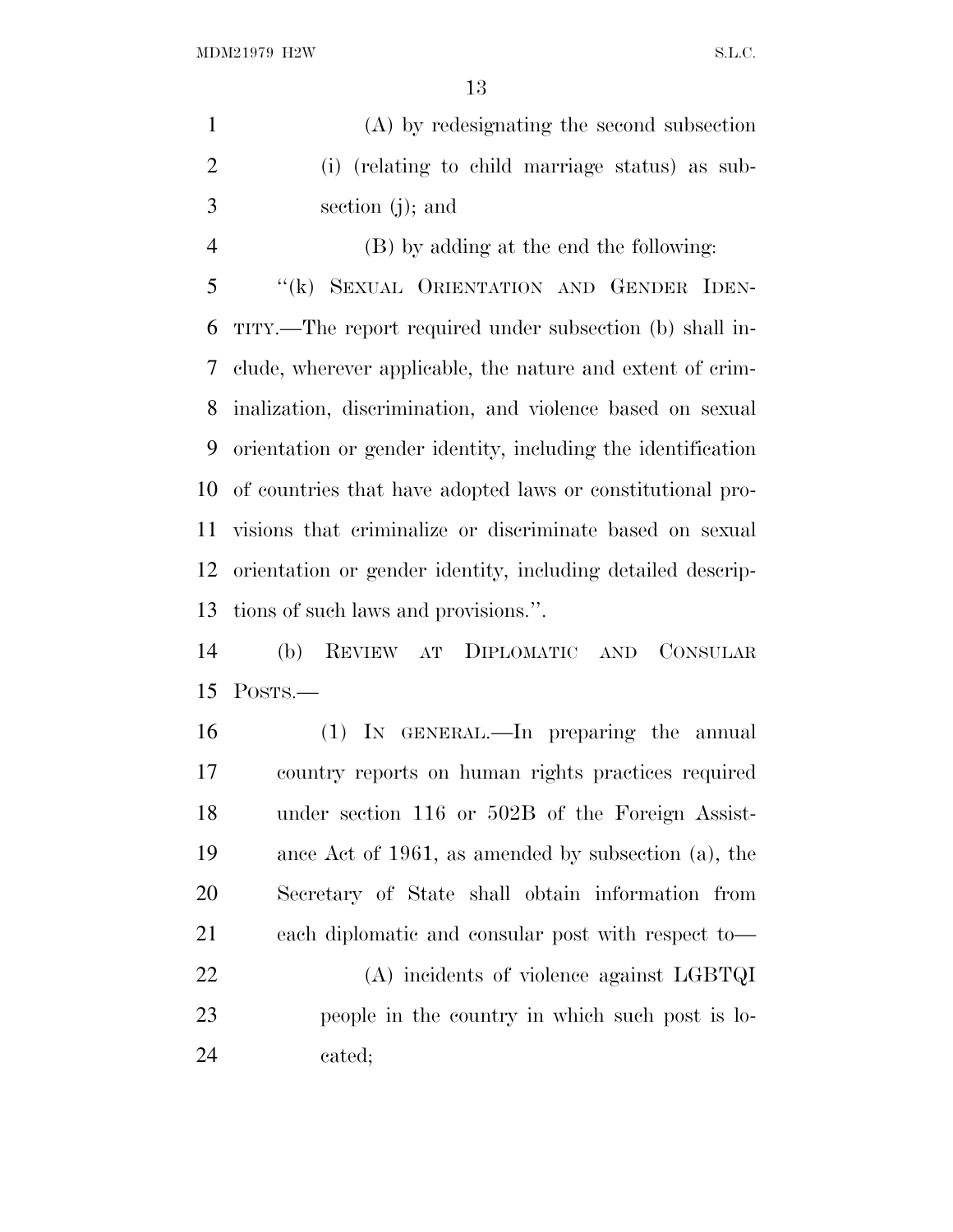| $\mathbf{1}$   | (B) an analysis of the factors enabling or            |
|----------------|-------------------------------------------------------|
| $\overline{2}$ | aggravating such incidents, such as government        |
| 3              | policy, societal pressure, or external actors; and    |
| $\overline{4}$ | (C) the response (whether public or pri-              |
| 5              | vate) of the personnel of such post with respect      |
| 6              | to such incidents.                                    |
| 7              | (2) ADDRESSING BIAS-MOTIVATED VIOLENCE.—              |
| 8              | The Secretary of State shall include in the annual    |
| 9              | strategic plans of the regional bureaus concrete dip- |
| 10             | lomatic strategies, programs, and policies to address |
| 11             | bias-motivated violence using information obtained    |
| 12             | pursuant to paragraph (1), such as programs to        |
| 13             | build capacity among civil society or governmental    |
| 14             | entities to document, investigate, and prosecute in-  |
| 15             | stances of such violence and provide support to vic-  |
| 16             | tims of such violence.                                |
| 17             | (c) INTERAGENCY GROUP.                                |
| 18             | (1) ESTABLISHMENT.—There is established an            |
| 19             | interagency group on responses to urgent threats to   |
| 20             | LGBTQI people in foreign countries (referred to in    |
| 21             | this subsection as the "interagency group"), which—   |
| 22             | (A) shall be chaired by the Secretary of              |
| 23             | State; and                                            |
| 24             | (B) shall include the Secretary of Defense,           |
| 25             | the Secretary of the Treasury, the Adminis-           |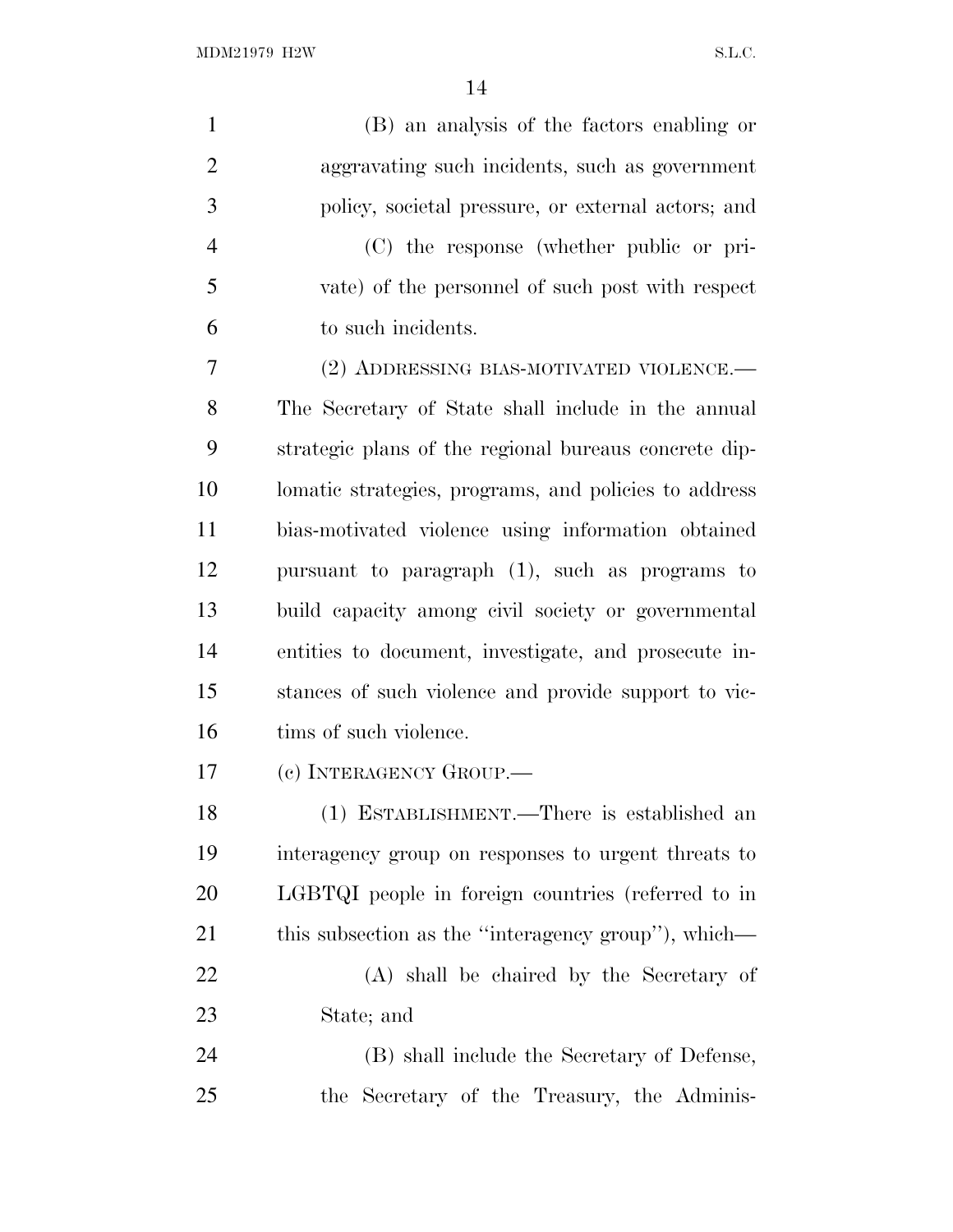| $\mathbf{1}$   | trator of the United States Agency for Inter-      |
|----------------|----------------------------------------------------|
| $\overline{2}$ | national Development, the Attorney General,        |
| 3              | and the head of each other Federal department      |
| $\overline{4}$ | or agency that the President determines is rel-    |
| 5              | evant to the duties of the interagency group.      |
| 6              | (2) DUTIES.—The duties of the interagency          |
| 7              | group shall be—                                    |
| 8              | (A) to coordinate the responses of each            |
| 9              | participating agency with respect to threats di-   |
| 10             | rected towards LGBTQI populations in other         |
| 11             | countries;                                         |
| 12             | (B) to develop longer-term approaches to           |
| 13             | policy developments and incidents negatively       |
| 14             | impacting the LGBTQI populations in specific       |
| 15             | countries;                                         |
| 16             | (C) to advise the President on the designa-        |
| 17             | tion of foreign persons for sanctions pursuant     |
| 18             | to section 5;                                      |
| 19             | (D) to identify United States laws and             |
| 20             | policies, at the Federal, State, and local levels, |
| 21             | that affirm the equality of LGBTQI persons;        |
| 22             | and                                                |
| 23             | (E) to use such identified laws and policies       |
| 24             | to develop diplomatic strategies to share the ex-  |
| 25             | pertise obtained from the implementation of        |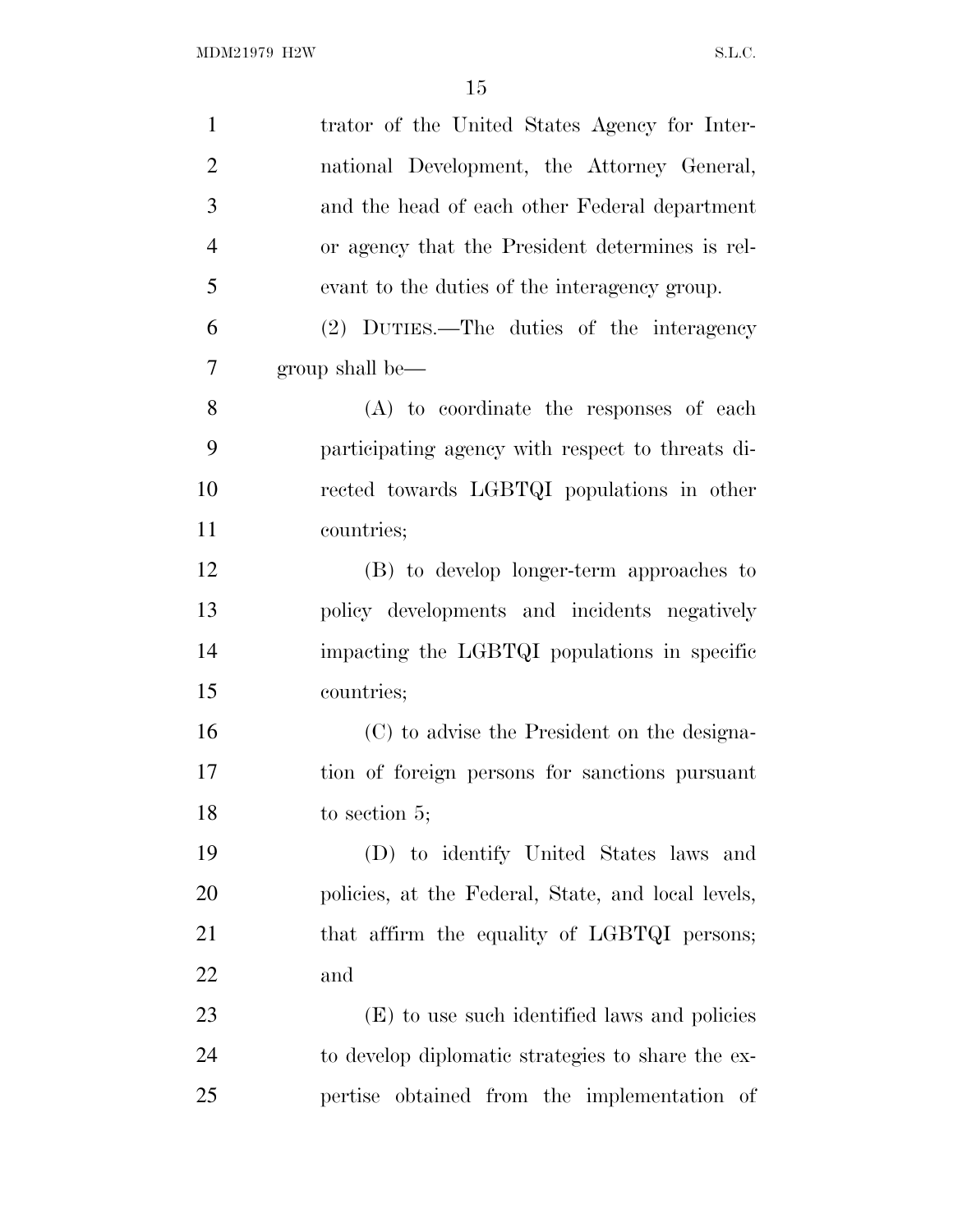| such laws and policies with appropriate officials  |
|----------------------------------------------------|
| of countries where LGBTQI persons do not           |
| enjoy equal protection under the law.              |
| (d) SPECIAL ENVOY FOR THE HUMAN RIGHTS OF          |
| LGBTQI PEOPLES.-                                   |
| (1) ESTABLISHMENT.—The Secretary of State          |
| shall establish, in the Bureau of Democracy, Human |
| Rights, and Labor of the Department of State, a    |
| permanent Special Envoy for the Human Rights of    |
| LGBTQI Peoples (referred to in this section as the |
| "Special Envoy"), who-                             |
| (A) shall be appointed by the President;           |
| and                                                |
| (B) shall report directly to the Assistant         |
| Secretary for Democracy, Human Rights, and         |
| Labor.                                             |
| (2) RANK.—The Special Envoy may be ap-             |
| pointed at the rank of Ambassador.                 |
| (3) PURPOSES.—The Special Envoy shall—             |
| (A) direct the efforts of the United States        |
| Government relating to United States foreign       |
| policy, as directed by the Secretary, regard-      |
| $ing$ —                                            |
|                                                    |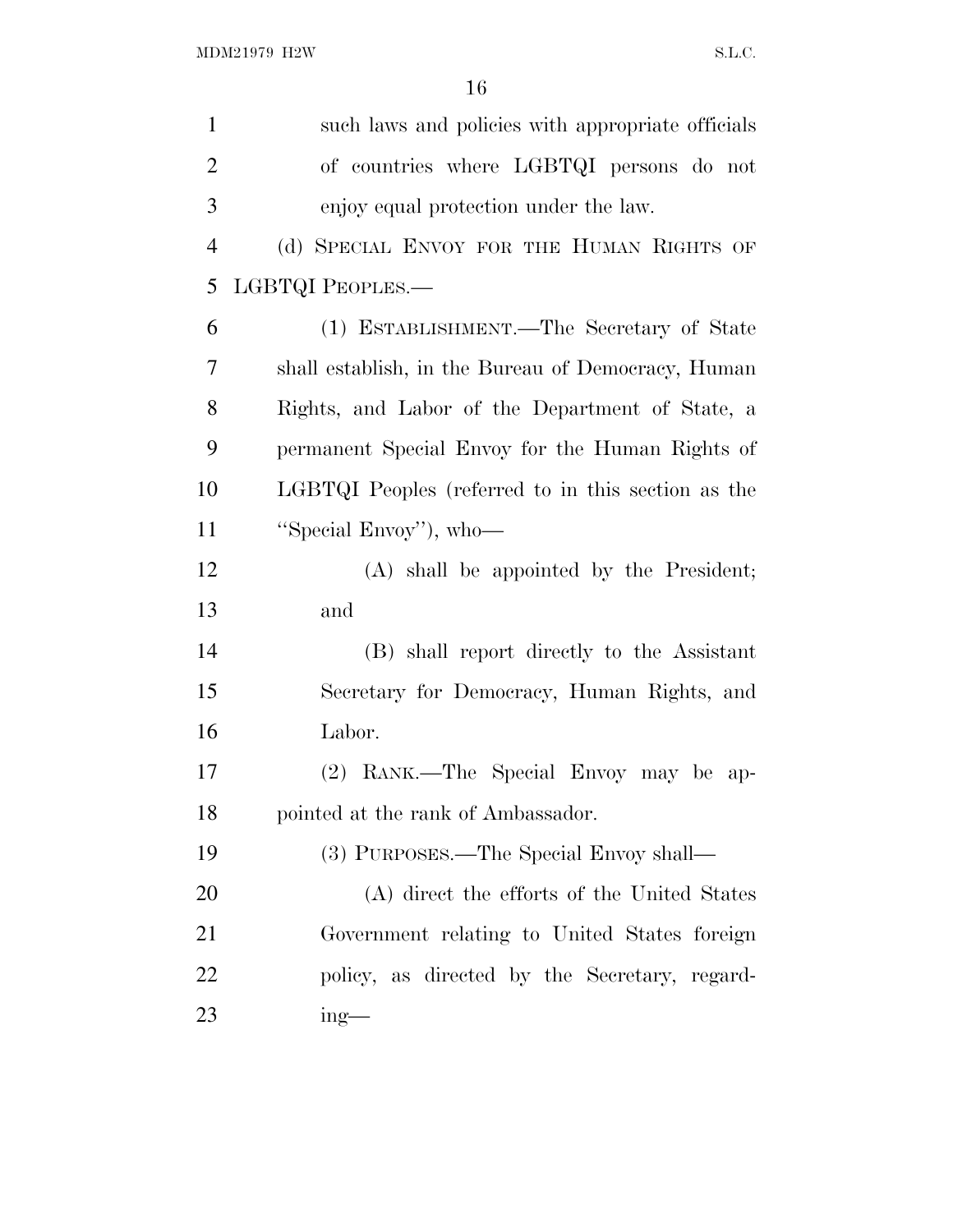| $\mathbf{1}$   | (i) human rights abuses against                  |
|----------------|--------------------------------------------------|
| $\overline{2}$ | LGBTQI people and communities inter-             |
| 3              | nationally; and                                  |
| $\overline{4}$ | (ii) the advancement of human rights             |
| 5              | for LGBTQI people; and                           |
| 6              | (B) represent the United States inter-           |
| 7              | nationally in bilateral and multilateral engage- |
| 8              | ment on the matters described in subparagraph    |
| 9              | (A).                                             |
| 10             | $(4)$ DUTIES.—                                   |
| 11             | (A) IN GENERAL.—The Special Envoy—               |
| 12             | (i) shall serve as the principal advisor         |
| 13             | to the Secretary of State regarding human        |
| 14             | rights for LGBTQI people internationally;        |
| 15             | (ii) notwithstanding any other provi-            |
| 16             | sion of law—                                     |
| 17             | (I) shall direct activities, policies,           |
| 18             | programs, and funding relating to the            |
| 19             | human rights of LGBTQI people and                |
| 20             | the advancement of LGBTQI equality               |
| 21             | initiatives internationally, for all bu-         |
| 22             | reaus and offices of the Department              |
| 23             | of State; and                                    |
| 24             | (II) shall lead the coordination of              |
| 25             | relevant international programs for all          |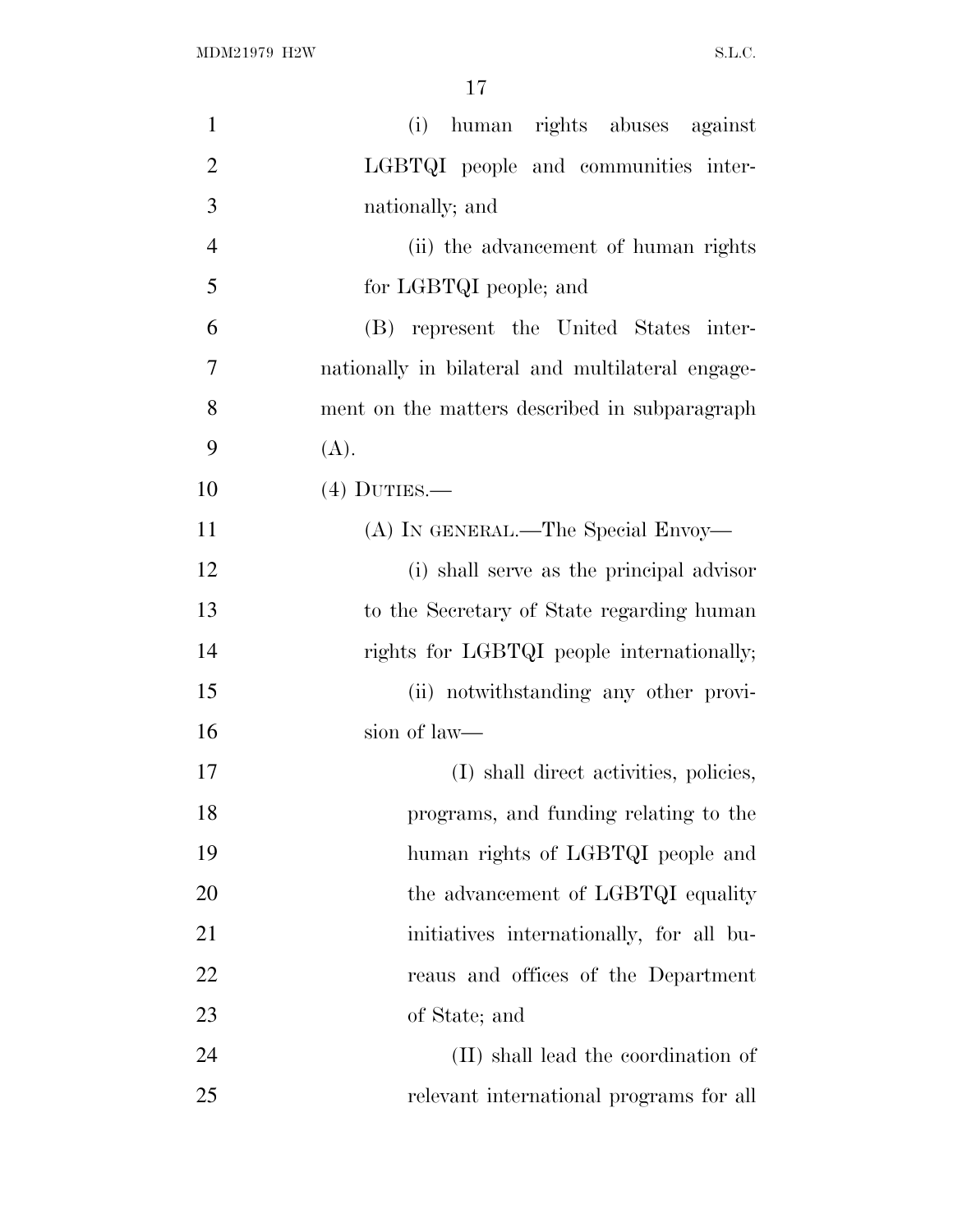$\rm MDM21979\ H2W \rm \qquad S.L.C.$ 

| $\mathbf{1}$   | other Federal agencies relating to                        |
|----------------|-----------------------------------------------------------|
| $\overline{2}$ | such matters;                                             |
| 3              | (iii) shall represent the United States                   |
| $\overline{4}$ | diplomatic matters relevant to the<br>$\operatorname{in}$ |
| 5              | human rights of LGBTQI people, includ-                    |
| 6              | ing criminalization, discrimination, and vi-              |
| $\tau$         | olence against LGBTQI people internation-                 |
| 8              | ally;                                                     |
| 9              | (iv) shall direct, as appropriate,                        |
| 10             | United States Government resources to re-                 |
| 11             | spond to needs for protection, integration,               |
| 12             | resettlement, and empowerment<br>of                       |
| 13             | LGBTQI people in United States Govern-                    |
| 14             | ment policies and international programs,                 |
| 15             | including to prevent and respond to crim-                 |
| 16             | inalization, discrimination, and violence                 |
| 17             | against LGBTQI people internationally;                    |
| 18             | (v) shall design, support, and imple-                     |
| 19             | ment activities regarding support, edu-                   |
| 20             | cation, resettlement, and empowerment of                  |
| 21             | LGBTQI people internationally, including                  |
| 22             | for the prevention and response to crim-                  |
| 23             | inalization, discrimination, and violence                 |
| 24             | against LGBTQI people internationally;                    |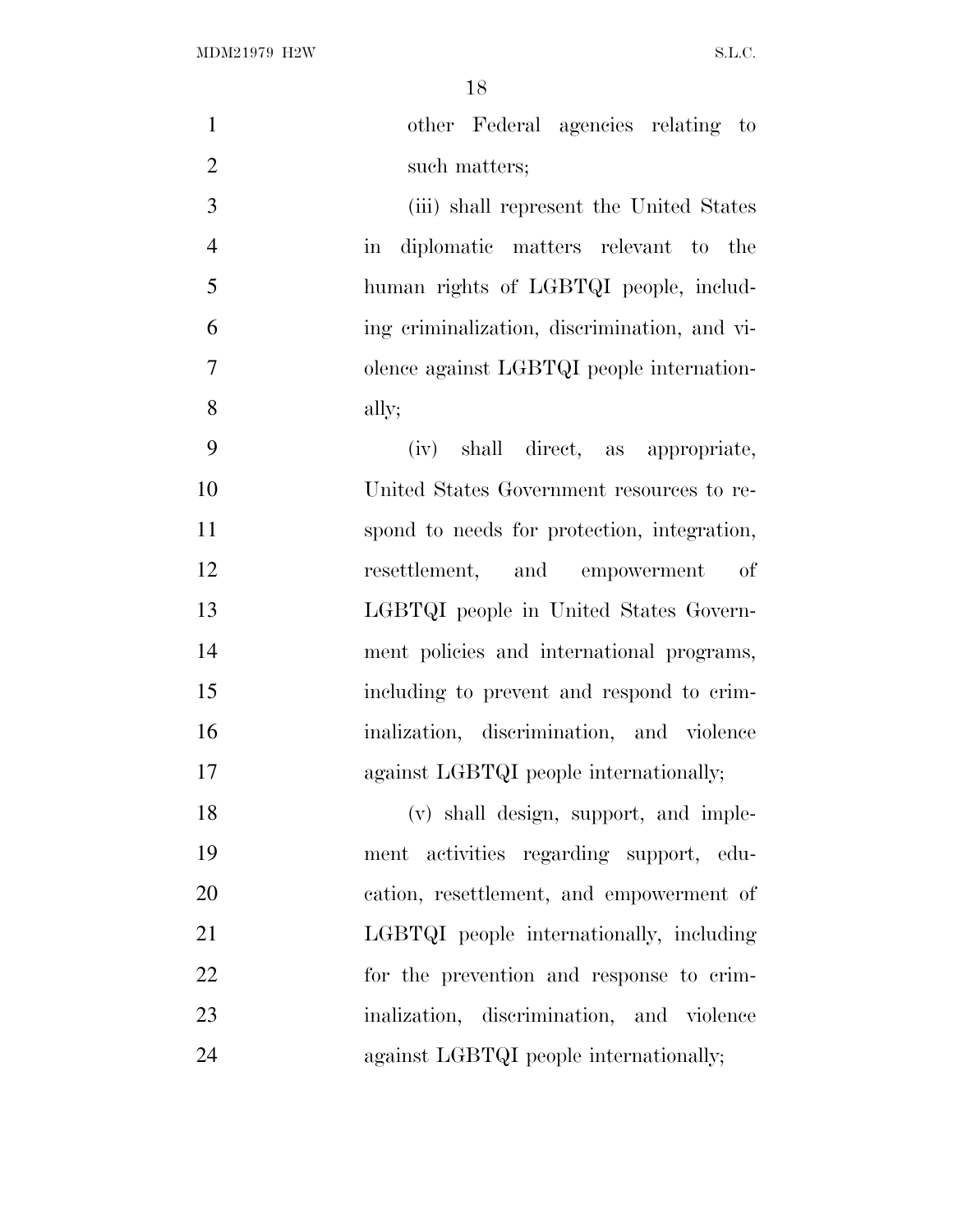| $\mathbf{1}$   | (vi) shall lead interagency coordina-      |
|----------------|--------------------------------------------|
| $\overline{2}$ | tion between the foreign policy priorities |
| 3              | related to the human rights of LGBTQI      |
| $\overline{4}$ | people and the development assistance pri- |
| 5              | orities of the LGBTQI Coordinator of the   |
| 6              | United States Agency for International     |
| 7              | Development;                               |
| 8              | (vii) shall conduct regular consultation   |
| 9              | with nongovernmental organizations work-   |
| 10             | ing to prevent and respond to criminaliza- |
| 11             | tion, discrimination, and violence against |
| 12             | LGBTQI people internationally;             |
| 13             | (viii) shall ensure that—                  |
| 14             | (I) programs, projects, and ac-            |
| 15             | tivities of the Department of State        |
| 16             | and the United States Agency for           |
| 17             | International Development designed         |
| 18             | to prevent and respond to criminaliza-     |
| 19             | tion, discrimination, and violence         |
| 20             | against LGBTQI people internation-         |
| 21             | ally are subject to rigorous monitoring    |
| 22             | and evaluation; and                        |
| 23             | (II) there is a uniform set of in-         |
| 24             | dicators and standards for such moni-      |
| 25             | toring and evaluation that is used         |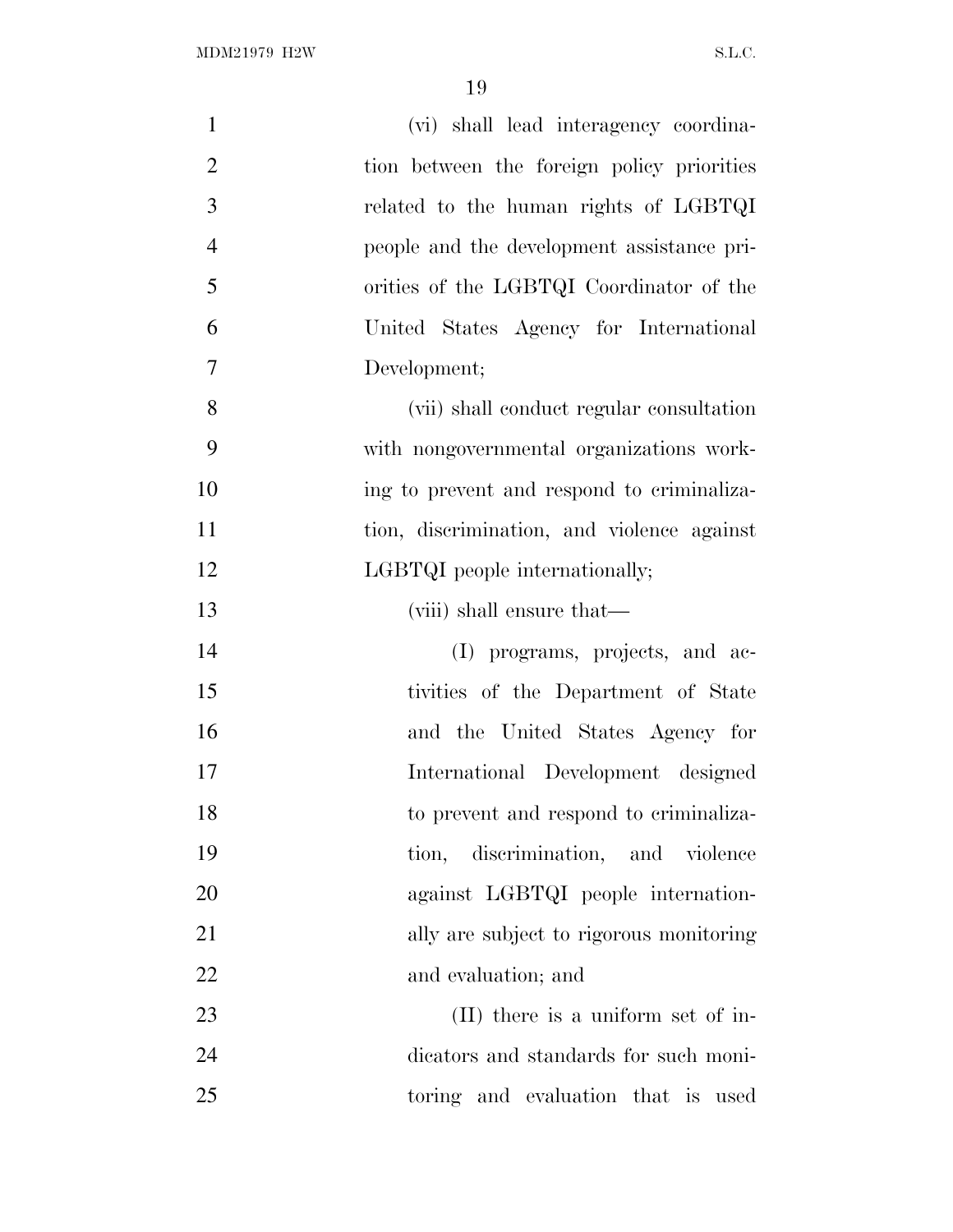$\rm MDM21979\ H2W \rm \qquad S.L.C.$ 

| $\mathbf{1}$   | across international programs in Fed-               |
|----------------|-----------------------------------------------------|
| $\overline{2}$ | eral agencies; and                                  |
| 3              | (ix) is authorized to represent the                 |
| $\overline{4}$ | United States in bilateral and multilateral         |
| 5              | for aon matters relevant to the human               |
| 6              | rights of LGBTQI people internationally,            |
| 7              | including criminalization, discrimination,          |
| 8              | and violence against LGBTQI people inter-           |
| 9              | nationally.                                         |
| 10             | (5) DATA REPOSITORY.—The Bureau of De-              |
| 11             | mocracy, Human Rights, and Labor—                   |
| 12             | (A) shall be the central repository of data         |
| 13             | on all United States programs, projects, and ac-    |
| 14             | tivities that relate to prevention and response to  |
| 15             | criminalization, discrimination, and violence       |
| 16             | against LGBTQI people internationally; and          |
| 17             | (B) shall produce—                                  |
| 18             | (i) a full accounting of United States              |
| 19             | Government spending on such programs,               |
| 20             | projects, and activities; and                       |
| 21             | (ii) evaluations of the effectiveness of            |
| 22             | such programs, projects, and activities.            |
| 23             | (e) TRAINING AT INTERNATIONAL LAW ENFORCE-          |
| 24             | MENT ACADEMIES.—The President shall ensure that any |
| 25             | international law enforcement academy supported by  |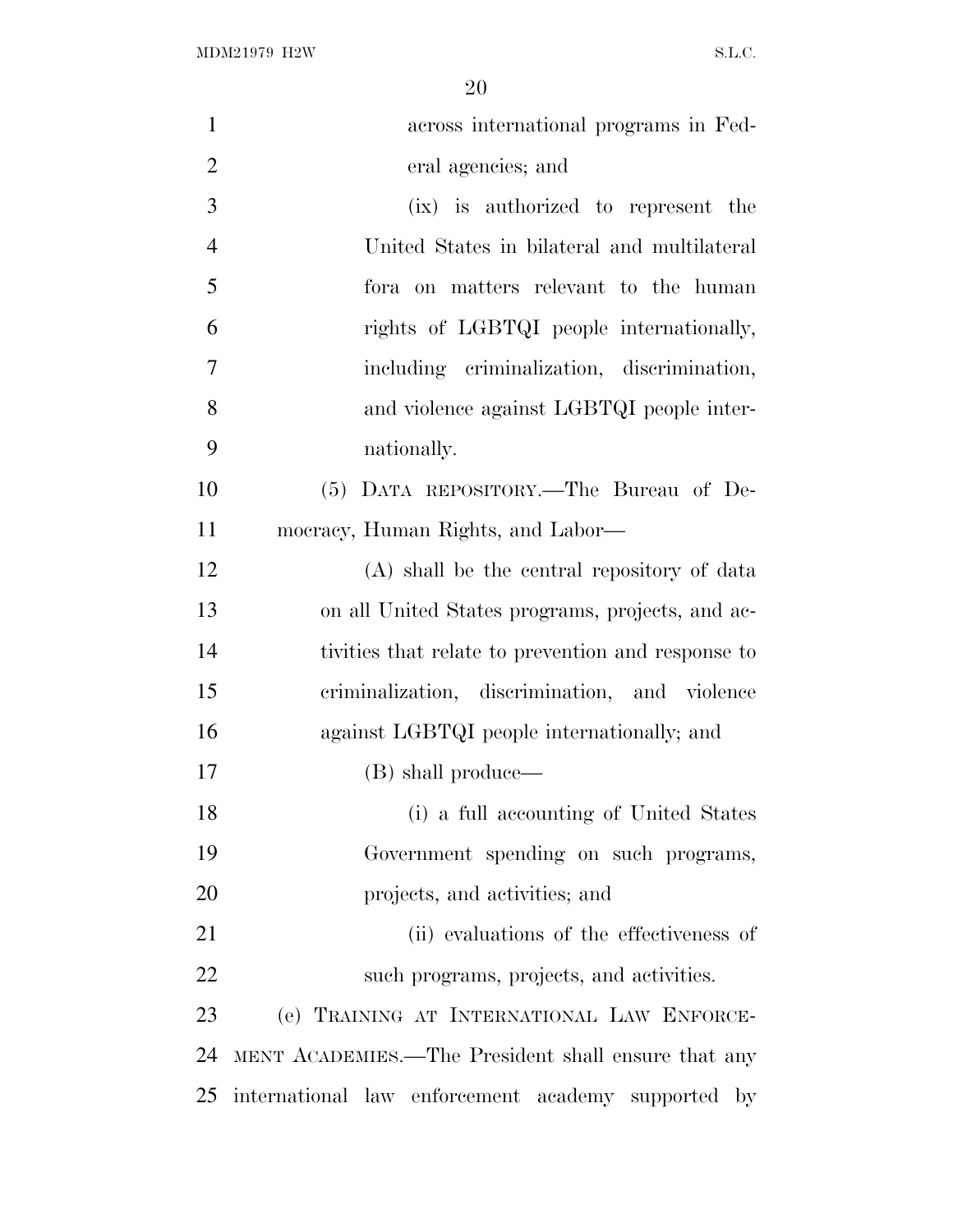$\rm MDM21979\ H2W \rm \qquad S.L.C.$ 

| $\mathbf{1}$ | United States assistance shall provide training with re-     |
|--------------|--------------------------------------------------------------|
| 2            | spect to the rights of LGBTQI people, including through      |
| 3            | specialized courses highlighting best practices in the docu- |
| 4            | mentation, investigation and prosecution of bias-motivated   |
| 5            | hate crimes targeting persons based on actual or perceived   |
| 6            | sexual orientation, gender identity, or sex characteristics. |
| 7            | SEC. 5. SANCTIONS ON INDIVIDUALS RESPONSIBLE FOR             |
| 8            | VIOLATIONS OF HUMAN RIGHTS AGAINST                           |
| 9            | LGBTQI PEOPLE.                                               |
| 10           | (a) DEFINITIONS.—In this section:                            |
| 11           | (1) APPROPRIATE CONGRESSIONAL<br>COMMIT-                     |
| 12           | TEES.—The term "appropriate congressional com-               |
| 13           | mittees" means—                                              |
| 14           | (A) the Committee on Armed Services of                       |
| 15           | the Senate;                                                  |
| 16           | (B) the Committee on Foreign Relations of                    |
| 17           | the Senate;                                                  |
| 18           | (C) the Committee on Homeland Security                       |
| 19           | and Governmental Affairs of the Senate;                      |
| 20           | (D) the Committee on the Judiciary of the                    |
| 21           | Senate;                                                      |
| 22           | (E) the Committee on Armed Services of                       |
| 23           | the House of Representatives;                                |
| 24           | (F) the Committee on Foreign Affairs of                      |
| 25           | the House of Representatives;                                |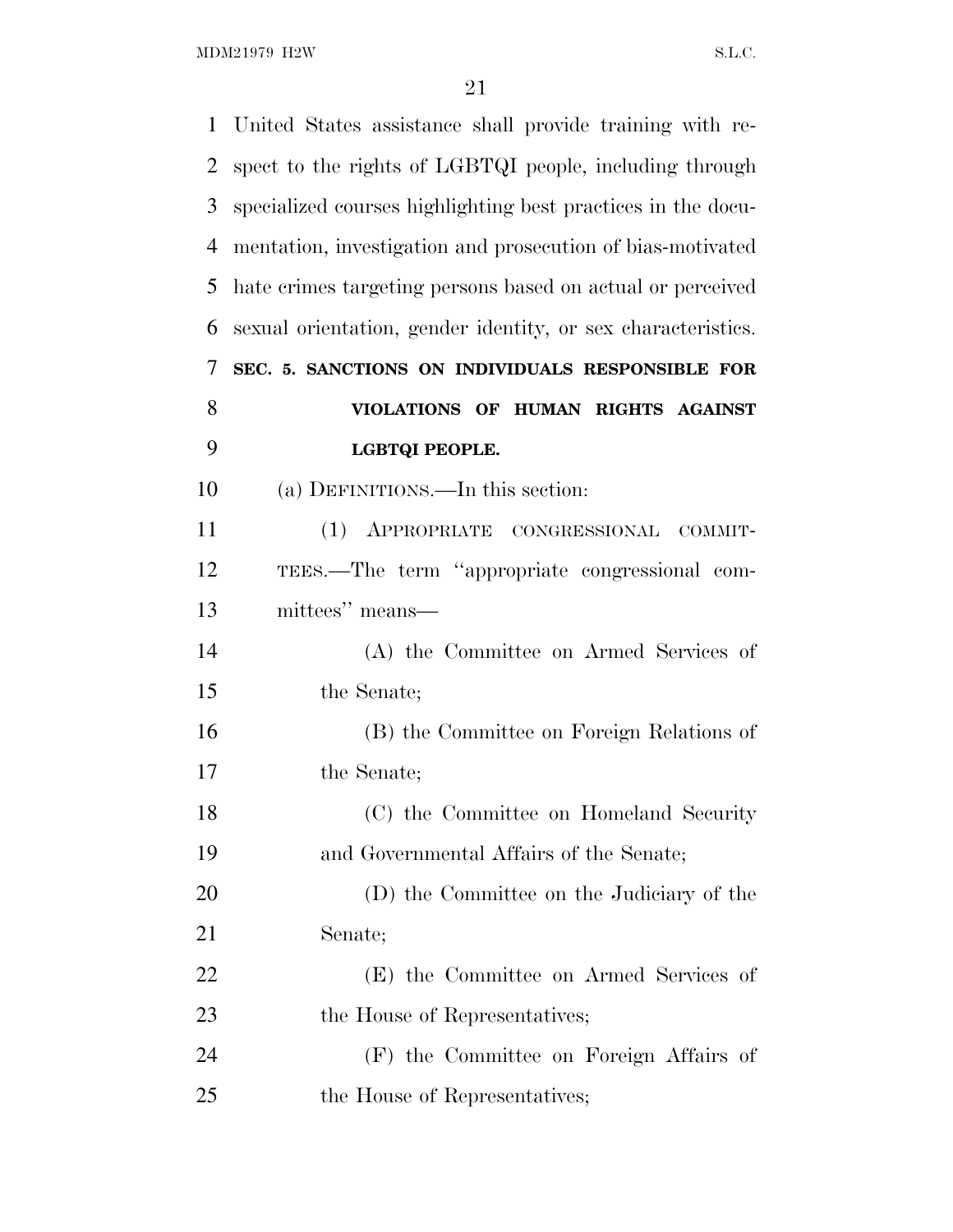| $\mathbf{1}$   | (G) the Committee on Homeland Security                     |
|----------------|------------------------------------------------------------|
| $\overline{2}$ | of the House of Representatives; and                       |
| 3              | (H) the Committee on the Judiciary of the                  |
| $\overline{4}$ | House of Representatives.                                  |
| 5              | (2) FOREIGN PERSON.—The term "foreign per-                 |
| 6              | son" has the meaning given such term in section            |
| 7              | 595.304 of title 31, Code of Federal Regulations (as       |
| 8              | in effect on the day before the date of the enactment      |
| 9              | of this Act).                                              |
| 10             | (3) IMMEDIATE FAMILY MEMBER.—The term                      |
| 11             | "immediate family member" has the meaning given            |
| 12             | such term for purposes of section $7031(c)$ of the De-     |
| 13             | partment of State, Foreign Operations, and Related         |
| 14             | Programs Appropriations Act, 2021 (division K of           |
| 15             | Public Law 116–260).                                       |
| 16             | (4) PERSON.—The term "person" has the                      |
| 17             | meaning given such term in section 591.308 of title        |
| 18             | 31, Code of Federal Regulations (as in effect on the       |
| 19             | day before the date of the enactment of this Act).         |
| 20             | (b) IN GENERAL.—Not later than 180 days after the          |
| 21             | date of the enactment of this Act and biannually there-    |
| 22             | after, the President shall submit to the appropriate con-  |
| 23             | gressional committees a list of each foreign person the    |
| 24             | President determines, based on credible information, in-   |
| 25             | cluding information obtained by other countries or by non- |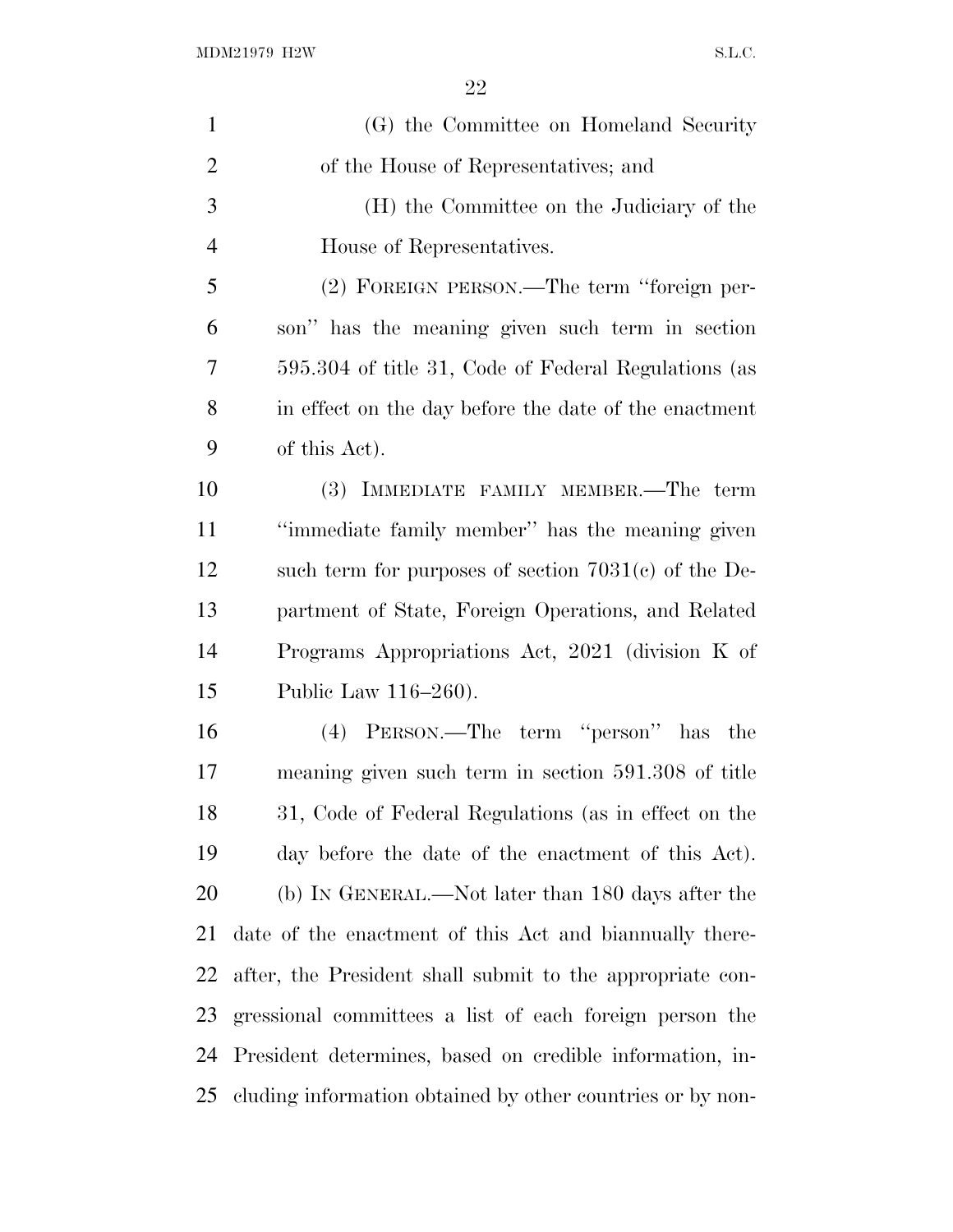MDM21979 H2W S.L.C.

governmental organizations that monitor violations of

 human rights— (1) is responsible for or complicit in, with re- spect to persons based on actual or perceived sexual orientation, gender identity, or sex characteristics— (A) cruel, inhuman, or degrading treat- ment or punishment; (B) prolonged detention without charges and trial; (C) causing the disappearance of such per- sons by the abduction and clandestine detention of such persons; or (D) other flagrant denial of the right to life, liberty, or the security of such persons; (2) acted as an agent of or on behalf of a for- eign person in a matter relating to an activity de- scribed in paragraph (1); or (3) is responsible for or complicit in inciting a foreign person to engage in an activity described in paragraph (1). (c) FORM; UPDATES; REMOVAL.— (1) FORM.—The list required under subsection (b) shall be submitted in unclassified form and pub- lished in the Federal Register without regard to the requirements of section 222(f) of the Immigration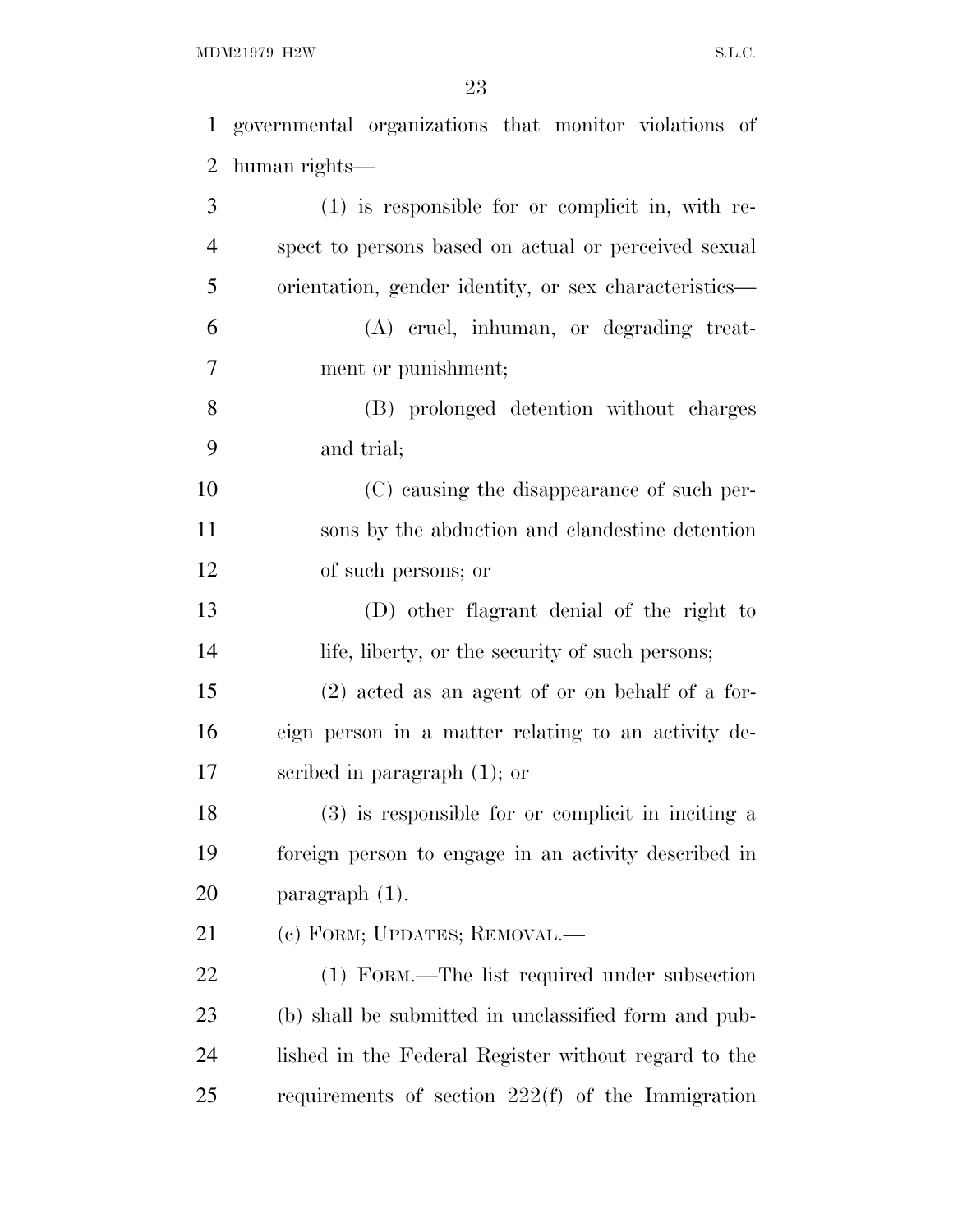| $\mathbf{1}$   | and Nationality Act $(8 \text{ U.S.C. } 1202(f))$ with respect |
|----------------|----------------------------------------------------------------|
| $\overline{2}$ | to confidentiality of records pertaining to the                |
| 3              | issuance or refusal of visas or permits to enter the           |
| $\overline{4}$ | United States, except that the President may include           |
| 5              | a foreign person in a classified, unpublished annex            |
| 6              | to such list if the President—                                 |
| $\overline{7}$ | $(A)$ determines that—                                         |
| 8              | (i) such annex is vital for the national                       |
| 9              | security interests of the United States; and                   |
| 10             | (ii) the use of such annex, and the in-                        |
| 11             | clusion of such person in such annex,                          |
| 12             | would not undermine the overall purpose of                     |
| 13             | this section to publicly identify foreign per-                 |
| 14             | sons engaging in the conduct described in                      |
| 15             | subsection (b) in order to increase account-                   |
| 16             | ability for such conduct; and                                  |
| 17             | (B) not later than 15 days before including                    |
| 18             | such person in a classified annex, provides to                 |
| 19             | the appropriate congressional committees notice                |
| 20             | of, and a justification for, including or con-                 |
| 21             | tinuing to include each foreign person in such                 |
| 22             | annex despite the existence of any publicly                    |
| 23             | available credible information indicating that                 |
| 24             | each such foreign person engaged in an activity                |
| 25             | described in subsection (b).                                   |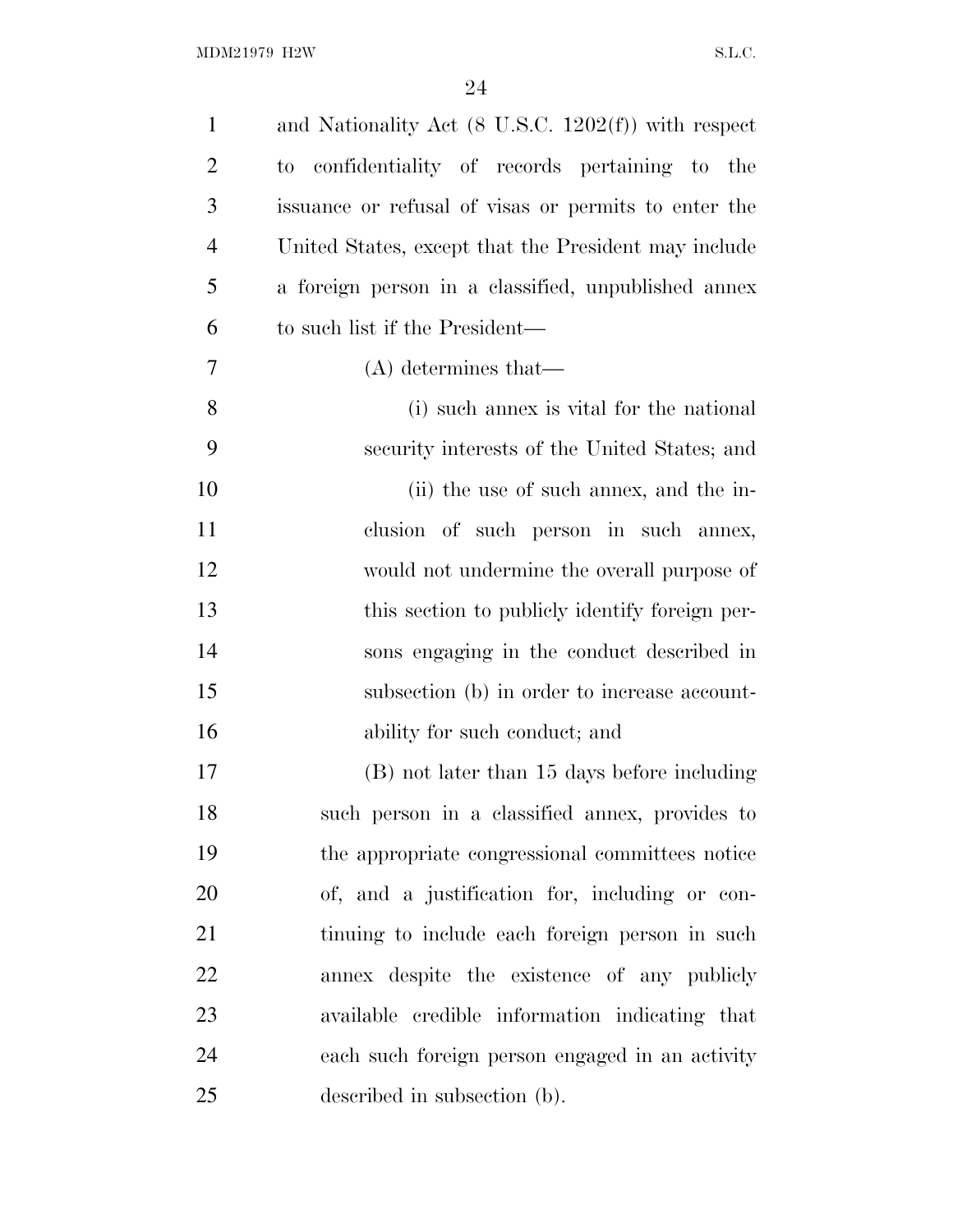| $\mathbf{1}$   | (2) UPDATES.—The President shall submit to               |
|----------------|----------------------------------------------------------|
| $\overline{2}$ | the appropriate congressional committees an update       |
| 3              | of the list required under subsection (b) as new in-     |
| $\overline{4}$ | formation becomes available.                             |
| 5              | (3) REMOVAL.—A foreign person may be re-                 |
| 6              | moved from the list required under subsection (b) if     |
| 7              | the President determines and reports to the appro-       |
| 8              | priate congressional committees not later than 15        |
| 9              | days before the removal of such person from such         |
| 10             | list that—                                               |
| 11             | (A) credible information exists that such                |
| 12             | person did not engage in the activity for which          |
| 13             | the person was included in such list;                    |
| 14             | (B) such person has been prosecuted ap-                  |
| 15             | propriately for the activity in which such person        |
| 16             | engaged; or                                              |
| 17             | (C) such person has credibly demonstrated                |
| 18             | a significant change in behavior, has paid an            |
| 19             | appropriate consequence for the activities in            |
| 20             | which such person engaged, and has credibly              |
| 21             | committed to not engage in an activity de-               |
| 22             | scribed in subsection (b).                               |
| 23             | (d) PUBLIC SUBMISSION OF INFORMATION.-The                |
| 24             | President shall issue public guidance, including through |

United States diplomatic and consular posts, setting forth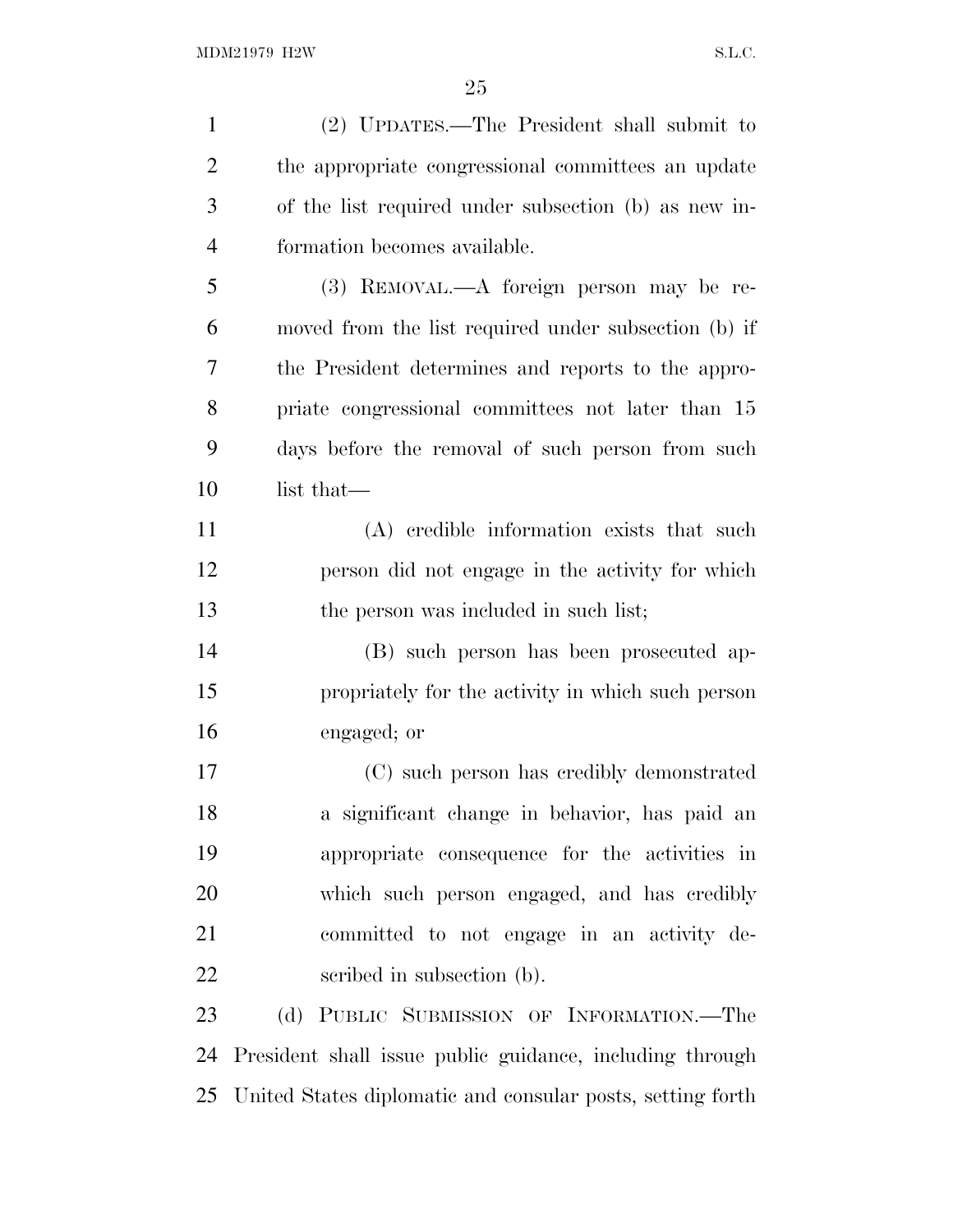the manner by which the names of foreign persons that may meet the criteria to be included on the list required under subsection (b) may be submitted to the Department of State for evaluation.

 (e) REQUESTS FROM CHAIR AND RANKING MEMBER OF APPROPRIATE CONGRESSIONAL COMMITTEES.—

 (1) CONSIDERATION OF INFORMATION.—In ad- dition to the guidance issued pursuant to subsection (d), the President shall also consider information provided by the Chair or Ranking Member of each of the appropriate congressional committees in de- termining whether to include a foreign person in the 13 list required under subsection (b).

 (2) REQUESTS.—Not later than 120 days after receiving a written request from the Chair or Rank- ing Member of 1 of the appropriate congressional committees with respect to whether a foreign person meets the criteria for being included in the list re- quired under subsection (b), the President shall re- spond to such Chair or Ranking Member, as the case may be, with respect to the President's deter-mination relating to such foreign person.

 (3) REMOVAL.—If the President removes a for- eign person from the list required under subsection (b) that had been included in such list pursuant to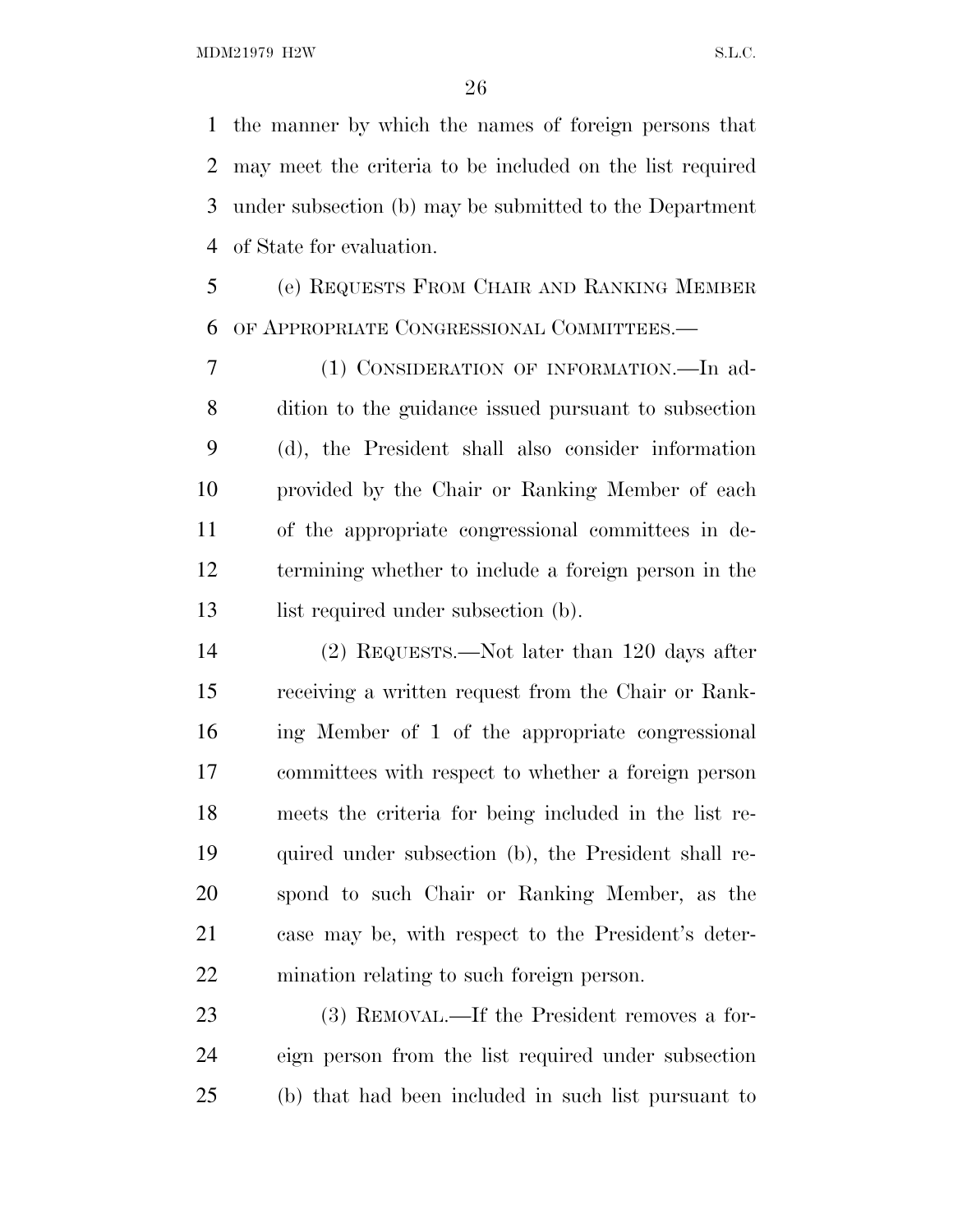| $\mathbf{1}$   | a request under paragraph (2), the President shall        |
|----------------|-----------------------------------------------------------|
| $\overline{2}$ | provide to the relevant Chair or Ranking Member of        |
| 3              | 1 of the appropriate congressional committees any         |
| $\overline{4}$ | information that contributed to such decision.            |
| 5              | (4) FORM.—The President may submit the re-                |
| 6              | sponse required under paragraph (2) or paragraph          |
| 7              | (3) in classified form if the President determines        |
| 8              | that such form is necessary for the national security     |
| 9              | interests of the United States.                           |
| 10             | (f) INADMISSIBILITY OF CERTAIN INDIVIDUALS.—              |
| 11             | (1) INELIGIBILITY FOR VISAS AND ADMISSION                 |
| 12             | TO THE UNITED STATES.—A foreign person on the             |
| 13             | list required under subsection (b), and each imme-        |
| 14             | diate family member of such person, is—                   |
| 15             | (A) inadmissible to the United States;                    |
| 16             | (B) ineligible to receive a visa or other doc-            |
| 17             | umentation to enter the United States; and                |
| 18             | (C) otherwise ineligible to be admitted or                |
| 19             | paroled into the United States or to receive any          |
| 20             | other benefit under the Immigration and Na-               |
| 21             | tionality Act $(8 \text{ U.S.C. } 1101 \text{ et seq.}).$ |
| 22             | (2) CURRENT VISAS REVOKED.—                               |
| 23             | (A) IN GENERAL.—The issuing consular                      |
| 24             | officer or the Secretary of State, (or a designee         |
| 25             | of the Secretary of State), in accordance with            |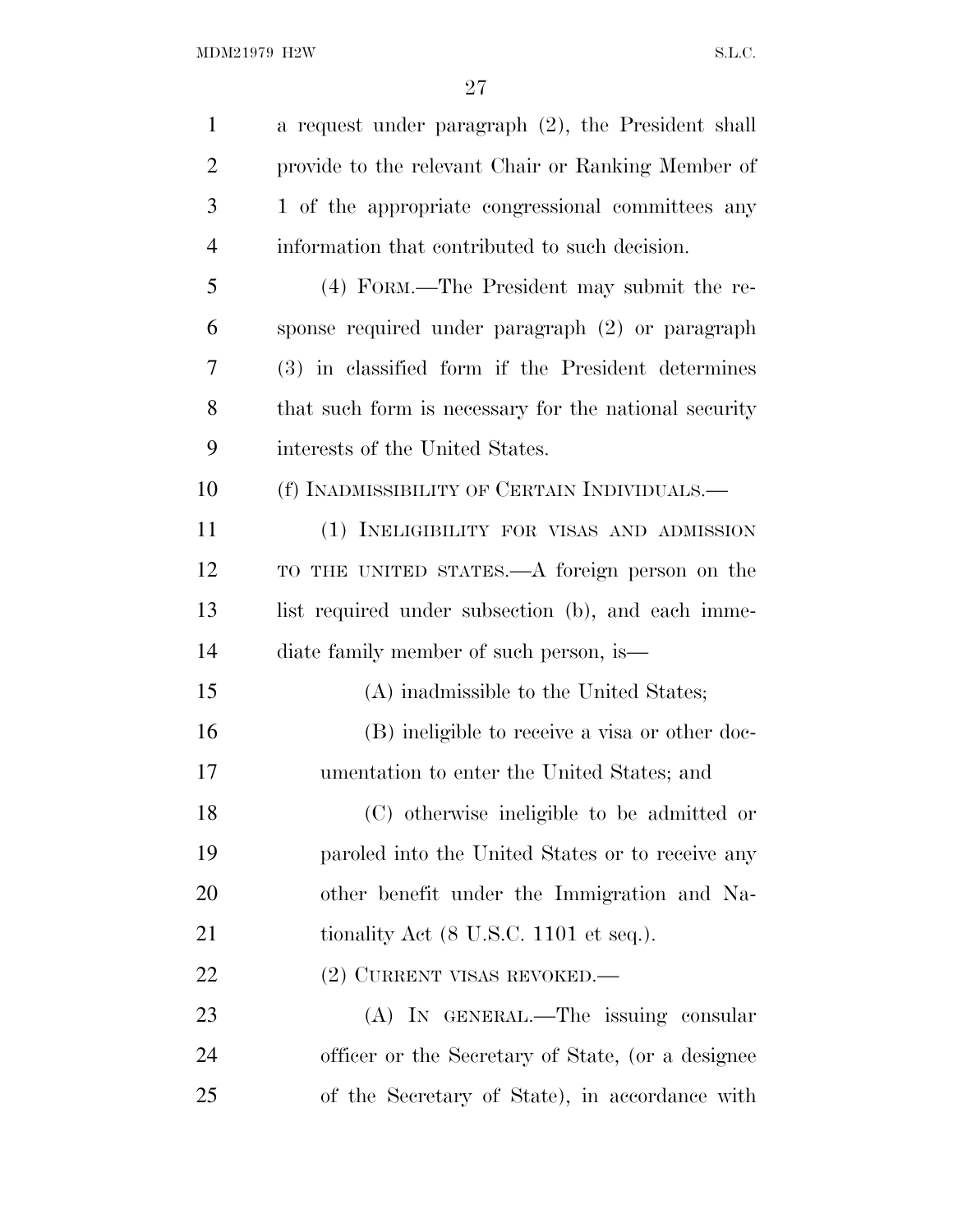| $\mathbf{1}$   | section 221(i) of the Immigration and Nation-              |
|----------------|------------------------------------------------------------|
| $\overline{c}$ | ality Act $(8 \text{ U.S.C. } 1201(i))$ , shall revoke any |
| 3              | visa or other entry documentation issued to a              |
| $\overline{4}$ | foreign person on the list required under sub-             |
| 5              | section (b), and any visa or other entry docu-             |
| 6              | mentation issued to any immediate family mem-              |
| $\tau$         | ber of such person, regardless of when the visa            |
| 8              | or other entry documentation is issued.                    |
| 9              | (B) EFFECT OF REVOCATION. A revoca-                        |
| 10             | tion under subparagraph (A) shall—                         |
| 11             | (i) take effect immediately; and                           |
| 12             | (ii) automatically cancel any other                        |
| 13             | valid visa or entry documentation that is in               |
| 14             | the foreign person's possession.                           |
| 15             | (C) RULEMAKING.—Not later than 180                         |
| 16             | days after the date of the enactment of this               |
| 17             | Act, the Secretary of State shall prescribe such           |
| 18             | regulations as may be necessary to carry out               |
| 19             | this subsection.                                           |
| 20             | (D) EXCEPTION TO COMPLY WITH INTER-                        |
| 21             | NATIONAL OBLIGATIONS.—Sanctions under this                 |
| 22             | subsection shall not apply with respect to a for-          |
| 23             | eign person if admitting or paroling such per-             |
| 24             | son into the United States is necessary to per-            |
| 25             | mit the United States to comply with the                   |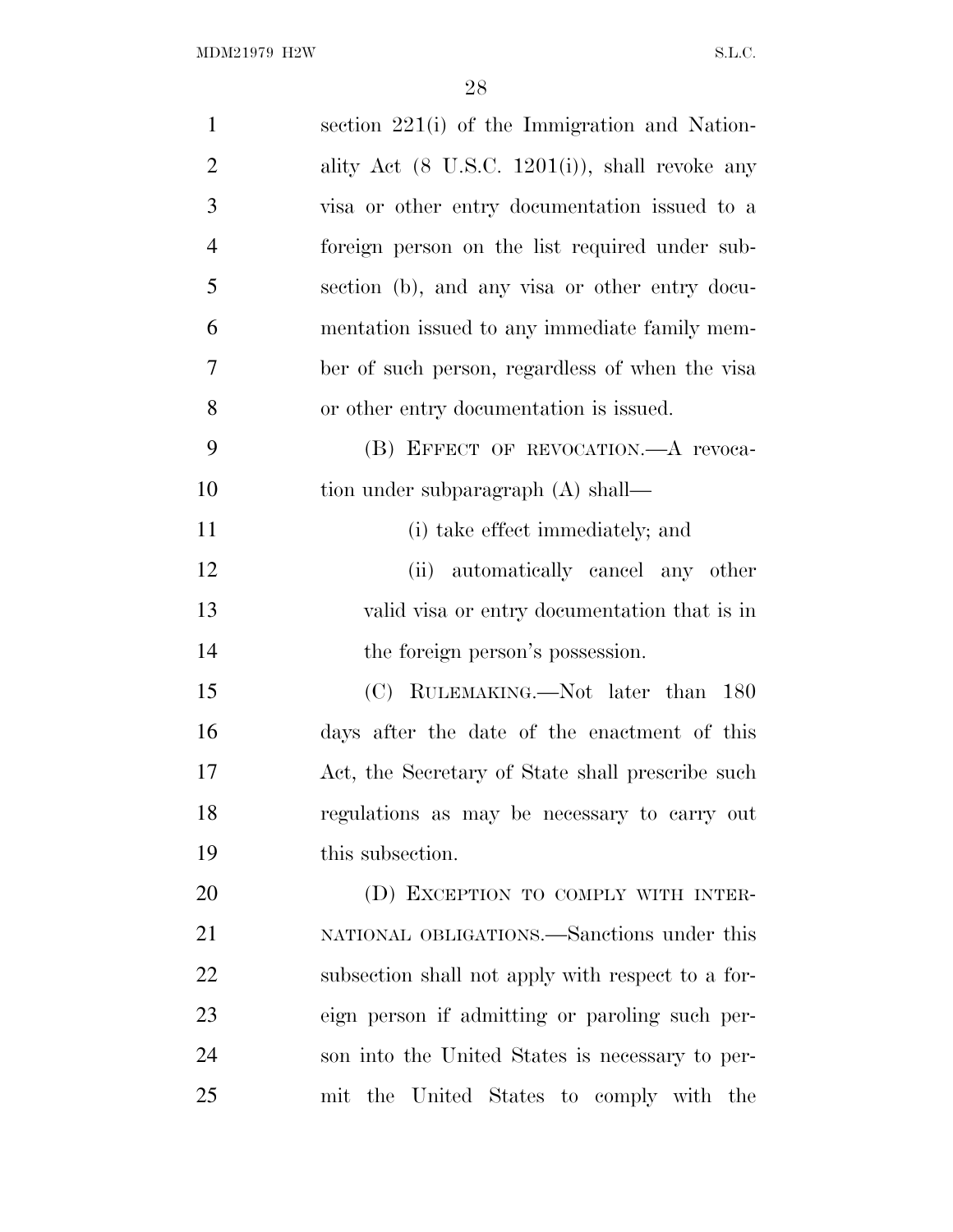Agreement regarding the Headquarters of the United Nations, signed at Lake Success, June 26, 1947, and entered into force November 21, 1947, between the United Nations and the United States, or other applicable international obligations.

 (3) SENSE OF CONGRESS WITH RESPECT TO ADDITIONAL SANCTIONS.—It is the sense of Con- gress that the President should impose additional targeted sanctions with respect to foreign persons on 11 the list required under subsection (b) to push for ac- countability for flagrant denials of the right to life, liberty, or the security of the person, through the use of designations and targeted sanctions provided for such conduct under other existing authorities.

16 (4) WAIVERS IN THE INTEREST OF NATIONAL SECURITY.—

 (A) IN GENERAL.—The President may waive the application of paragraph (1) or (2) with respect to a foreign person included in the list required under subsection (b) if the Presi- dent determines, and submits to the appro- priate congressional committees notice of, and justification for, such determination, that such a waiver—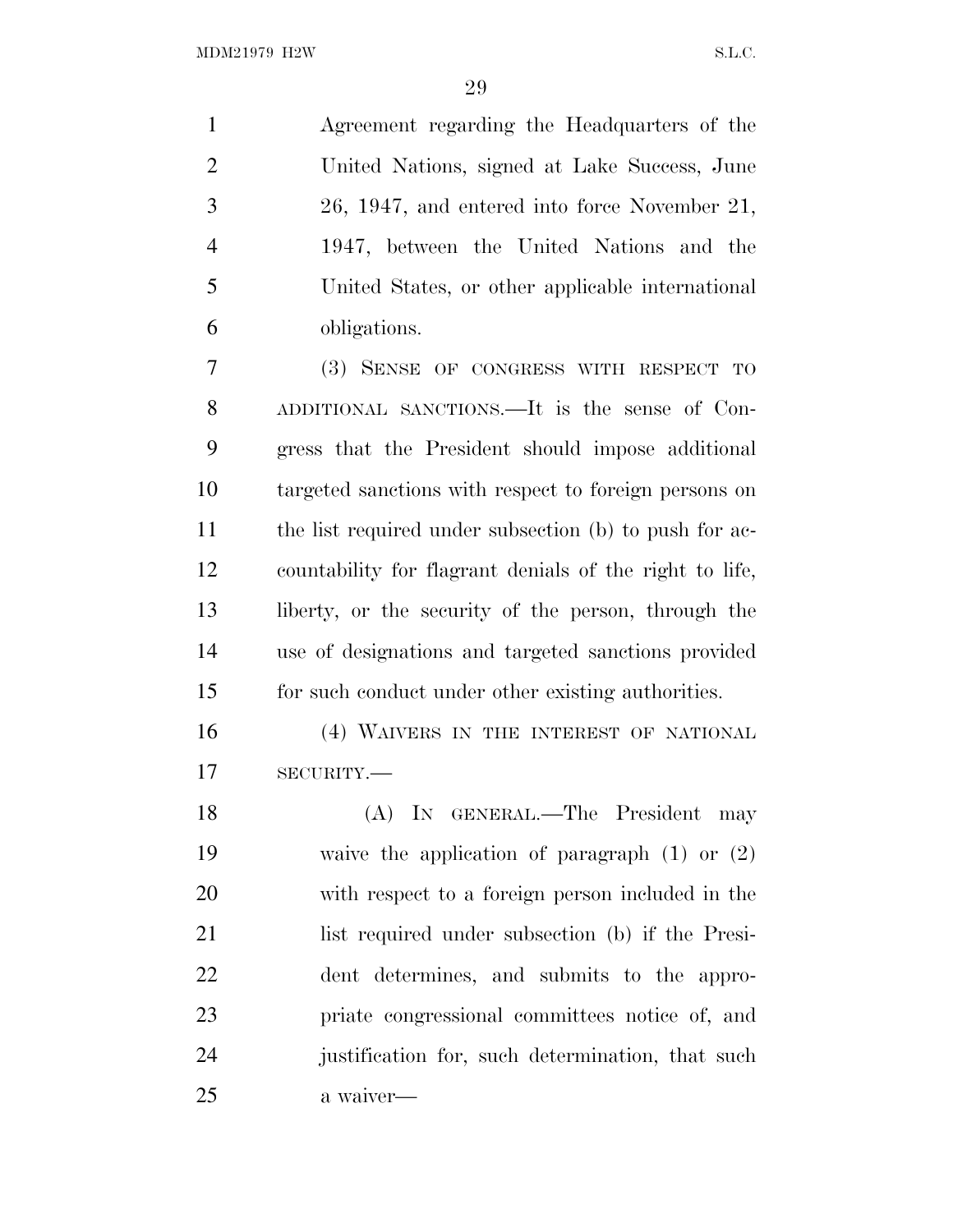| $\mathbf{1}$   | (i) is necessary to permit the United                      |
|----------------|------------------------------------------------------------|
| $\overline{2}$ | States to comply with the Agreement be-                    |
| 3              | tween the United Nations and the United                    |
| $\overline{4}$ | States of America regarding the Head-                      |
| 5              | quarters of the United Nations, signed                     |
| 6              | June 26, 1947, and entered into force No-                  |
| 7              | vember 21, 1947, or other applicable inter-                |
| 8              | national obligations of the United States;                 |
| 9              | <b>or</b>                                                  |
| 10             | (ii) is in the national security interests                 |
| 11             | of the United States.                                      |
| 12             | (B) TIMING OF CERTAIN WAIVERS.—A                           |
| 13             | waiver pursuant to a determination under sub-              |
| 14             | paragraph $(A)(ii)$ shall be submitted not later           |
| 15             | than 15 days before the granting of such waiv-             |
| 16             | er.                                                        |
| 17             | $(g)$ REPORT TO CONGRESS.—Not later than 1 year            |
| 18             | after the date of the enactment of this Act, and annually  |
| 19             | thereafter, the President, acting through the Secretary of |
| 20             | State, shall submit a report to the appropriate congres-   |
| 21             | sional committees that describes—                          |
| 22             | $(1)$ the actions taken to carry out this section,         |
| 23             | including—                                                 |
| 24             | (A) the number of foreign persons added                    |
| 25             | to or removed from the list required under sub-            |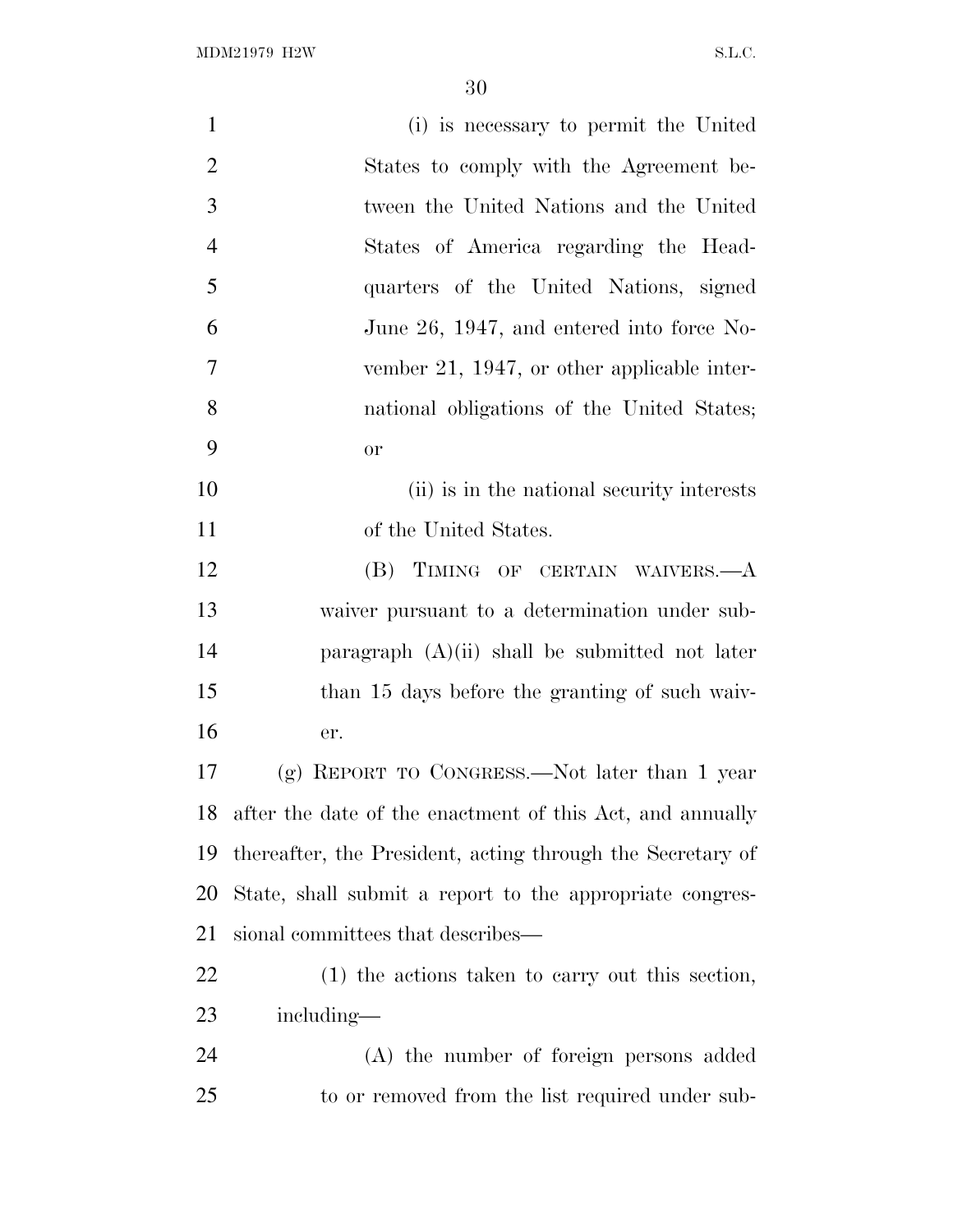| $\mathbf{1}$   | section (b) during the year immediately pre-              |
|----------------|-----------------------------------------------------------|
| $\overline{2}$ | eeding each such report;                                  |
| 3              | (B) the dates on which such persons were                  |
| $\overline{4}$ | added or removed;                                         |
| 5              | (C) the reasons for adding or removing                    |
| 6              | such persons; and                                         |
| 7              | (D) an analysis that compares increases or                |
| 8              | decreases in the number of such persons added             |
| 9              | or removed year-over-year and the reasons for             |
| 10             | such increases or decreases; and                          |
| 11             | (2) any efforts by the President to coordinate            |
| 12             | with the governments of other countries, as appro-        |
| 13             | priate, to impose sanctions that are similar to the       |
| 14             | sanctions imposed under this section.                     |
| 15             | SEC. 6. COMBATING INTERNATIONAL CRIMINALIZATION OF        |
| 16             | LGBTQI STATUS, EXPRESSION, OR CONDUCT.                    |
| 17             | (a) ANNUAL STRATEGIC REVIEW.—The Secretary of             |
| 18             | State, in consultation with the Administrator of the      |
| 19             | United States Agency for International Development, shall |
| 20             | include, during the course of annual strategic planning,  |
| 21             | an examination of-                                        |
| 22             | (1) the progress made in countries around the             |
| 23             | world toward the decriminalization of the status, ex-     |
| 24             | pression, and conduct of LGBTQI individuals;              |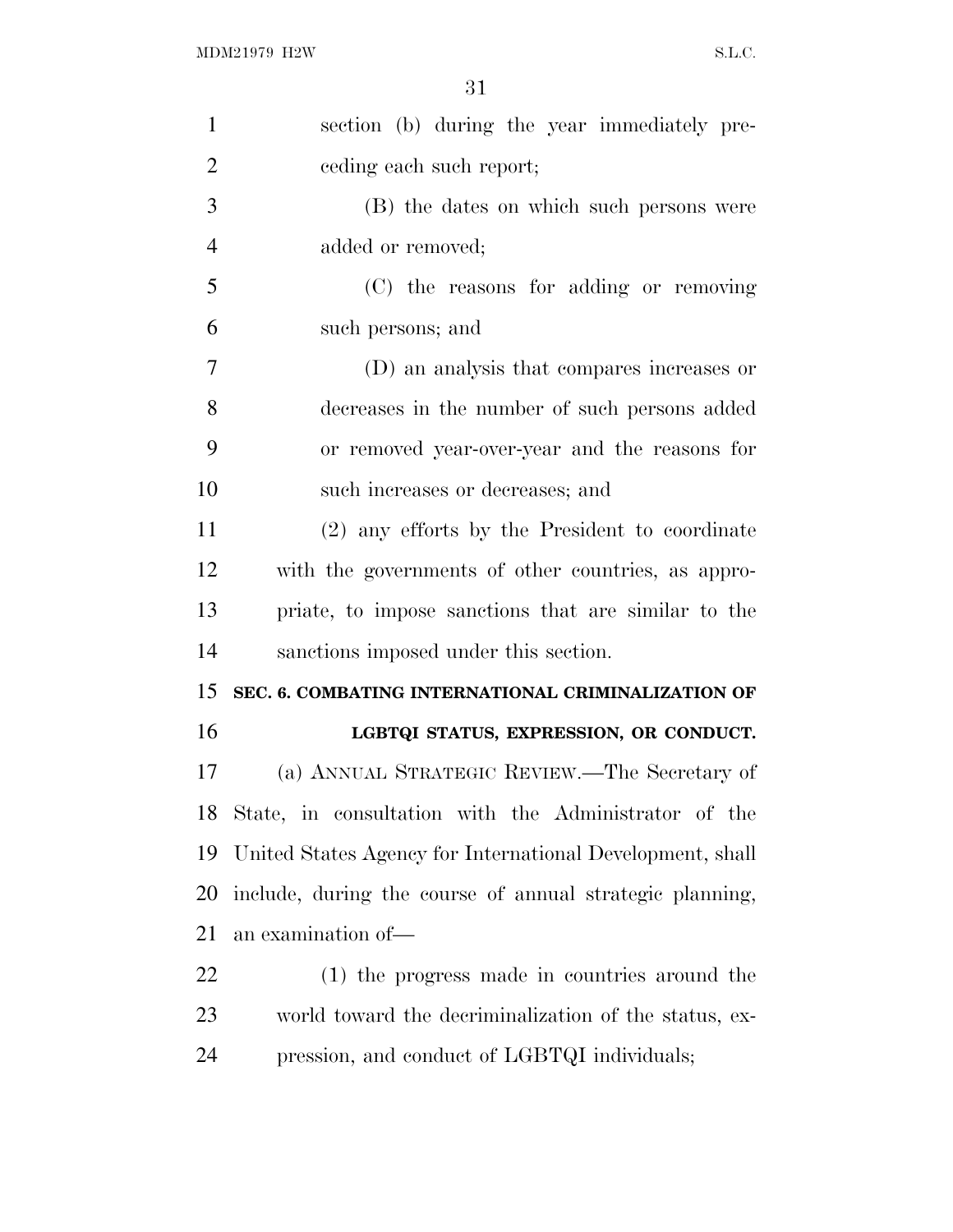| $\mathbf{1}$   | (2) the obstacles that remain toward achieving         |
|----------------|--------------------------------------------------------|
| $\overline{2}$ | such decriminalization; and                            |
| 3              | (3) the strategies available to the Department         |
| $\overline{4}$ | of State and the United States Agency for Inter-       |
| 5              | national Development to address such obstacles.        |
| 6              | (b) ELEMENTS.—The examination described in sub-        |
| 7              | section (a) shall include—                             |
| 8              | (1) an examination of the full range of criminal       |
| 9              | and civil laws of other countries that disproportion-  |
| 10             | ately impact communities of LGBTQI individuals or      |
| 11             | apply with respect to the conduct of LGBTQI indi-      |
| 12             | viduals;                                               |
| 13             | (2) in consultation with the Attorney General,         |
| 14             | a list of countries in each geographic region with re- |
| 15             | spect to which—                                        |
| 16             | (A) the Attorney General, acting through               |
| 17             | the Office of Overseas Prosecutorial Develop-          |
| 18             | ment Assistance and Training of the Depart-            |
| 19             | ment of Justice, shall prioritize programs seek-       |
| 20             | $ing$ —                                                |
| 21             | (i) to decriminalize the status, expres-               |
| 22             | sion, and conduct of LGBTQI individuals;               |
| 23             | (ii) to monitor the trials of those pros-              |
| 24             | ecuted because of such status, expression,             |
| 25             | or conduct; and                                        |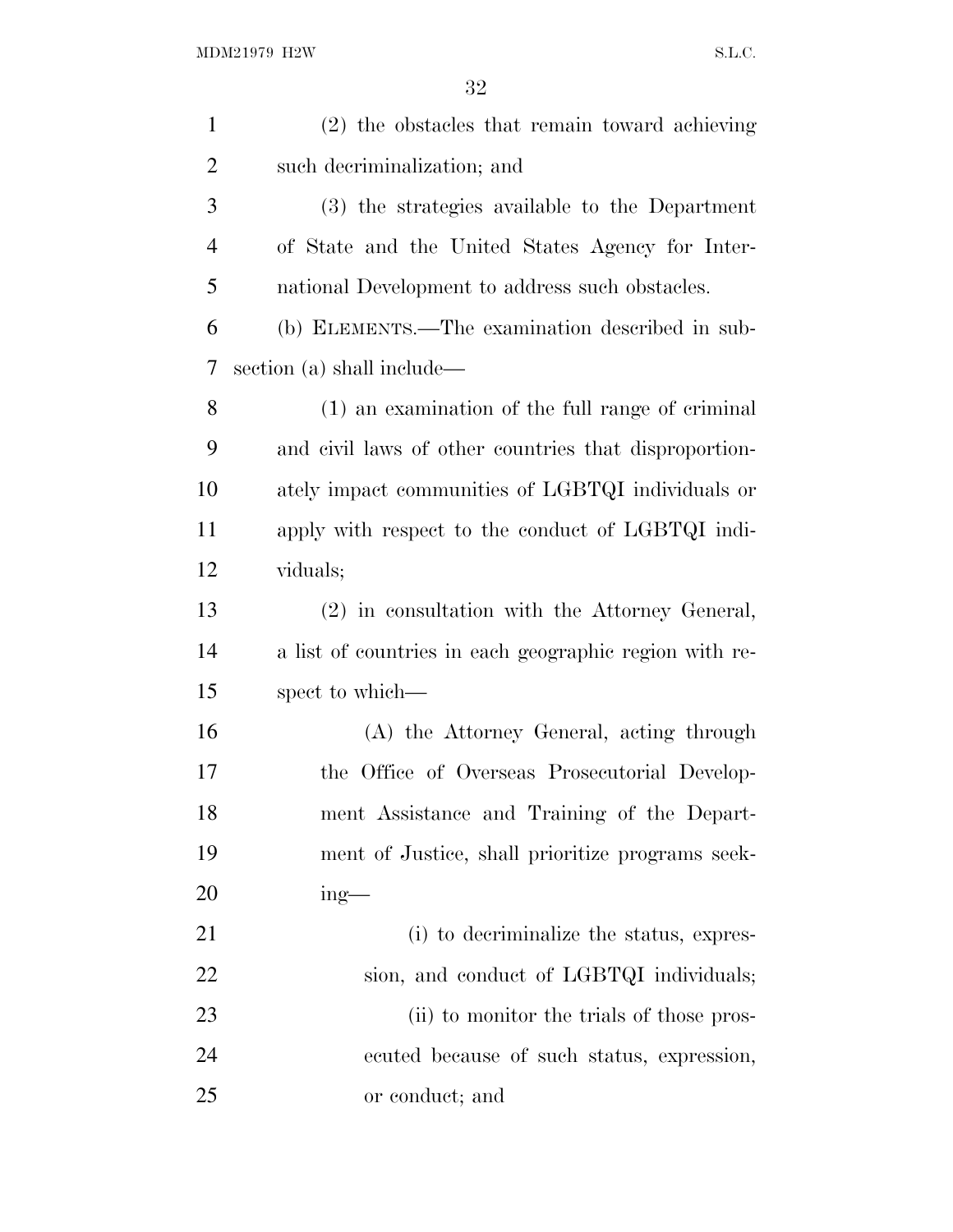| $\mathbf{1}$   | (iii) to reform related laws having a                            |
|----------------|------------------------------------------------------------------|
| $\overline{2}$ | discriminatory impact on LGBTQI individ-                         |
| 3              | uals;                                                            |
| $\overline{4}$ | (B) applicable speaker or exchange pro-                          |
| 5              | grams sponsored by the United States Govern-                     |
| 6              | ment shall bring together civil society and gov-                 |
| 7              | ernmental leaders—                                               |
| 8              | (i) to promote the recognition of                                |
| 9              | LGBTQI rights through educational ex-                            |
| 10             | changes in the United States; and                                |
| 11             | (ii) to support better understanding of                          |
| 12             | the role that governments and civil soci-                        |
| 13             | eties mutually play in assurance of equal                        |
| 14             | treatment of LGBTQI populations abroad.                          |
| 15             | SEC. 7. FOREIGN ASSISTANCE TO PROTECT HUMAN RIGHTS               |
| 16             | OF LGBTQI PEOPLE.                                                |
| 17             | (a) SENSE OF CONGRESS.— It is the sense of Con-                  |
|                | 18 gress that the full implementation of Executive Order         |
| 19             | 13988 (86 Fed. Reg. 7023; January 20, 2021) and the              |
| 20             | holding in <i>Bostock v. Clayton County</i> requires that United |
| 21             | States foreign assistance and development organizations          |
| 22             | adopt the policy that no contractor, grantee, or imple-          |
| 23             | menting partner administering United States assistance           |
| 24             | for any humanitarian, development, or global health pro-         |
|                | 25 grams may discriminate against any employee or applicant      |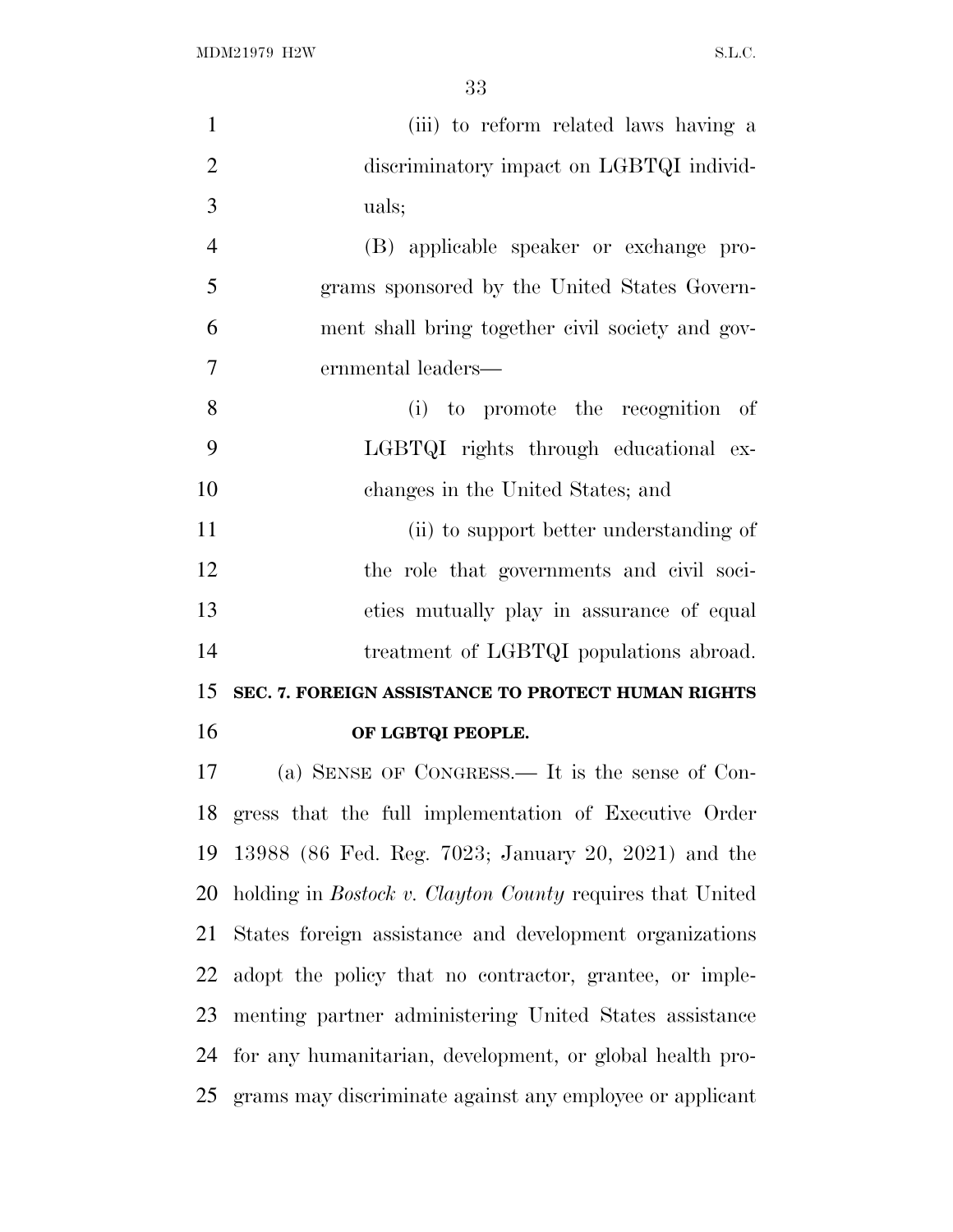MDM21979 H2W S.L.C.

 for employment because of their gender identity or sexual orientation.

(b) GLOBAL EQUALITY FUND.—

 (1) IN GENERAL.—The Secretary of State shall establish a fund, to be known as the ''Global Equal- ity Fund'', to be managed by the Assistant Sec- retary of the Bureau of Democracy, Human Rights and Labor, consisting of such sums as may be ap- propriated to provide grants, emergency assistance, and technical assistance to eligible civil society orga- nizations and human rights defenders working to ad- vance and protect human rights for all including LGBTQI persons, by seeking—

 (A) to ensure the freedoms of assembly, association, and expression;

 (B) to protect persons or groups against the threat of violence, including medically un- necessary interventions performed on intersex infants;

20 (C) to advocate against laws that— 21 (i) criminalize LGBTQI status, ex-pression, or conduct; or

 (ii) discriminate against individuals on the basis of sexual orientation, gender 25 identity, or sex characteristics;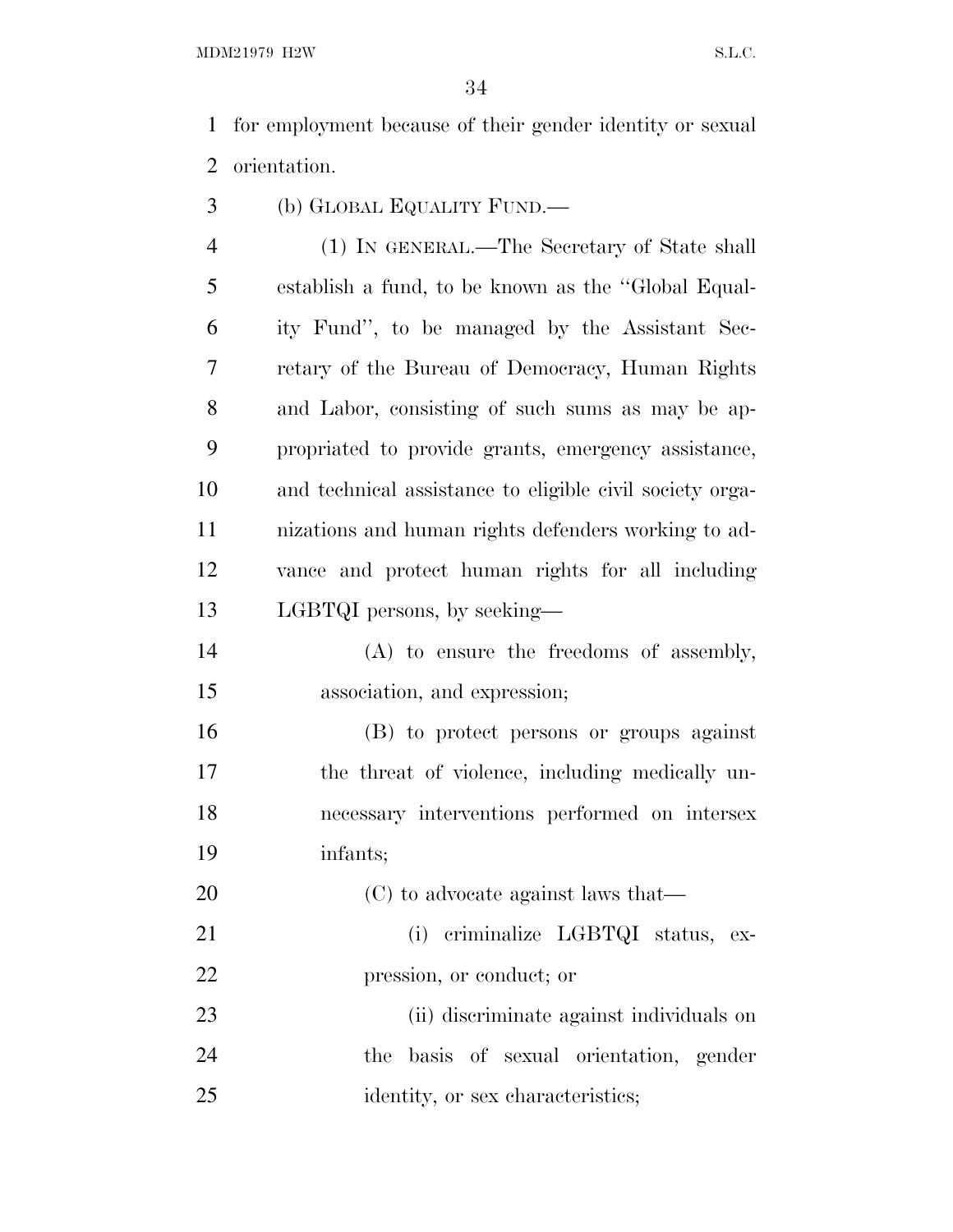(D) to end explicit and implicit forms of discrimination in the workplace, housing, edu- cation, and other public institutions or services; and

 (E) to build community awareness and support for the human rights of LGBTQI per-sons.

 (2) CONTRIBUTIONS.—The Secretary of State may accept financial and technical contributions, through the Global Equality Fund, from corpora- tions, bilateral donors, foundations, nongovernmental organizations, and other entities supporting the out-comes described in paragraph (1).

 (3) PRIORITIZATION.—In providing assistance through the Global Equality Fund, the Secretary of State shall ensure due consideration and appropriate prioritization of assistance to groups that have his- torically been excluded from programs undertaken for the outcomes described in paragraph (1).

 (c) LGBTQI GLOBAL DEVELOPMENT PARTNER- SHIP.—The Administrator of the United States Agency for International Development, in consultation with the Secretary of State, shall establish a partnership, to be known as the ''LGBTQI Global Development Partner-ship'', to leverage the financial and technical contributions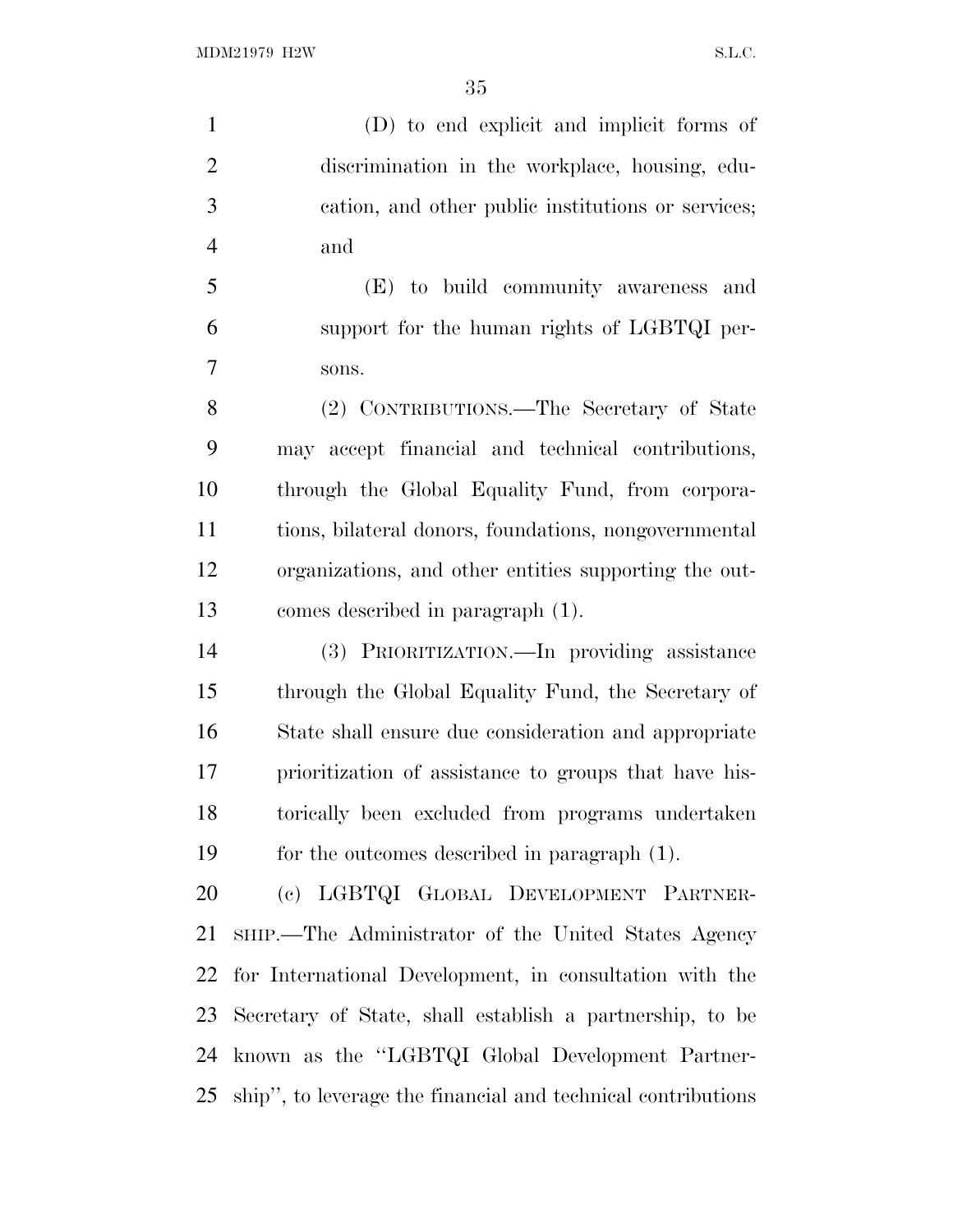MDM21979 H2W S.L.C.

 of corporations, bilateral donors, foundations, nongovern- mental organizations, and universities to support the human rights and development of LGBTQI persons around the world by supporting programs, projects, and activities—

 (1) to strengthen the capacity of LGBTQI lead-ers and civil society organizations;

 (2) to train LGBTQI leaders to effectively par- ticipate in democratic processes and lead civil insti-tutions;

 (3) to conduct research to inform national, re-gional, or global policies and programs; and

 (4) to promote economic empowerment through enhanced LGBTQI entrepreneurship and business development.

 (d) CONSULTATION.—In coordinating programs, projects, and activities through the Global Equality Fund or the Global Development Partnership, the Secretary of State shall consult, as appropriate, with the Administrator of the United States Agency for International Develop- ment and the heads of other relevant Federal departments and agencies.

 (e) REPORT.—The Secretary of State shall submit to the appropriate congressional committees an annual re-port on the work of, successes obtained, and challenges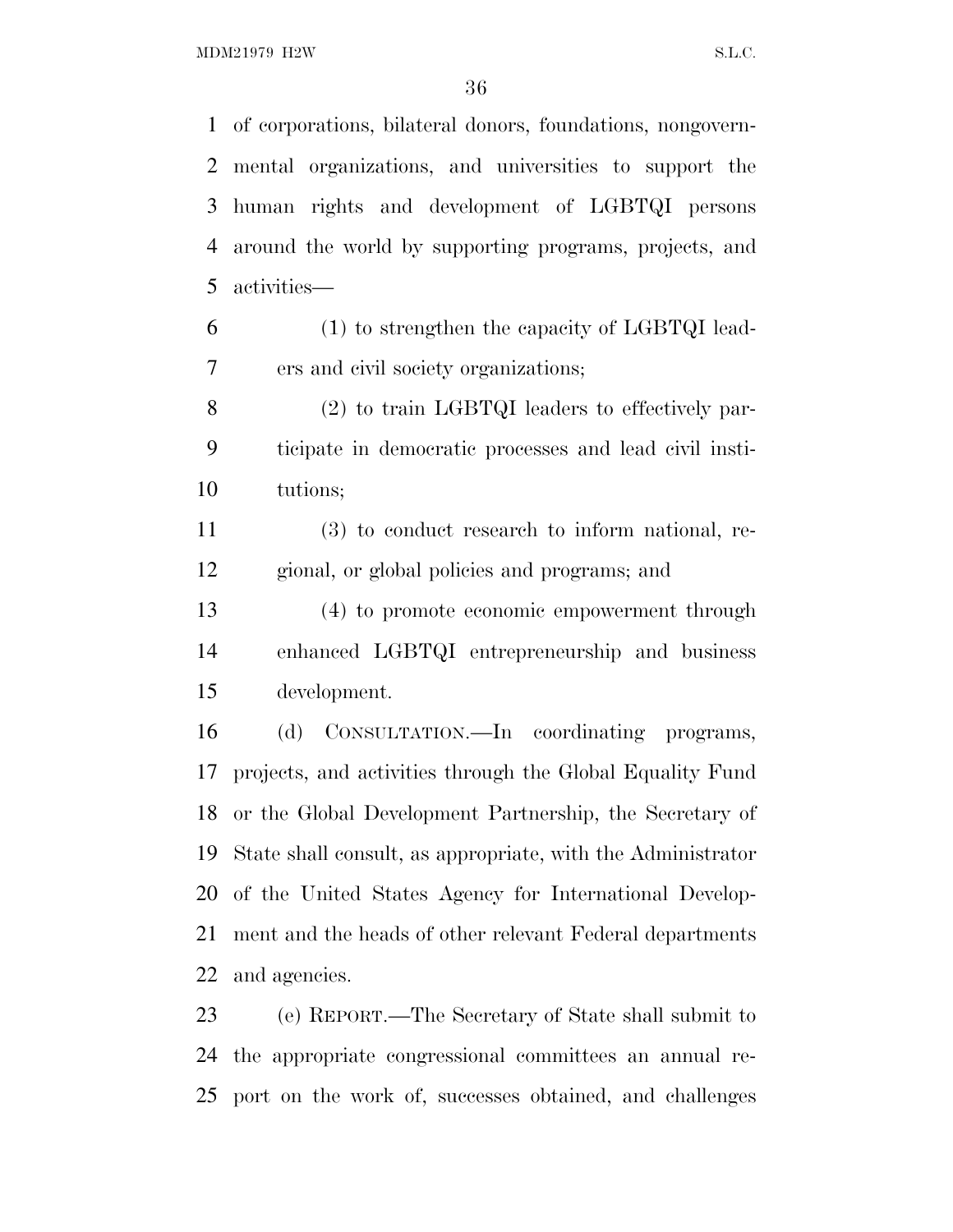faced by the Global Equality Fund and the LGBTQI Glob- al Development Partnership established in accordance with this section.

 (f) LIMITATION ON ASSISTANCE RELATING TO EQUAL ACCESS.—

 (1) IN GENERAL.—None of the amounts au- thorized to be appropriated or otherwise made avail- able to provide United States assistance for any hu- manitarian, development, or global health programs may be made available to any contractor, grantee, or 11 implementing partner, unless such recipient—

 (A) ensures that the program, project, or activity funded by such amounts are made available to all elements of the population, ex- cept to the extent that such program, project, or activity targets a population because of the higher assessed risk of negative outcomes among such populations;

 (B) undertakes to make every reasonable effort to ensure that each subcontractor or sub- grantee of such recipient will also adhere to the requirement described in subparagraph (A); and

 (C) agrees to return all amounts awarded or otherwise provided by the United States, in-cluding such additional penalties as the Sec-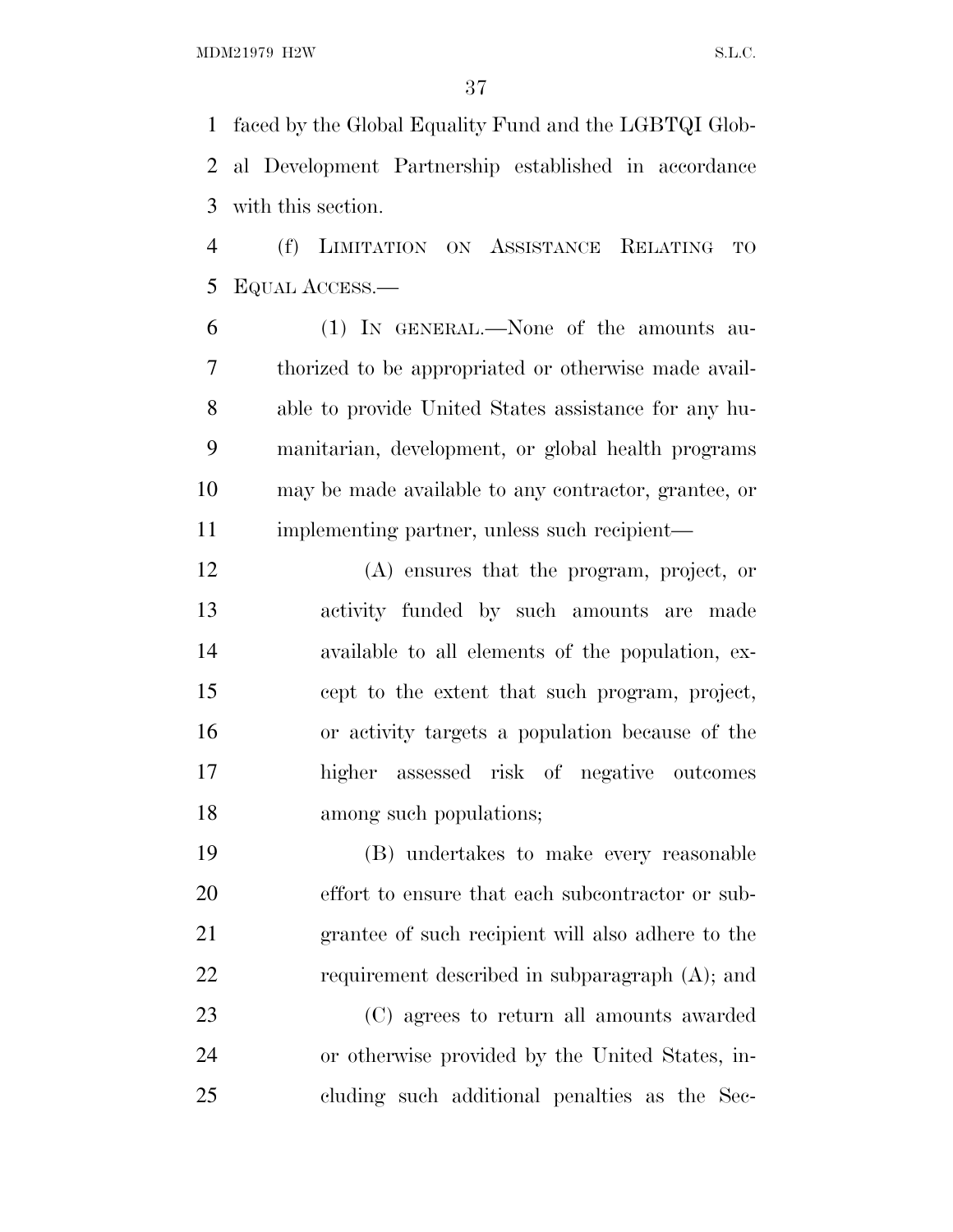| $\mathbf{1}$   | retary of State may determine to be appro-                 |
|----------------|------------------------------------------------------------|
| $\overline{2}$ | priate, if the recipient is not able to adhere to          |
| $\mathfrak{Z}$ | the requirement described in subparagraph $(A)$ .          |
| $\overline{4}$ | (2) QUARTERLY REPORT.—The Secretary of                     |
| 5              | State shall provide to the appropriate congressional       |
| 6              | committees a quarterly report on the methods by            |
| 7              | which the Department of State monitors compliance          |
| 8              | with the requirement under paragraph $(1)(A)$ .            |
| 9              | (g) OFFICE OF FOREIGN ASSISTANCE.—The Sec-                 |
| 10             | retary of State, acting through the Director of the Office |
| 11             | of Foreign Assistance, shall—                              |
| 12             | (1) monitor the amount of foreign assistance               |
| 13             | obligated and expended on programs, projects, and          |
| 14             | activities relating to LGBTQI people; and                  |
| 15             | (2) provide the results of the indicators track-           |
| 16             | ing such expenditure, upon request, to the Organiza-       |
| 17             | tion for Economic Co-operation and Development.            |
| 18             | SEC. 8. GLOBAL HEALTH INCLUSIVITY.                         |
| 19             | (a) IN GENERAL.—The Coordinator of United States           |
| 20             | Government Activities to Combat HIV/AIDS Globally          |
| 21             | shall—                                                     |
| 22             | (1) develop mechanisms to ensure that the                  |
| 23             | President's Emergency Plan for AIDS Relief                 |
| 24             | (PEPFAR) is implemented in a way that equitably            |
| 25             | serves LGBTQI people in accordance with the goals          |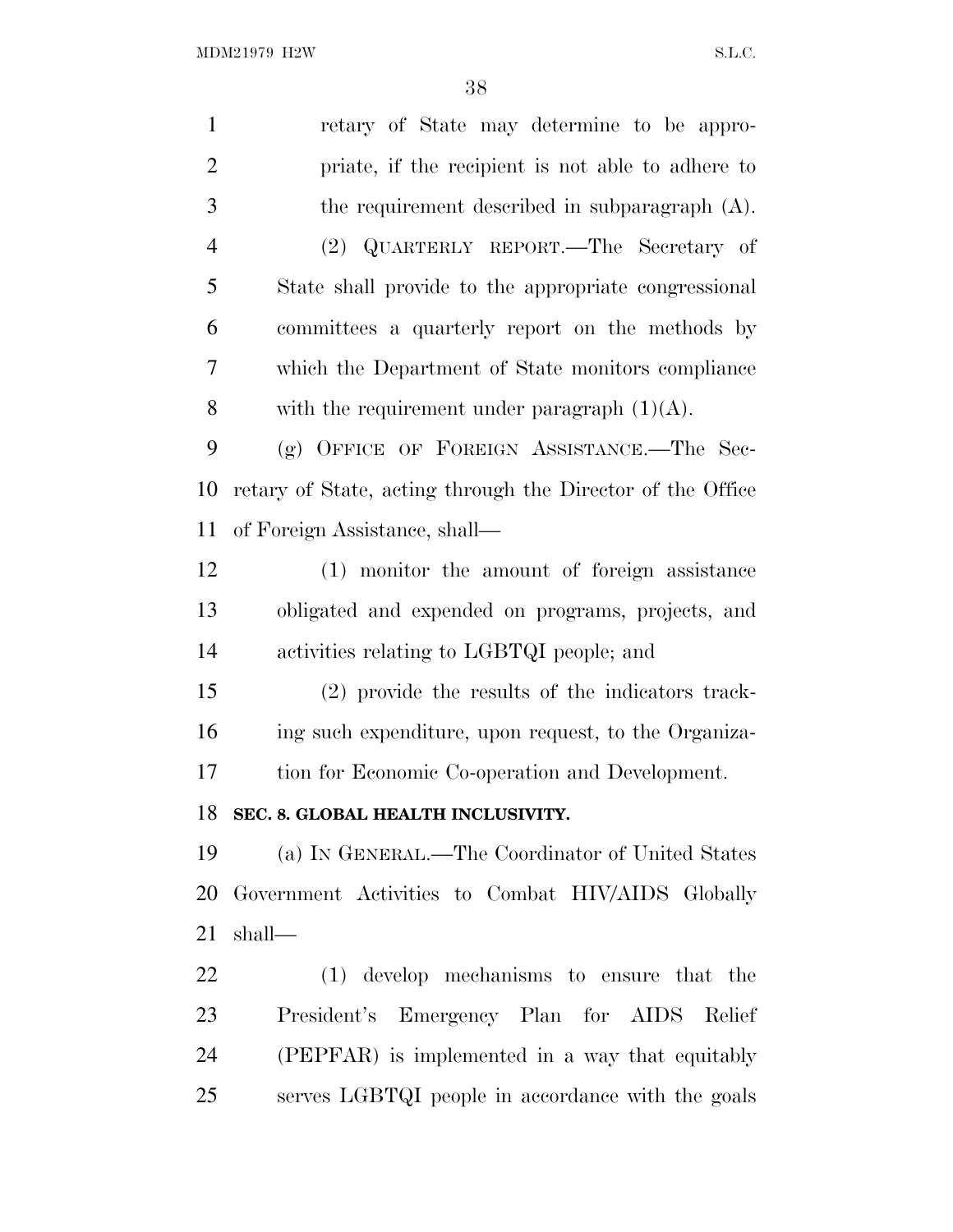described in section 7(f), including by requiring all partner entities receiving assistance through PEPFAR to receive training on the health needs of and human rights standards relating to LGBTQI people; and

 (2) promptly notify Congress of any obstacles encountered by a foreign government or contractor, grantee, or implementing partner in the effort to eq- uitably implement PEPFAR as described in such subsection, including any remedial steps taken by 11 the Coordinator to overcome such obstacles.

 (b) REPORT ON INTERNATIONAL PROSECUTIONS FOR SEX WORK OR CONSENSUAL SEXUAL ACTIVITY.—Not later than 180 days after the date of the enactment of this Act, the Coordinator shall submit a report to the ap- propriate congressional committees that describes the manner in which commodities, such as condoms provided by programs, projects, or activities funded through PEPFAR or other sources of United States assistance, have been used as evidence to arrest, detain, or prosecute individuals in other countries in order to enforce domestic laws criminalizing sex work or consensual sexual activity. (c) REPORT ON HIV/AIDS-RELATED INDEX TEST- ING.—Not later than 180 days after the date of the enact-ment of this Act, the Coordinator shall submit a report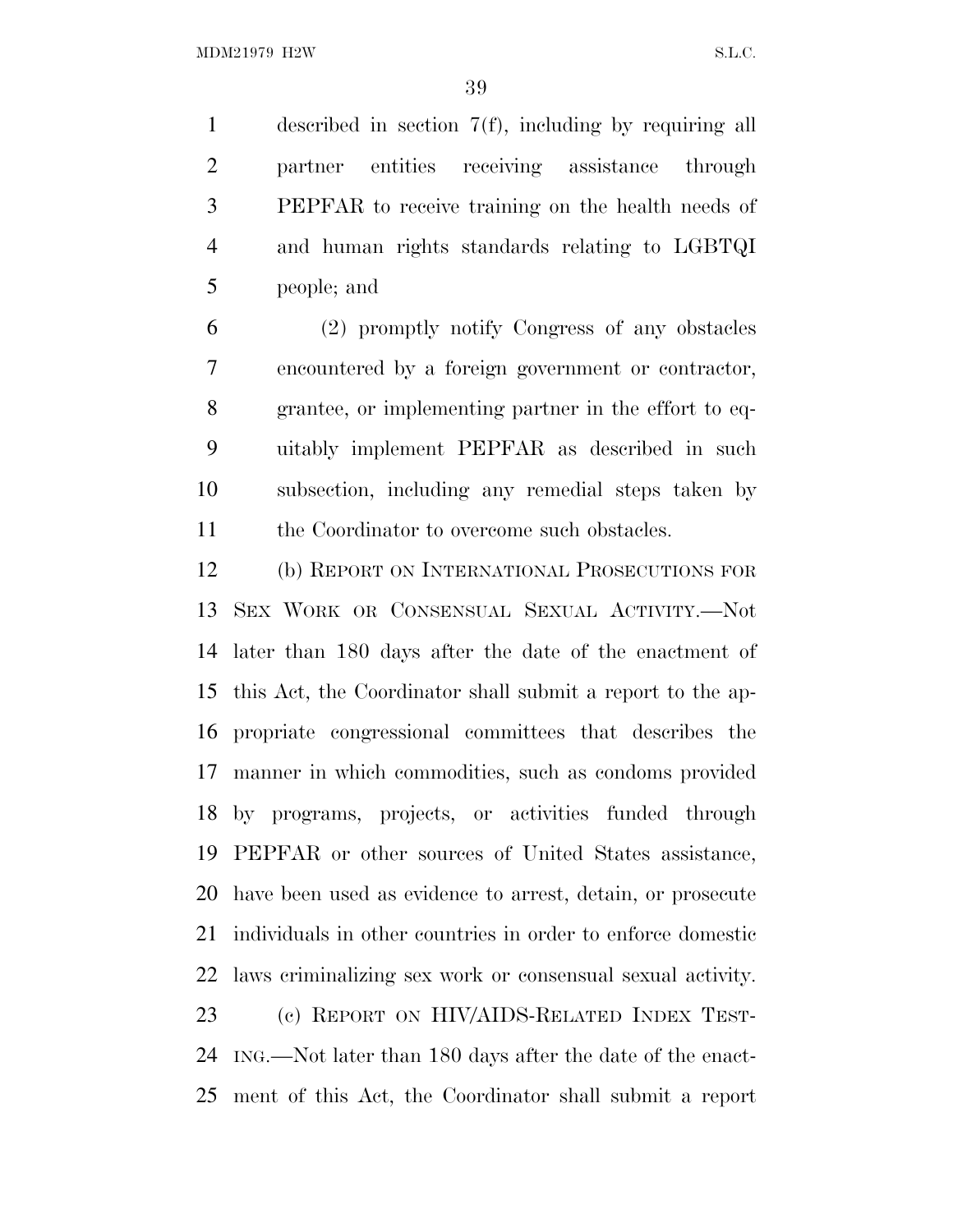MDM21979 H2W S.L.C.

 to the appropriate congressional committees that describes the impact of partner notification services and index test- ing on treatment adherence, intimate partner violence, and exposure to the criminal justice system for key popu- lations, including LGBTQI people and sex workers, using qualitative and quantitative data.

 (d) REPORT ON IMPACT OF ''GLOBAL GAG'' RULE.— Not later than 180 days after the date of the enactment of this Act, the Government Accountability Office shall submit a report to the appropriate congressional commit- tees that describes the impact, as of the date of the sub- mission of the report, on the implementation and enforce- ment of any iteration of the Mexico City Policy on the global LGBTQI community.

(e) CONFORMING AMENDMENTS.—

 (1) PEPFAR AUTHORIZATION.—Section 301 of the United States Leadership Against HIV/AIDS, Tuberculosis, and Malaria Act of 2003 (22 U.S.C. 7631) is amended—

20 (A) by striking subsections (d) through  $(f)$ ; and

 (B) by redesignating subsection (g) as sub-section (d).

 (2) ALLOCATION OF FUNDS BY THE GLOBAL AIDS COORDINATOR.—Section 403(a) of the United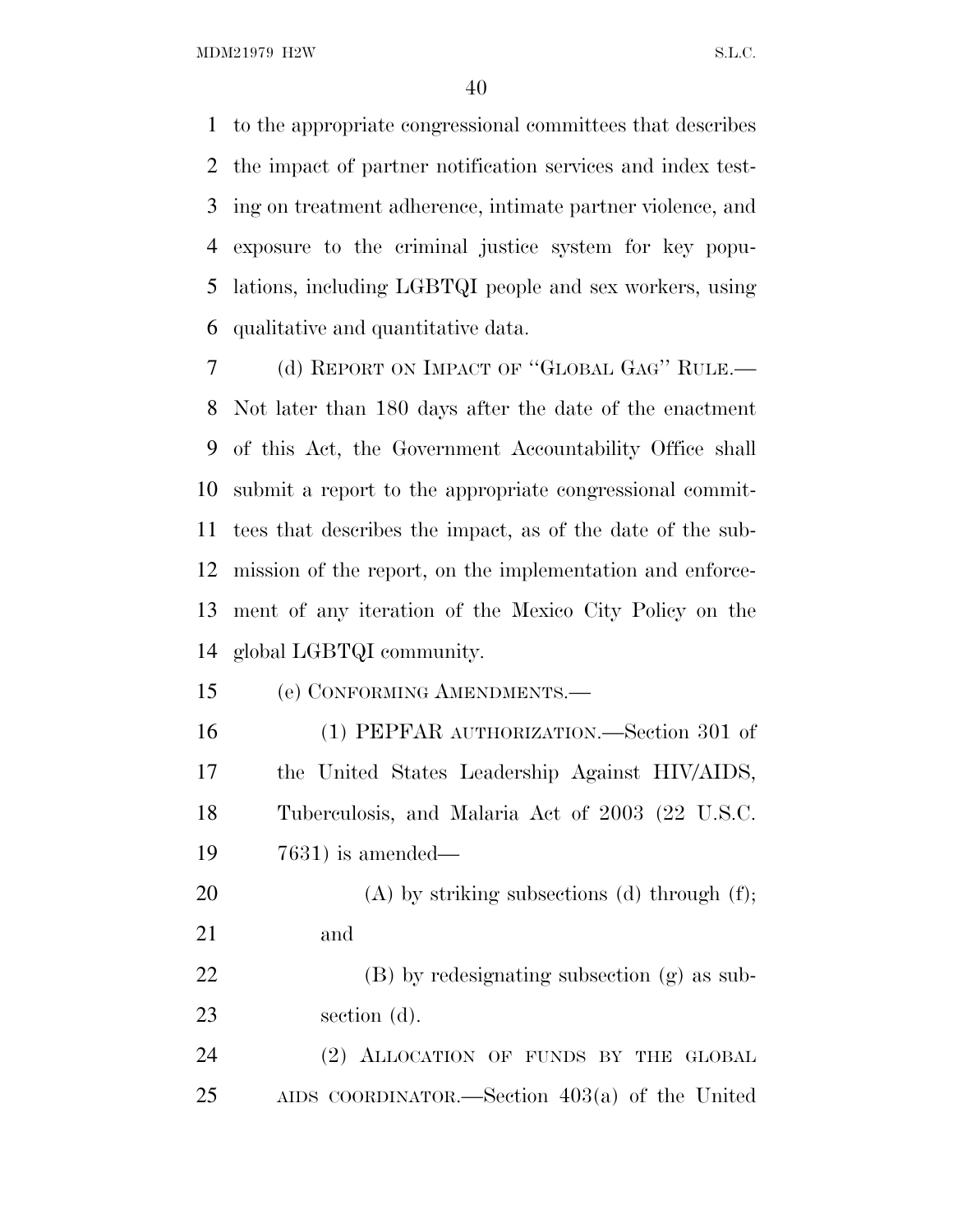| $\mathbf{1}$   | States Leadership Against HIV/AIDS, Tuberculosis,    |
|----------------|------------------------------------------------------|
| $\overline{2}$ | and Malaria Act of $2003$ (22 U.S.C. 7673(a)) is     |
| 3              | amended-                                             |
| $\overline{4}$ | $(A)$ in paragraph $(1)$ —                           |
| 5              | (i) by striking "shall-" and all that                |
| 6              | follows through $\lq (A)$ provide" and insert-       |
| 7              | ing "shall provide";                                 |
| 8              | (ii) by striking "; and inserting                    |
| 9              | a period; and                                        |
| 10             | (iii) by striking subparagraph $(B)$ ;               |
| 11             | and                                                  |
| 12             | $(B)$ in paragraph $(2)$ —                           |
| 13             | (i) by striking "PREVENTION STRAT-                   |
| 14             | EGY.—" and all that follows through "In              |
| 15             | carrying out paragraph $(1)$ , the" and in-          |
| 16             | serting "PREVENTION STRATEGY.—The";                  |
| 17             | and                                                  |
| 18             | (ii) by striking subparagraph $(B)$ .                |
| 19             | (3) TVPRA AUTHORIZATION.—Section 113 of              |
| 20             | the Trafficking Victims Protection Act of 2000 (22)  |
| 21             | U.S.C. $7110$ ) is amended—                          |
| 22             | $(A)$ by striking subsection $(g)$ ; and             |
| 23             | (B) by redesignating subsections (h) and             |
| 24             | $(i)$ as subsections $(g)$ and $(h)$ , respectively. |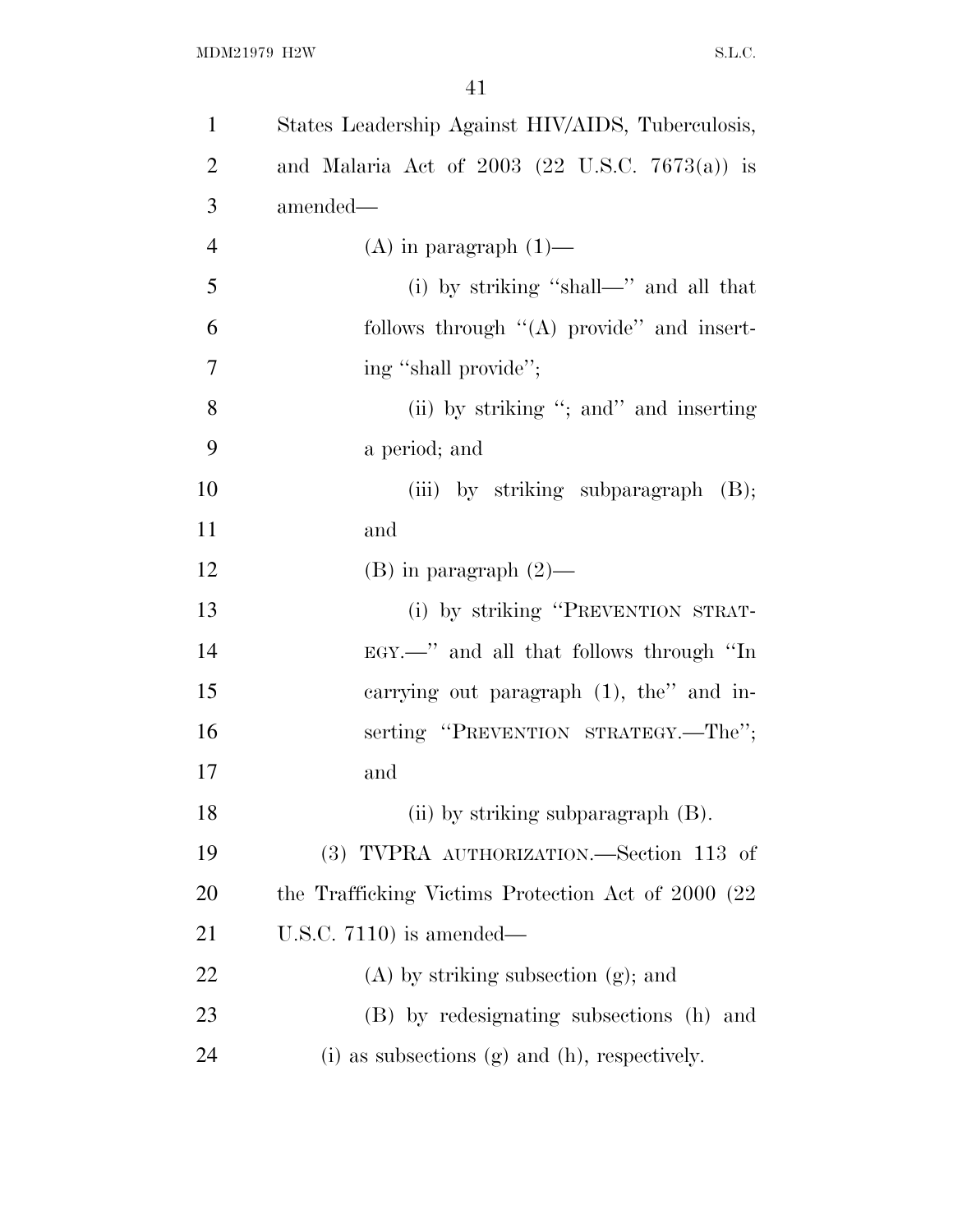#### **SEC. 9. IMMIGRATION REFORM.**

(a) REFUGEES AND ASYLUM SEEKERS.—

| 3              | (1) LGBTQI SOCIAL GROUP.—Section                              |
|----------------|---------------------------------------------------------------|
| $\overline{4}$ | $101(a)(42)$ of the Immigration and Nationality Act           |
| 5              | $(8 \text{ U.S.C. } 1101(a)(42))$ is amended by adding at the |
| 6              | end the following: "For purposes of determinations"           |
| $\overline{7}$ | under this Act, a person who has been persecuted on           |
| 8              | the basis of sexual orientation or gender identity            |
| 9              | shall be deemed to have been persecuted on account            |
| 10             | of membership in a particular social group and a              |
| 11             | person who has a well founded fear of persecution             |
| 12             | on the basis of sexual orientation or gender identity         |
| 13             | shall be deemed to have a well founded fear of perse-         |
| 14             | cution on account of membership in a particular so-           |
| 15             | cial group.".                                                 |
|                |                                                               |

16 (2) ANNUAL REPORT.—Section  $103(e)(2)$  of the Immigration and Nationality Act (8 U.S.C. 1103(e)) is amended—

 (A) by striking ''information on the num- ber'' and inserting the following: ''information on—

22  $\langle (A)$  the number"; and

 (B) by striking the period at the end and 24 inserting the following: "; and

25 ''(B) the total number of applications for asy-lum and refugee status received that are, in whole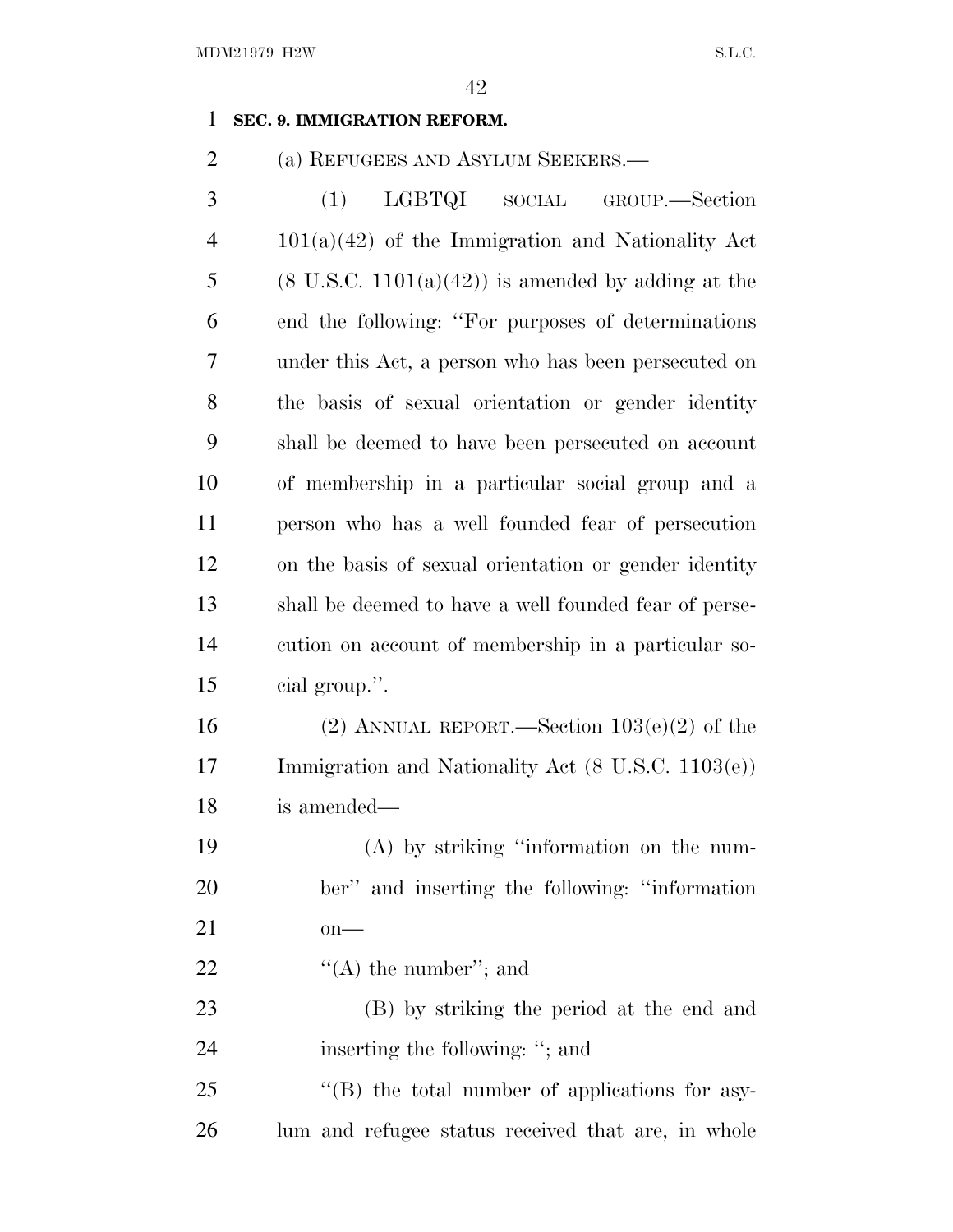| $\mathbf{1}$   | or in part, based on persecution or a well founded    |
|----------------|-------------------------------------------------------|
| $\overline{2}$ | fear of persecution on account of sexual orientation  |
| 3              | or gender identity, and the rate of approval adminis- |
| $\overline{4}$ | tratively of such applications.".                     |
| 5              | (3) ASYLUM FILING DEADLINE REPEAL.—                   |
| 6              | (A) IN GENERAL.—Section $208(a)(2)$ of                |
| 7              | the Immigration and Nationality Act (8 U.S.C.         |
| 8              | $1158(a)(2)$ is amended—                              |
| 9              | (i) by striking subparagraph $(B)$ ;                  |
| 10             | (ii) by redesignating subparagraphs                   |
| 11             | $(C)$ , $(D)$ , and $(E)$ as subparagraphs $(B)$ ,    |
| 12             | $(C)$ , and $(D)$ , respectively;                     |
| 13             | (iii) in subparagraph $(C)$ , as redesig-             |
| 14             | nated—                                                |
| 15             | (I) by striking "notwithstanding"                     |
| 16             | subparagraphs $(B)$ and $(C)$ " and in-               |
| 17             | serting "notwithstanding subpara-                     |
| 18             | graph $(B)$ ";                                        |
| 19             | $(II)$ by striking "either"; and                      |
| 20             | (III) by striking "or extraor-                        |
| 21             | dinary circumstances relating to the                  |
| 22             | delay in filing an application within                 |
| 23             | the period specified in subparagraph                  |
| 24             | $(B)$ "; and                                          |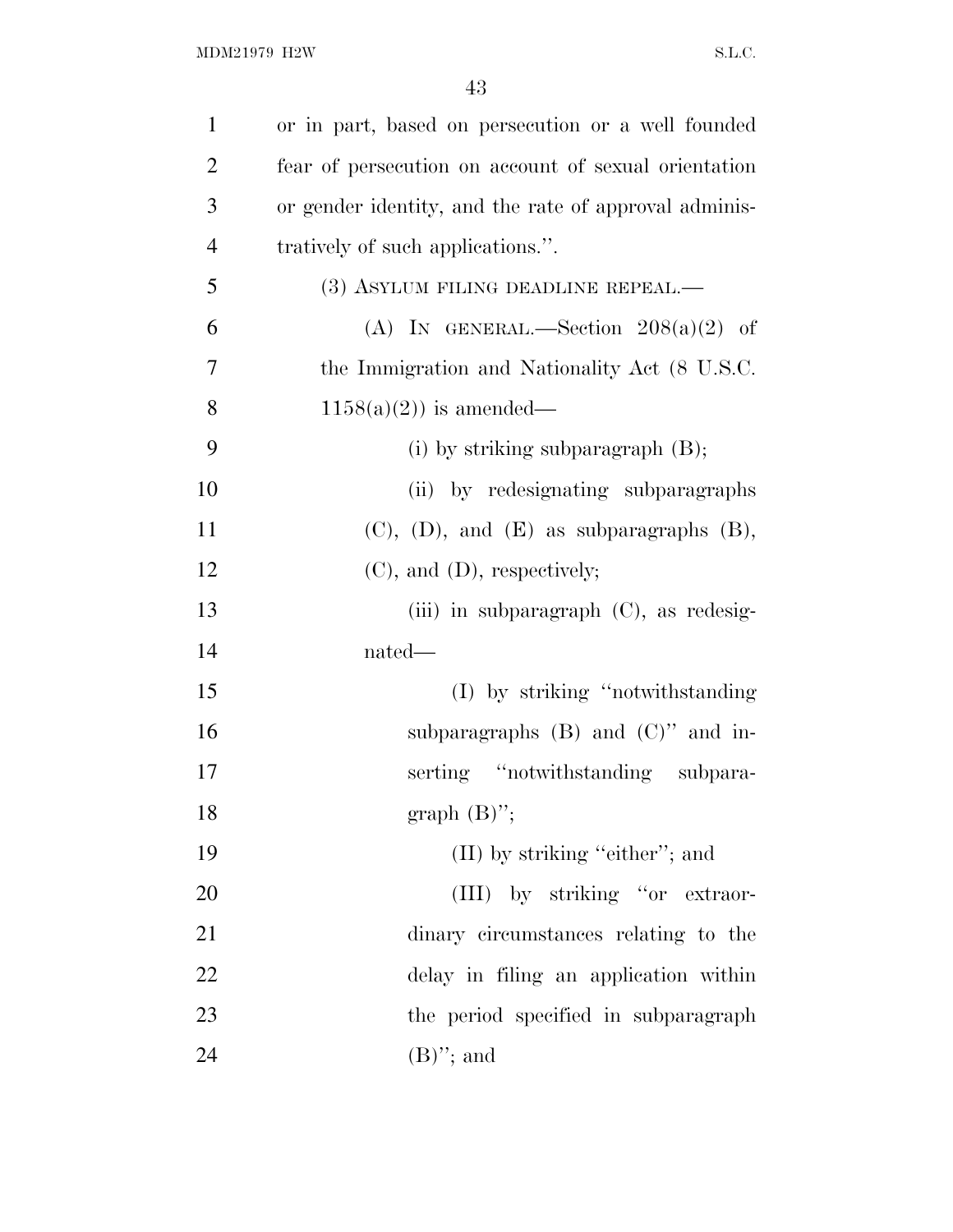$\rm MDM21979\ H2W \rm \qquad S.L.C.$ 

| $\mathbf{1}$   | $(iv)$ in subparagraph $(D)$ , as redesig-                       |
|----------------|------------------------------------------------------------------|
| $\overline{2}$ | nated, by striking "Subparagraphs (A) and                        |
| 3              | $(B)$ " and inserting "Subparagraph $(A)$ ".                     |
| $\overline{4}$ | APPLICATION.—The amendments<br>(B)                               |
| 5              | made by subparagraph (A) shall apply to appli-                   |
| 6              | cations for asylum filed before, on, or after the                |
| 7              | date of the enactment of this Act.                               |
| 8              | (b) PERMANENT PARTNERS.—Section $101(a)$ of the                  |
| 9              | Immigration and Nationality Act $(8 \text{ U.S.C. } 1101(a))$ is |
| 10             | amended—                                                         |
| 11             | $(1)$ in paragraph $(35)$ , by inserting "includes"              |
| 12             | any permanent partner, but" before "does not in-                 |
| 13             | clude"; and                                                      |
| 14             | $(2)$ by adding at the end the following:                        |
| 15             | $\lq(53)$ The term 'marriage' includes a permanent               |
| 16             | partnership.                                                     |
| 17             | $\cdot\cdot$ (54) The term 'permanent partner' means an indi-    |
| 18             | vidual who is 18 years of age or older and who—                  |
| 19             | "(A) is in a committed, intimate relationship                    |
| 20             | with another individual who is 18 years of age or                |
| 21             | older, in which both parties intend a lifelong com-              |
| <u>22</u>      | mitment;                                                         |
| 23             | $\lq\lq$ is financially interdependent with the                  |
| 24             | other individual;                                                |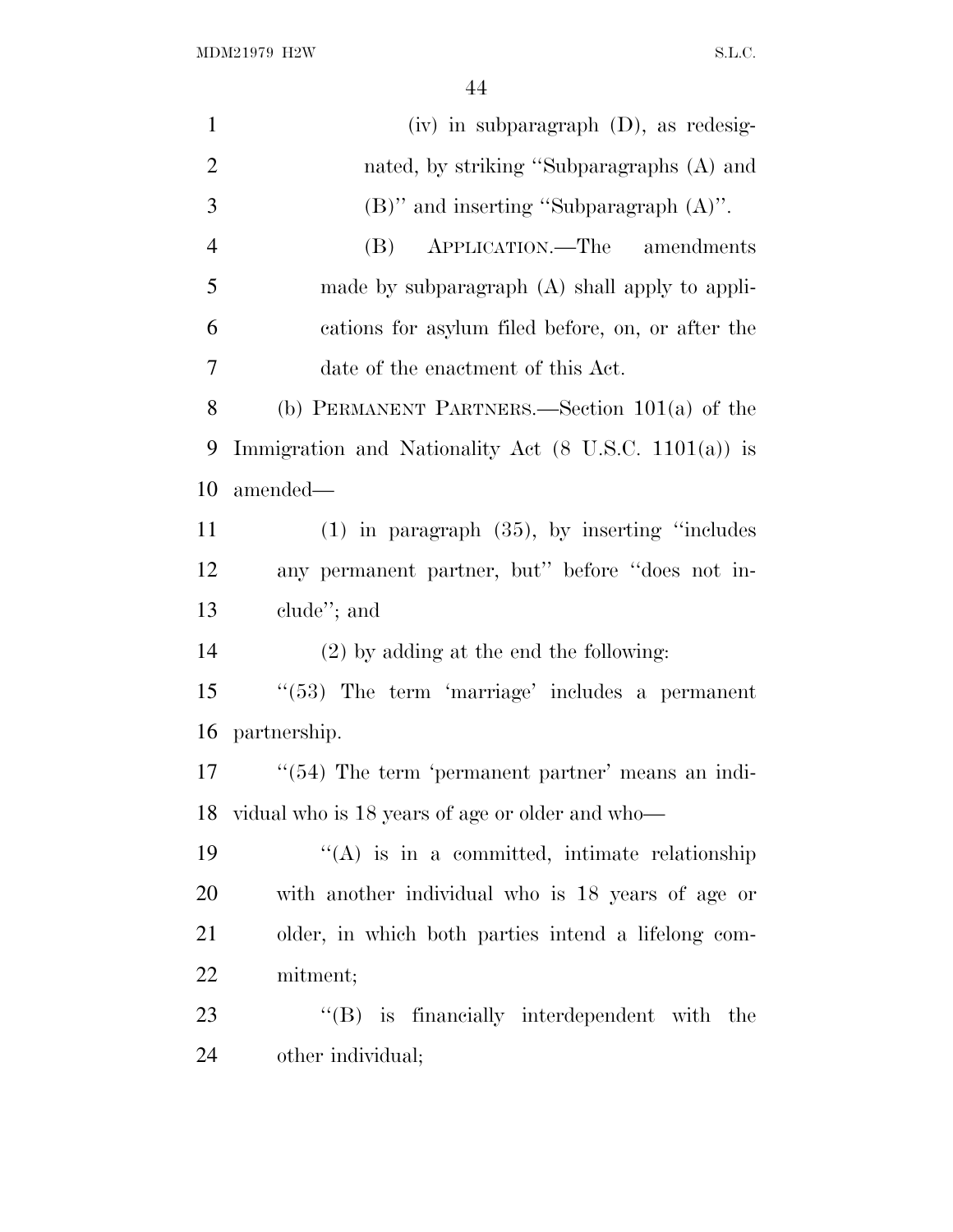| $\mathbf{1}$   | $\lq\lq$ (C) is not married to anyone other than the      |
|----------------|-----------------------------------------------------------|
| $\overline{2}$ | other individual;                                         |
| 3              | $\lq\lq$ (D) is a national of or, in the case of a person |
| $\overline{4}$ | having no nationality, last habitually resided in a       |
| 5              | country that prohibits marriage between the individ-      |
| 6              | uals; and                                                 |
| 7              | $\lq\lq(E)$ is not a first-, second-, or third-degree     |
| 8              | blood relation of the other individual.                   |
| 9              | $\cdot$ (55) The term 'permanent partnership' means the   |
| 10             | relationship that exists between 2 permanent partners.".  |
| 11             | (c) COUNSEL.—                                             |
| 12             | (1)<br>APPOINTMENT OF COUNSEL.—Section                    |
| 13             | $240(b)(4)$ of the Immigration and Nationality Act (8)    |
| 14             | U.S.C. $1229a(b)(4)$ is amended—                          |
| 15             | $(A)$ in subparagraph $(B)$ , by striking                 |
| 16             | "and" at the end;                                         |
| 17             | $(B)$ in subparagraph $(C)$ , by striking the             |
| 18             | period at the end and inserting ", and"; and              |
| 19             | (C) by adding at the end the following:                   |
| 20             | "(D) notwithstanding subparagraph $(A)$ , in              |
| 21             | a case in which an indigent alien requests rep-           |
| 22             | resentation, such representation shall be ap-             |
| 23             | pointed by the court, at the expense of the Gov-          |
| 24             | ernment, for such proceedings.".                          |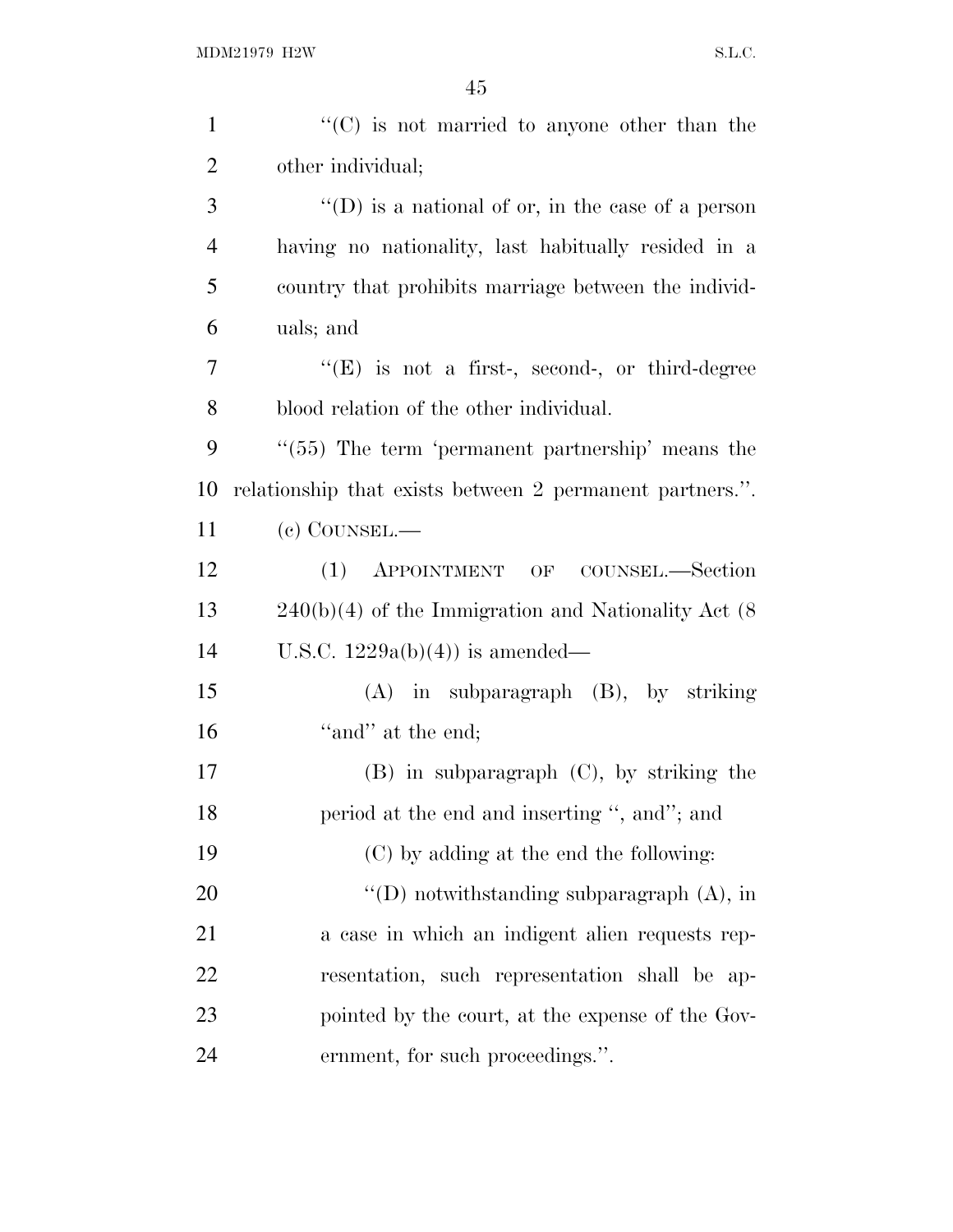| $\mathbf{1}$   | (2) RIGHT TO COUNSEL.—Section 292 of the                      |
|----------------|---------------------------------------------------------------|
| $\overline{2}$ | Immigration and Nationality Act (8 U.S.C. 1362) is            |
| 3              | amended—                                                      |
| $\overline{4}$ | (A) by inserting " $(a)$ " before "In any";                   |
| 5              | (B) by striking "he" and inserting "the                       |
| 6              | person"; and                                                  |
| 7              | (C) by adding at the end the following:                       |
| 8              | "(b) Notwithstanding subsection (a), in a case in             |
| 9              | which an indigent alien requests representation, such rep-    |
| 10             | resentation shall be appointed by the court, at the expense   |
| 11             | of the Government, for the proceedings described in sub-      |
| 12             | section (a).                                                  |
| 13             | $\lq\lq$ (c) In an interview relating to admission under sec- |
| 14             | tion 207, an alien shall have the privilege of being rep-     |
| 15             | resented (at no expense to the Government) by such coun-      |
| 16             | sel, authorized to practice in such proceedings, as the alien |
| 17             | shall choose.".                                               |
| 18             | (d) REFUGEE ADMISSIONS OF LGBTQI ALIENS                       |
| 19             | FROM CERTAIN COUNTRIES.                                       |
| 20             | (1) IN GENERAL.—Aliens who are nationals of                   |
| 21             | or, in the case of aliens having no nationality, last         |
| <u>22</u>      | habitually resided in a country that fails to protect         |
| 23             | against persecution on the basis of sexual orienta-           |
| 24             | tion or gender identity, and who share common                 |
| 25             | characteristics that identify them as targets of per-         |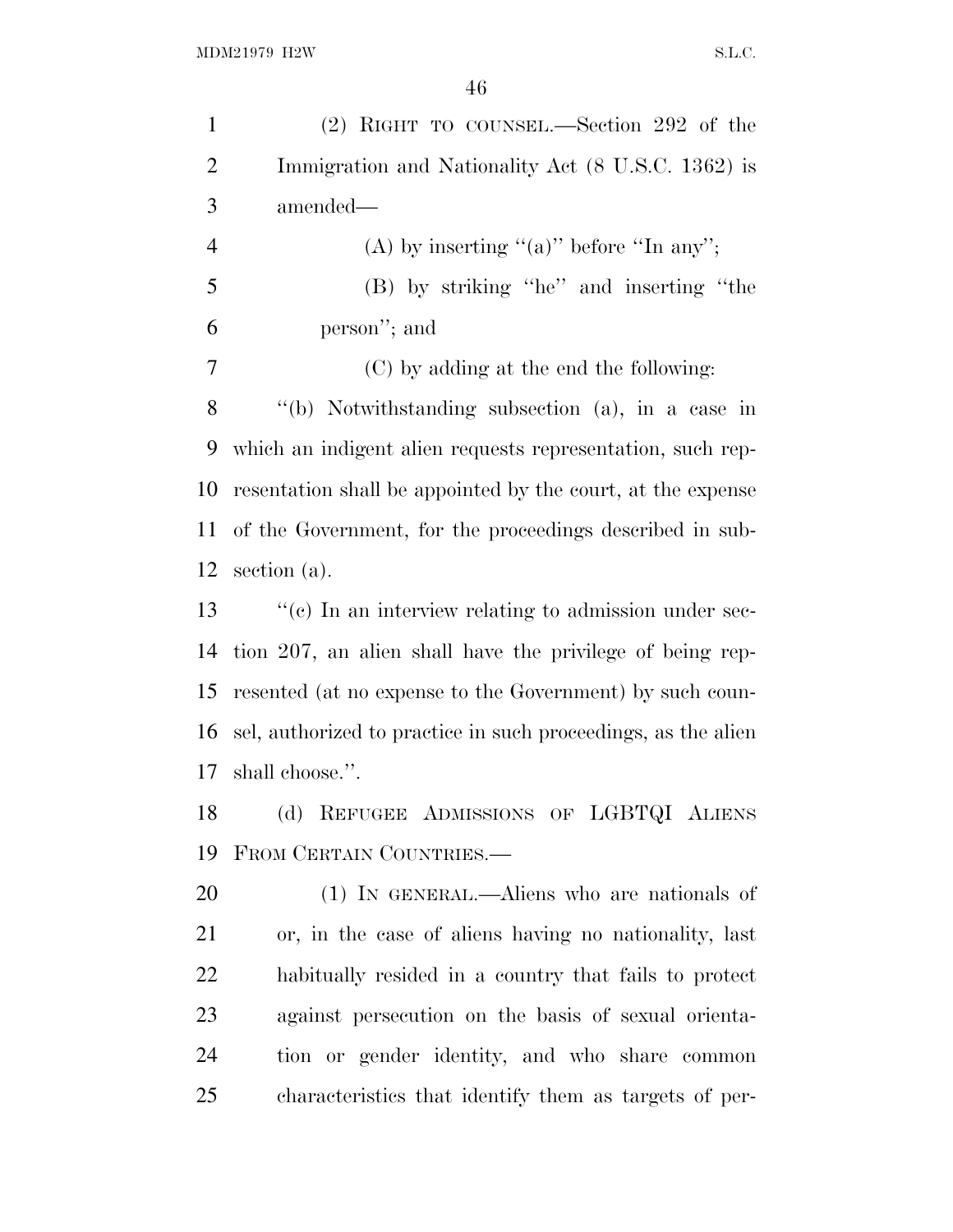secution on account of sexual orientation or gender identity, are eligible for Priority 2 processing under the refugee resettlement priority system.

4 (2) RESETTLEMENT PROCESSING.

 (A) IN GENERAL.—If a refugee admitted under section 207 of the Immigration and Na- tionality Act (8 U.S.C. 1157) discloses informa- tion to an employee or contractor of the Bureau of Population, Refugees, and Migration of the Department of State regarding the refugee's sexual orientation or gender identity, the Sec- retary of State, with the refugee's consent, shall provide such information to the appropriate na-tional resettlement agency—

 (i) to prevent the refugee from being placed in a community in which the ref- ugee is likely to face continued discrimina-tion; and

 (ii) to place the refugee in a commu- nity that offers services to meet the needs 21 of the refugee.

 (B) DEFINED TERM.—The term ''national resettlement agency'' means an agency con-tracting with the Department of State to pro-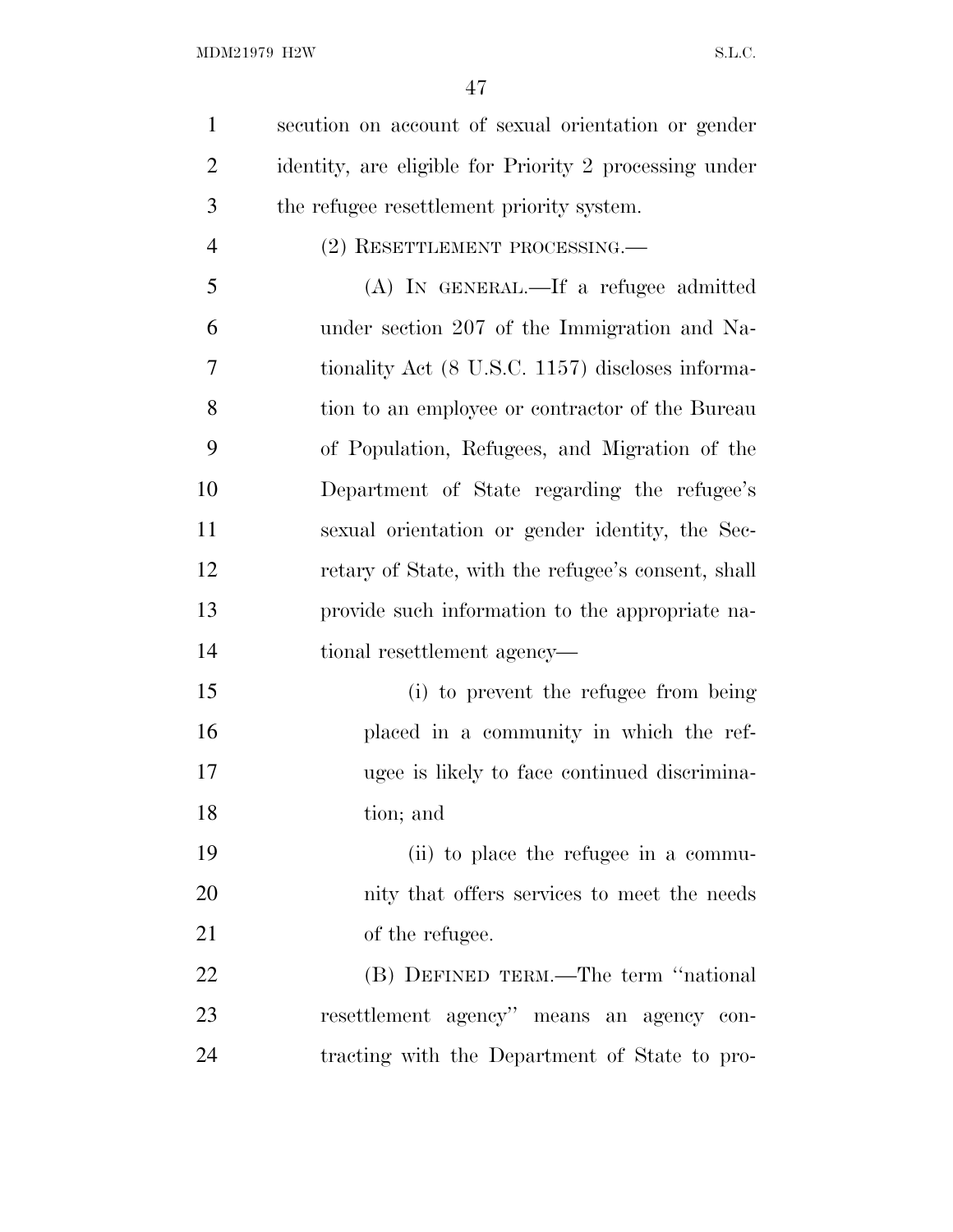| $\mathbf{1}$   | vide sponsorship and initial resettlement serv-         |
|----------------|---------------------------------------------------------|
| $\overline{2}$ | ices to refugees entering the United States.            |
| 3              | (e) TRAINING PROGRAM.—                                  |
| $\overline{4}$ | (1) TRAINING PROGRAM.—In order to create an             |
| 5              | environment in which an alien may safely disclose       |
| 6              | such alien's sexual orientation or gender identity,     |
| 7              | the Secretary of Homeland Security, in consultation     |
| 8              | with the Secretary of State, shall establish a training |
| 9              | program for staff and translators who participate in    |
| 10             | the interview process of aliens seeking asylum or sta-  |
| 11             | tus as a refugee.                                       |
| 12             | (2) COMPONENTS OF TRAINING PROGRAM.                     |
| 13             | The training program described in paragraph $(1)$       |
| 14             | shall include instruction regarding—                    |
| 15             | (A) appropriate word choice and word                    |
| 16             | usage;                                                  |
| 17             | (B) creating safe spaces and facilities for             |
| 18             | LGBTQI aliens;                                          |
| 19             | (C) confidentiality requirements; and                   |
| 20             | (D) nondiscrimination policies.                         |
| 21             | (f) LIMITATION ON DETENTION.                            |
| 22             | (1) PRESUMPTION OF RELEASE.—                            |
| 23             | (A) IN GENERAL.—Except as provided in                   |
| 24             | subparagraphs (B) and (C) and notwith-                  |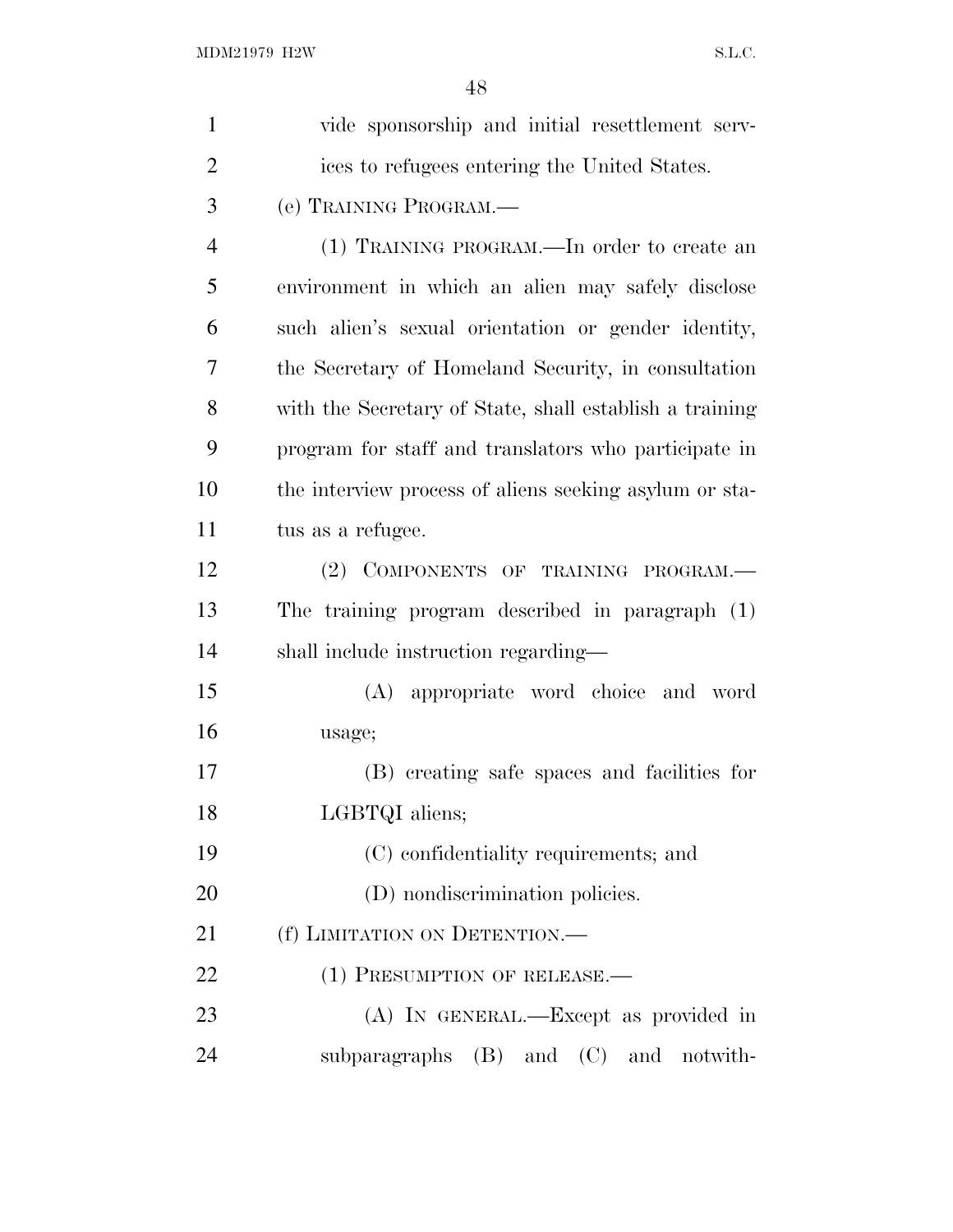| $\mathbf{1}$   | standing any other provision of law, the Sec-    |
|----------------|--------------------------------------------------|
| $\overline{2}$ | retary of Homeland Security—                     |
| 3              | (i) may not detain an alien who is a             |
| $\overline{4}$ | member of a vulnerable group under any           |
| 5              | provision of the Immigration and Nation-         |
| 6              | ality Act (8 U.S.C. 1101 et seq.) pending        |
| $\overline{7}$ | a decision with respect to whether the alien     |
| 8              | is to be removed from the United States;         |
| 9              | and                                              |
| 10             | (ii) shall immediately release any de-           |
| 11             | tained alien who is a member of a vulner-        |
| 12             | able group.                                      |
| 13             | EXCEPTIONS.—The Secretary of<br>(B)              |
| 14             | Homeland Security may detain, pursuant to the    |
| 15             | Immigration and Nationality Act (8 U.S.C.        |
| 16             | 1101 et seq.), an alien who is a member of a     |
| 17             | vulnerable group if the Secretary makes a de-    |
| 18             | termination, using credible and individualized   |
| 19             | information, that the use of alternatives to de- |
| 20             | tention will not reasonably ensure the appear-   |
| 21             | ance of the alien at removal proceedings, or     |
| 22             | that the alien is a threat to another person or  |
| 23             | to the community. The fact that an alien has a   |
| 24             | criminal charge pending against the alien may    |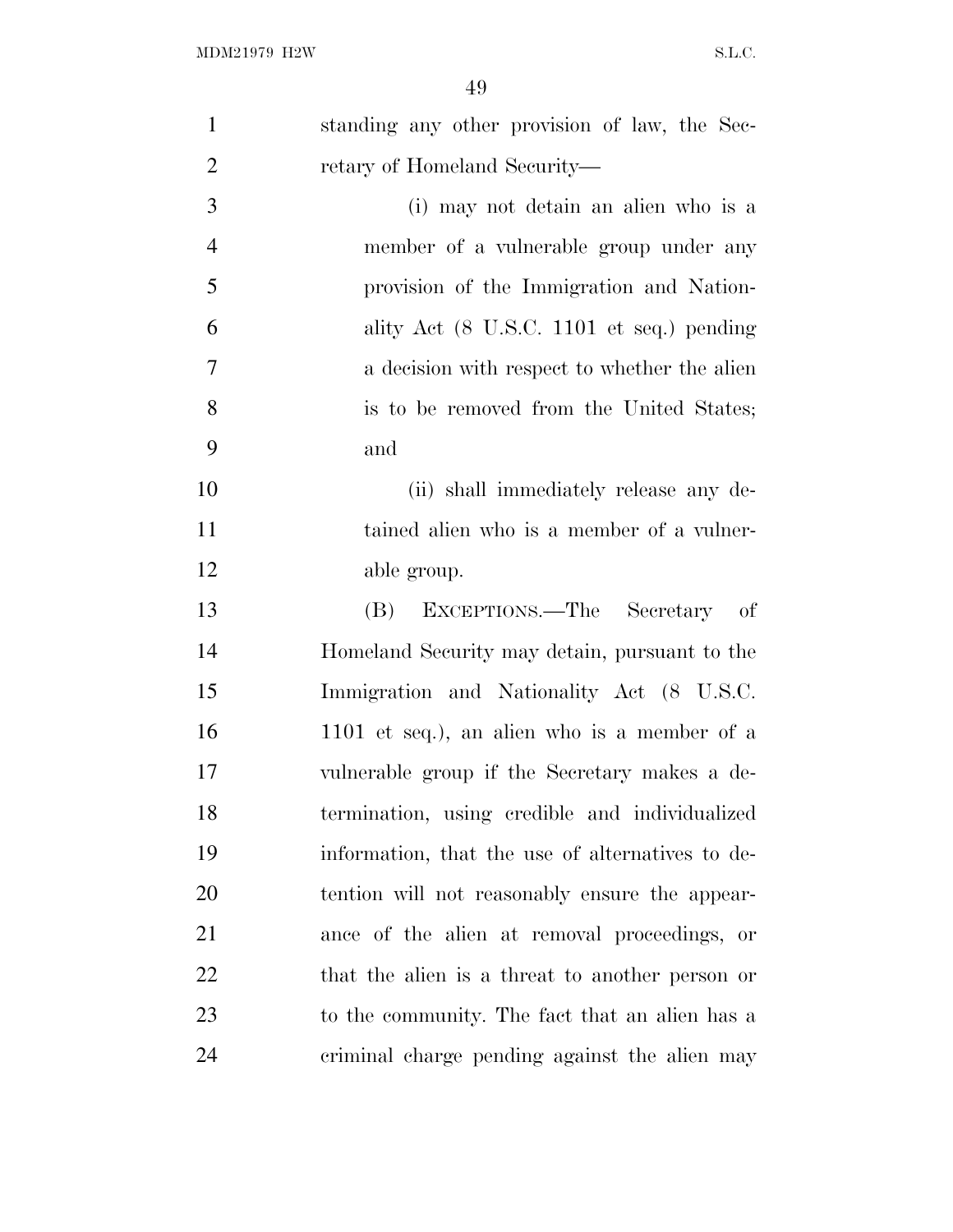| $\mathbf{1}$   | not be the sole factor to justify the detention of |
|----------------|----------------------------------------------------|
| $\overline{2}$ | the alien.                                         |
| 3              | (C) REMOVAL.—If detention is the least             |
| $\overline{4}$ | restrictive means of effectuating the removal      |
| 5              | from the United States of an alien who is a        |
| 6              | member of a vulnerable group, the subject of a     |
| $\overline{7}$ | final order of deportation or removal, and not     |
| 8              | detained under subparagraph (B), the Secretary     |
| 9              | of Homeland Security may, solely for the pur-      |
| 10             | pose of such removal, detain the alien for a pe-   |
| 11             | riod that is—                                      |
| 12             | (i) the shortest possible period imme-             |
| 13             | diately preceding the removal of the alien         |
| 14             | from the United States; and                        |

15 (ii) not more than 5 days.

16 (2) WEEKLY REVIEW REQUIRED.—

 (A) IN GENERAL.—Not less frequently than weekly, the Secretary of Homeland Secu- rity shall conduct an individualized review of any alien detained pursuant to paragraph (1)(B) to determine whether the alien should continue to be detained under such paragraph.

 (B) RELEASE.—Not later than 24 hours after the date on which the Secretary makes a determination under subparagraph (A) that an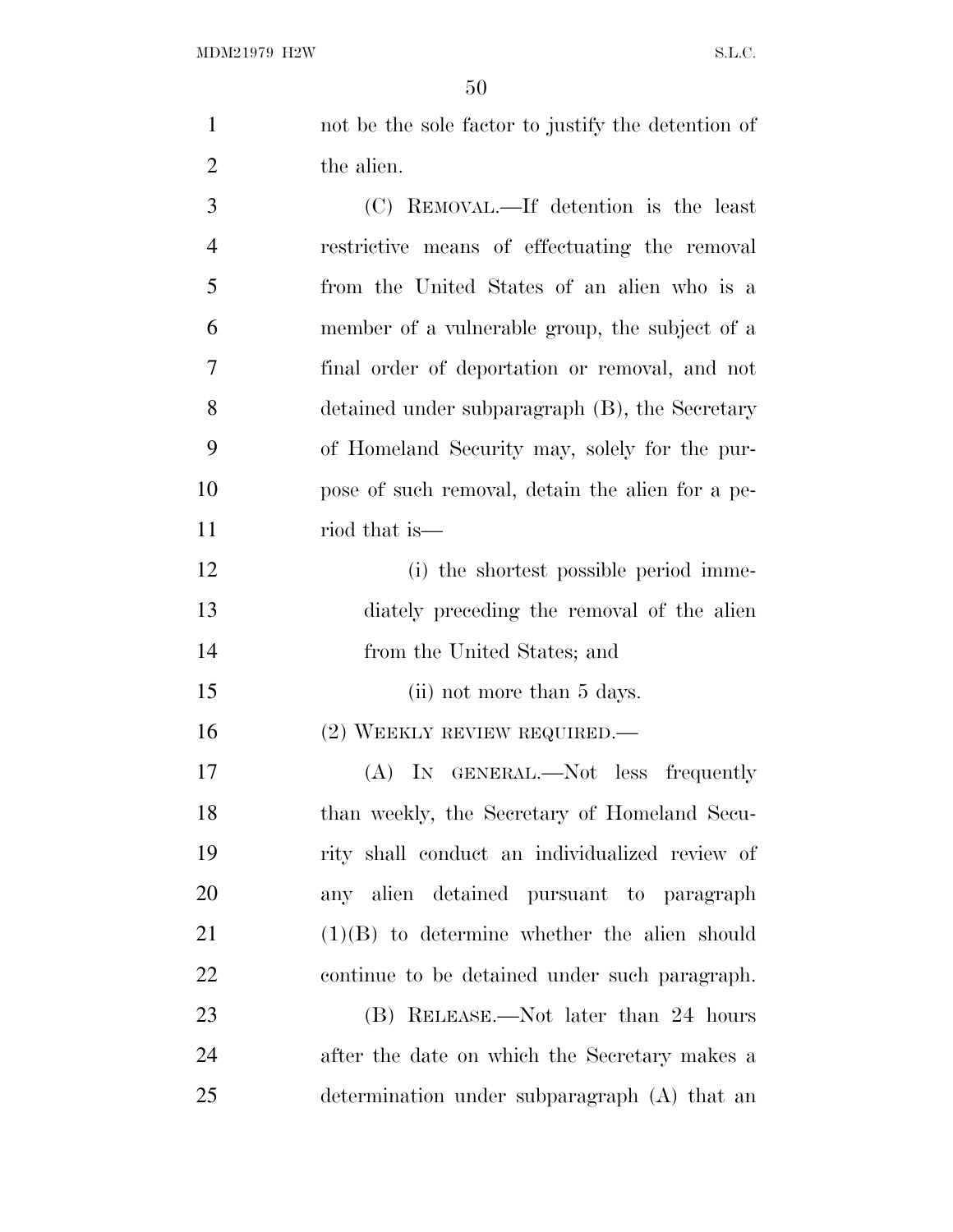| $\mathbf{1}$   | alien should not be detained under paragraph           |
|----------------|--------------------------------------------------------|
| $\overline{2}$ | $(1)(B)$ , the Secretary shall release the detainee.   |
| 3              | (g) PROTECTIVE CUSTODY FOR LGBTQI ALIEN DE-            |
| $\overline{4}$ | TAINEES.                                               |
| 5              | (1) DETAINEES.—An LGBTQI alien who is de-              |
| 6              | tained pursuant to subparagraph $(B)$ or $(C)$ of sub- |
| 7              | section $(f)(1)$ may not be placed in housing that is  |
| 8              | segregated from the general population unless—         |
| 9              | (A) the alien requests placement in such               |
| 10             | housing for the protection of the alien; or            |
| 11             | (B) the Secretary of Homeland Security                 |
| 12             | determines, after assessing all available alter-       |
| 13             | natives, that there is no available alternative        |
| 14             | means of separation from likely abusers.               |
| 15             | (2) PLACEMENT FACTORS.—If an LGBTQI                    |
| 16             | alien is placed in segregated housing pursuant to      |
| 17             | paragraph (1), the Secretary of Homeland Security      |
| 18             | shall ensure that such housing—                        |
| 19             | $(A)$ includes non-LGBTQI aliens, to the               |
| 20             | extent practicable; and                                |
| 21             | complies with any applicable court<br>(B)              |
| 22             | order for the protection of LGBTQI aliens.             |
| 23             | (3) PROTECTIVE CUSTODY REQUESTS.—If a de-              |
| 24             | tained LGBTQI alien requests placement in seg-         |
| 25             | regated housing for the protection of such alien, the  |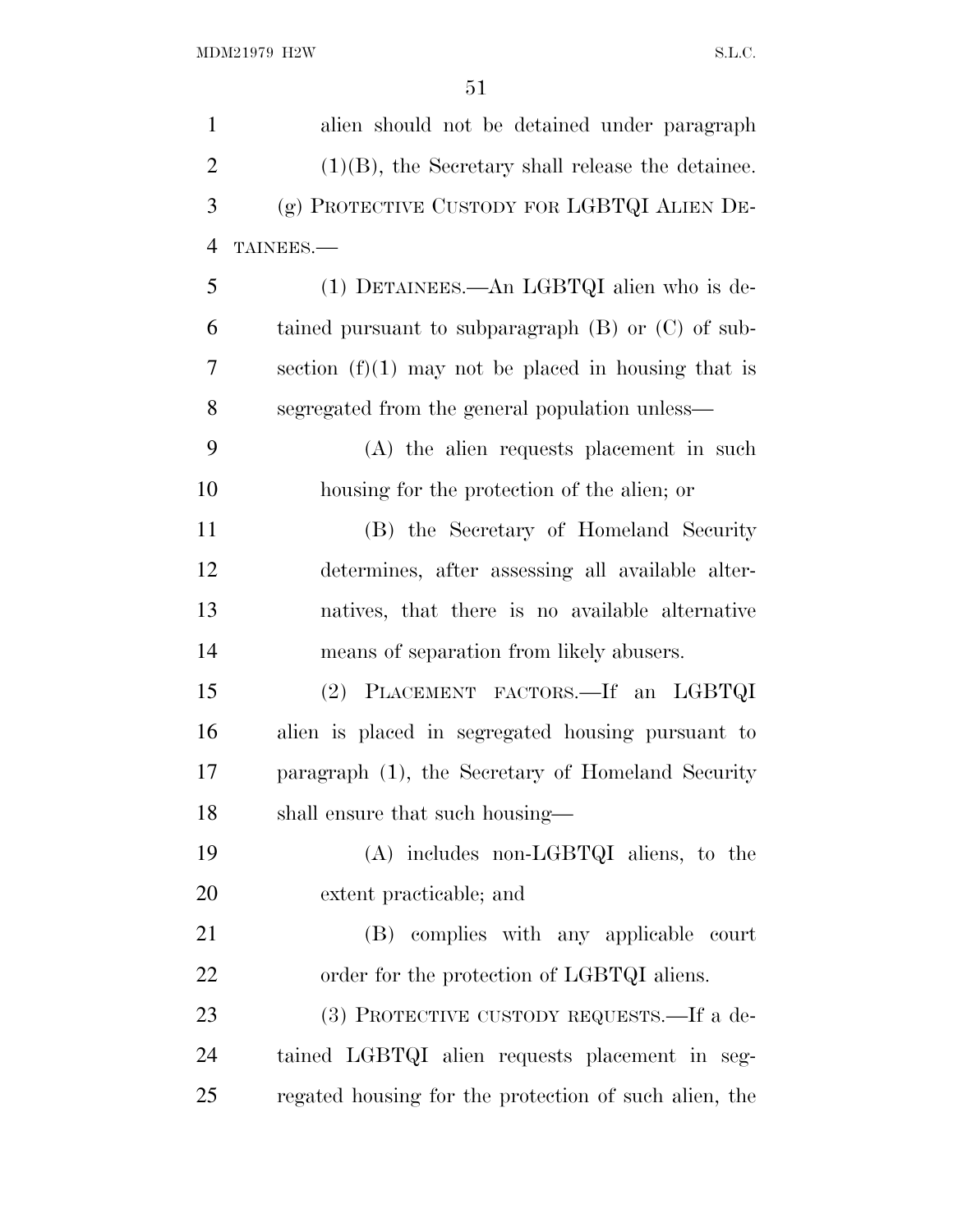MDM21979 H2W S.L.C.

 Secretary of Homeland Security shall grant such re-quest.

 (h) SENSE OF CONGRESS.—It is the sense of Con- gress that the Secretary of Homeland Security should hire a sufficient number of Refugee Corps officers for refugee interviews to be held within a reasonable period of time and adjudicated not later than 180 days after a request for Priority 2 consideration is filed.

 **SEC. 10. ISSUANCE OF PASSPORTS AND GUARANTEE OF CITIZENSHIP TO CERTAIN CHILDREN BORN ABROAD.**

 (a) SEX IDENTIFICATION MARKERS.—The Secretary of State, through any appropriate regulation, manual, pol- icy, form, or other updates, shall ensure that an applicant may self-select the sex designation (including a non-binary or neutral designation, such as ''X'') on any identity docu- ment issued by the Department of State that displays sex information, including passports and consular reports of birth abroad.

 (b) GUARANTEE OF CITIZENSHIP TO CHILDREN BORN ABROAD USING ASSISTIVE REPRODUCTION TECH- NOLOGY.—Not later than 90 days after the date of the enactment of this Act, the Secretary of State shall issue regulations clarifying that no biological connection be-tween a parent and a child is required for a child to ac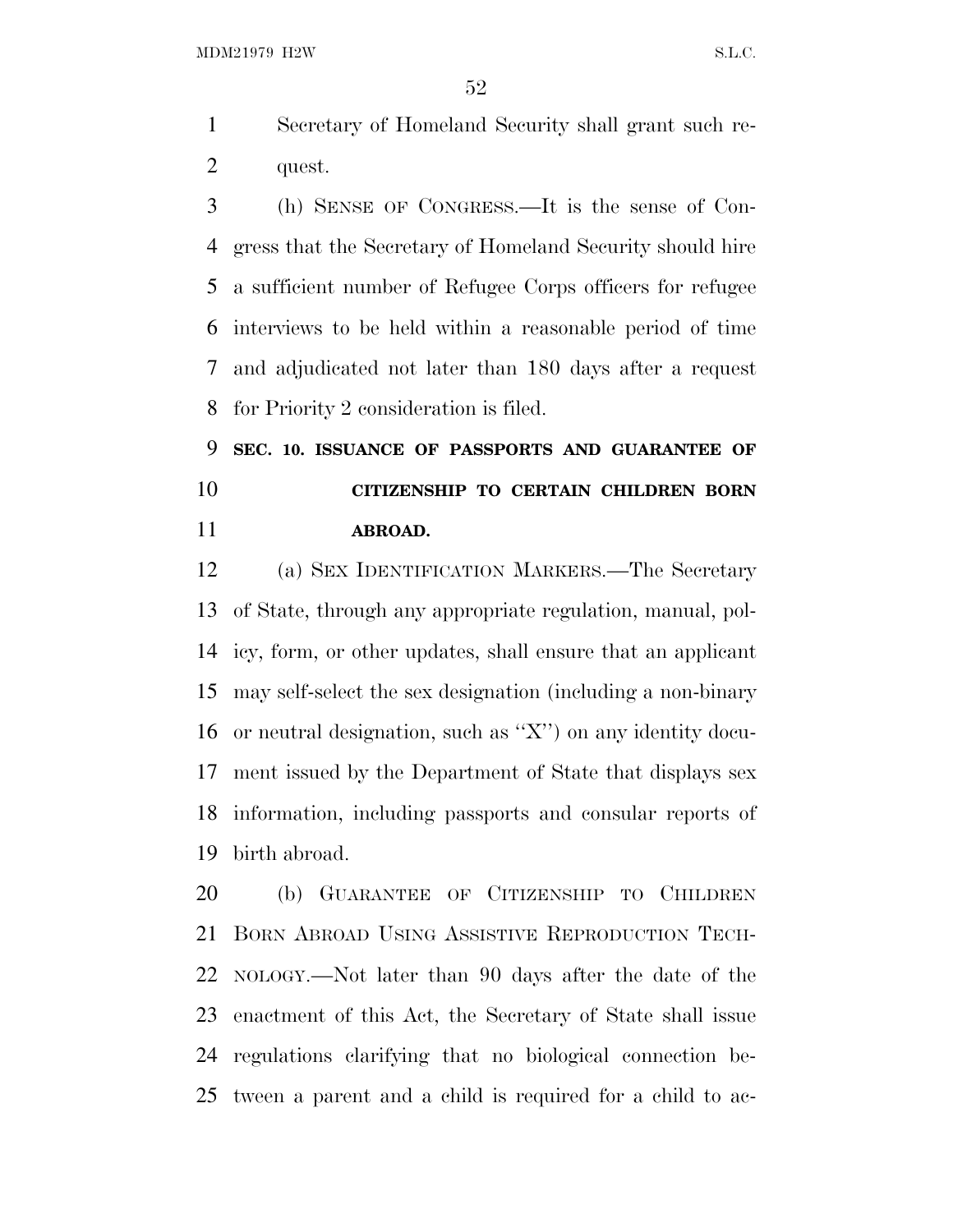MDM21979 H2W S.L.C.

 quire citizenship at birth from a United States citizen par-2 ent under subsections (c), (d), (e), and  $(g)$  of section 301 of the Immigration and Nationality Act (8 U.S.C. 1401) if such parent is recognized as the legal parent of the child from birth under the local law at the place of birth or under United States law.

 **SEC. 11. ENGAGING INTERNATIONAL ORGANIZATIONS IN THE FIGHT AGAINST LGBTQI DISCRIMINA-TION.**

 (a) SENSE OF CONGRESS.—It is the sense of Con-gress that—

 (1) the United States should be a leader in ef- forts by the United Nations to ensure that human rights norms, development principles, and political rights are fully inclusive of LGBTQI people;

 (2) United States leadership within inter- national financial institutions, such as the World Bank and the regional development banks, should be used to ensure that the programs, projects, and ac- tivities undertaken by such institutions are fully in-clusive of all people, including LGBTQI people; and

 (3) the Secretary of State should seek appro- priate opportunities to encourage the equal treat- ment of LGBTQI people during discussions with or participation in the full range of regional, multilat-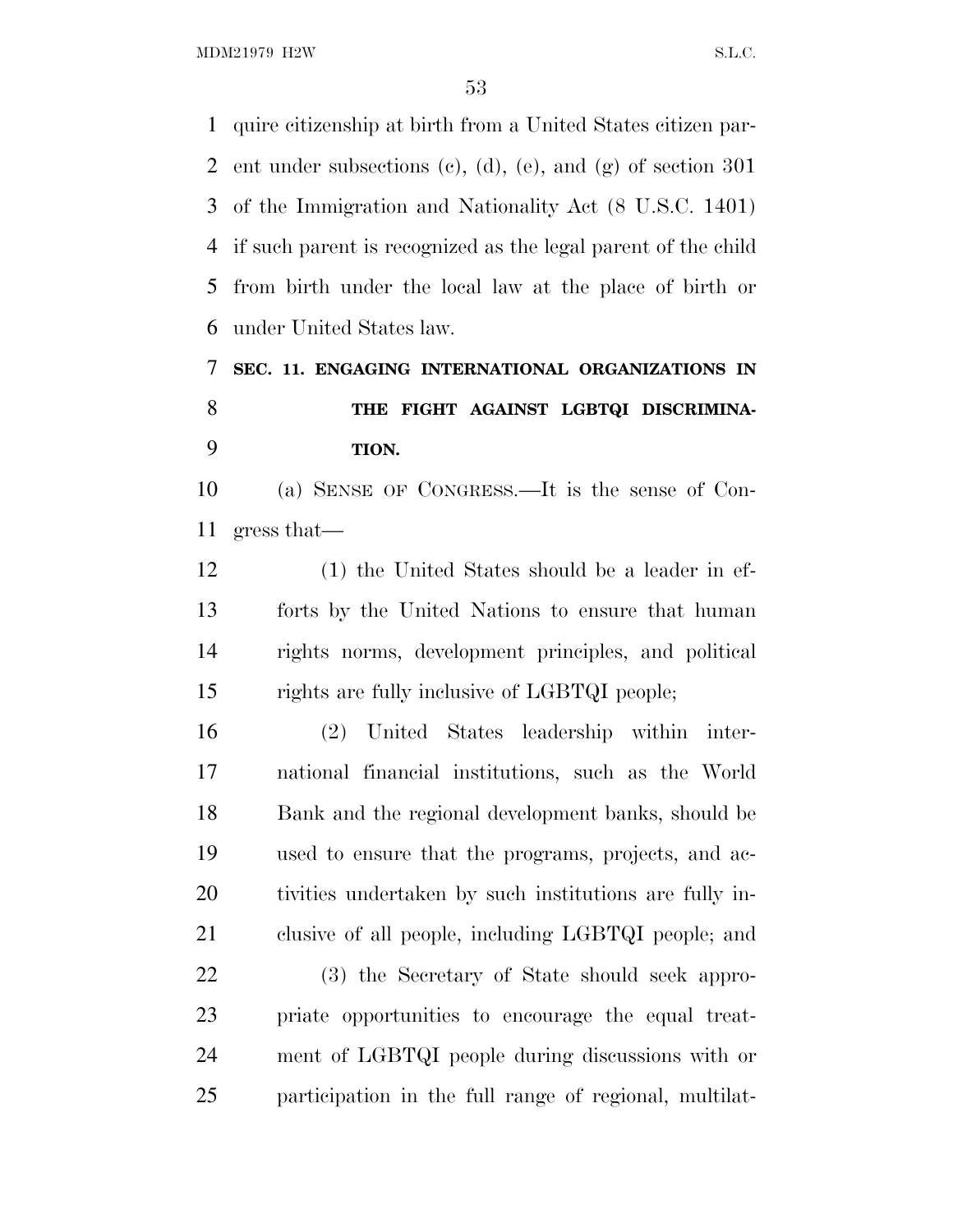eral, and international fora, such as the Organiza- tion of American States, the Organization for Secu- rity and Cooperation in Europe, the European Union, the African Union, and the Association of South East Asian Nations.

 (b) ACTION THROUGH THE EQUAL RIGHTS COALI- TION.—The Secretary of State shall promote diplomatic coordination through the Equal Rights Coalition, estab- lished in July 2016 at the Global LGBTQI Human Rights Conference in Montevideo, Uruguay, and other multilat- eral mechanisms, to achieve the goals and outcomes de-scribed in subsection (a).

### **SEC. 12. REPRESENTING THE RIGHTS OF LGBTQI UNITED**

## **STATES CITIZENS DEPLOYED TO DIPLOMATIC AND CONSULAR POSTS.**

 (a) SENSE OF CONGRESS.—Recognizing the impor- tance of a diverse workforce in the representation of the United States abroad and in support of sound personnel staffing policies, it is the sense of Congress that the Sec-retary of State should—

 (1) prioritize efforts to ensure that foreign gov- ernments do not impede the assignment of LGBTQI United States citizens and their families to diplo-matic and consular posts;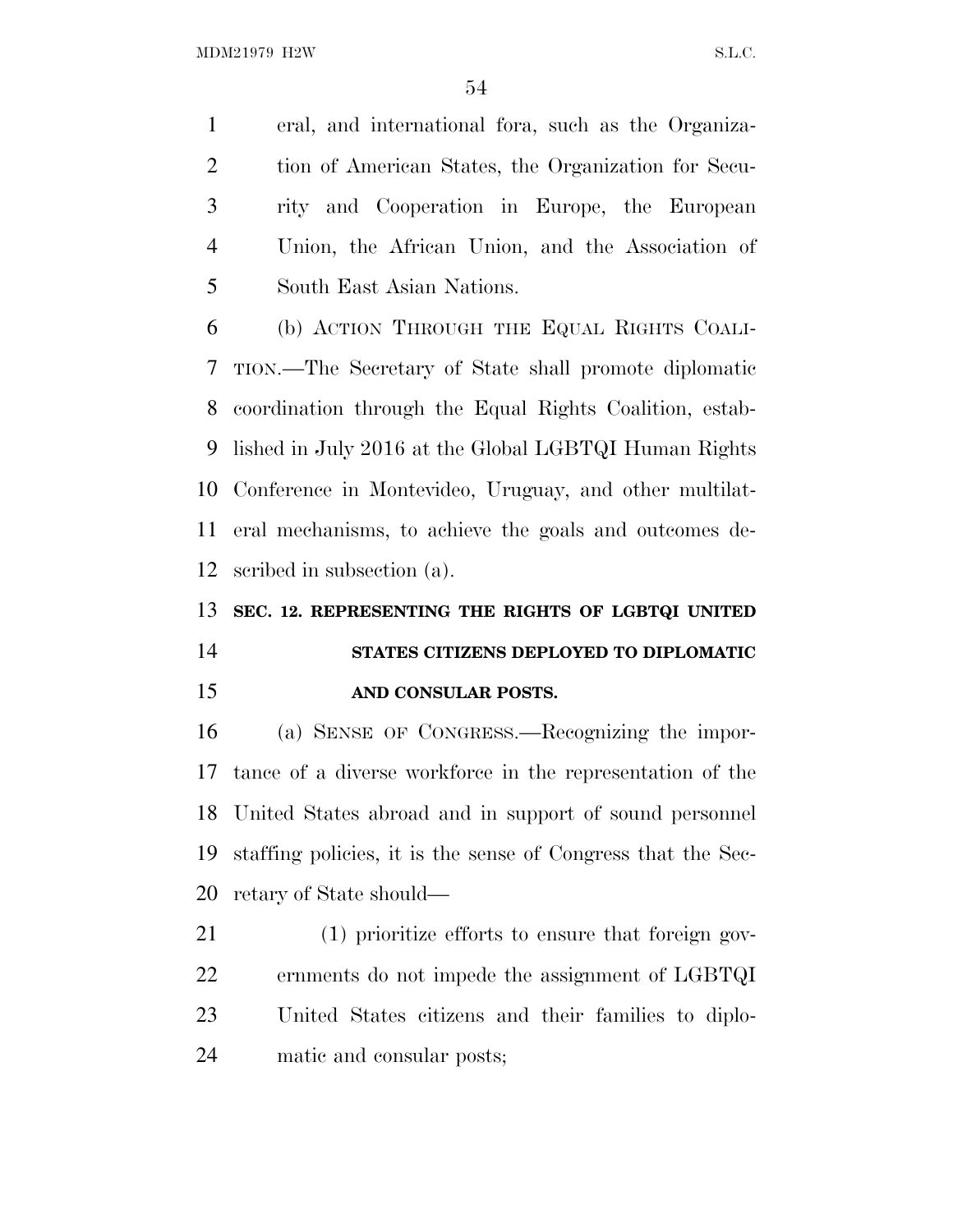| $\mathbf{1}$   | (2) open conversations with entities in the           |
|----------------|-------------------------------------------------------|
| $\overline{2}$ | United States private sector that engage in business  |
| 3              | in other countries to the extent necessary to address |
| $\overline{4}$ | any visa issues faced by such private sector entities |
| 5              | with respect to their LGBTQI employees; and           |
| 6              | (3) prioritize efforts to improve post and post       |
| 7              | school information for LGBTQI employees and em-       |
| 8              | ployees with LGBTQI family members.                   |
| 9              | (b) REMEDIES FOR FAMILY VISA DENIAL.—                 |
| 10             | (1) IN GENERAL.—The Secretary of State shall          |
| 11             | use all appropriate diplomatic efforts to ensure that |
| 12             | the families of LGBTQI employees of the Depart-       |
| 13             | ment of State are issued visas from countries where   |
| 14             | such employees are posted.                            |
| 15             | (2) LIST REQUIRED.—Not later than 180 days            |
| 16             | after the date of the enactment of this Act, the Sec- |
| 17             | retary of State shall submit to Congress—             |
| 18             | (A) a classified list of each country that            |
| 19             | has refused to grant accreditation to LGBTQI          |
| 20             | employees of the Department of State or to            |
| 21             | their family members during the most recent 2-        |
| <u>22</u>      | year period; and                                      |
| 23             | (B) a description of the actions taken or             |
| 24             | intended to be taken by the Secretary, in ac-         |
| 25             | cordance with paragraph $(1)$ , to ensure that        |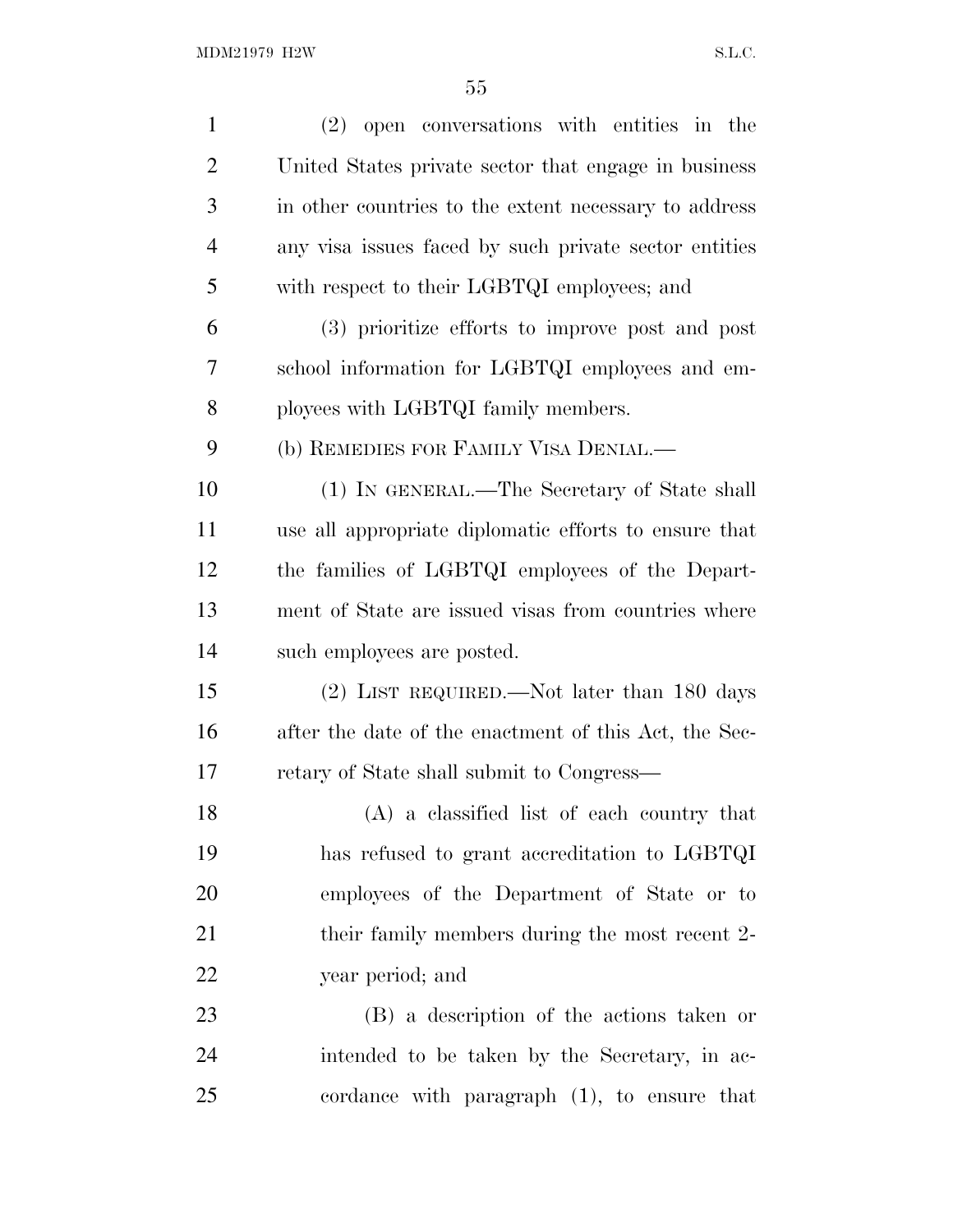| $\mathbf{1}$   | LGBTQI employees are appointed to appro-                |
|----------------|---------------------------------------------------------|
| $\overline{2}$ | priate positions in accordance with diplomatic          |
| 3              | needs and personnel qualifications, including           |
| $\overline{4}$ | actions specifically relating to securing the ac-       |
| 5              | creditation of the families of such employees by        |
| 6              | relevant countries.                                     |
| 7              | (c) IMPROVING POST INFORMATION AND OVERSEAS             |
| 8              | ENVIRONMENT FOR LGBTQI ADULTS AND CHILDREN.-            |
| 9              | (1) IN GENERAL.—The Secretary of State shall            |
| 10             | ensure that LGBTQI employees and employees with         |
| 11             | LGBTQI family members have adequate information         |
| 12             | to pursue overseas postings, including country envi-    |
| 13             | ronment information for adults and children.            |
| 14             | (2) NONDISCRIMINATION POLICIES FOR UNITED               |
| 15             | GOVERNMENT-SUPPORTED SCHOOLS.—The<br><b>STATES</b>      |
| 16             | Secretary shall make every effort to ensure schools     |
| 17             | abroad that receive assistance and support from the     |
| 18             | United States Government under programs adminis-        |
| 19             | tered by the Office of Overseas Schools of the De-      |
| 20             | partment of State have active and clear<br>$non-$       |
| 21             | discrimination policies, including policies relating to |
| 22             | sexual orientation and gender identity impacting        |
| 23             | LGBTQI children of all ages.                            |
| 24             | (3)<br>REQUIRED INFORMATION<br><b>FOR</b><br>LGBTQI     |

CHILDREN.—The Secretary shall ensure that infor-